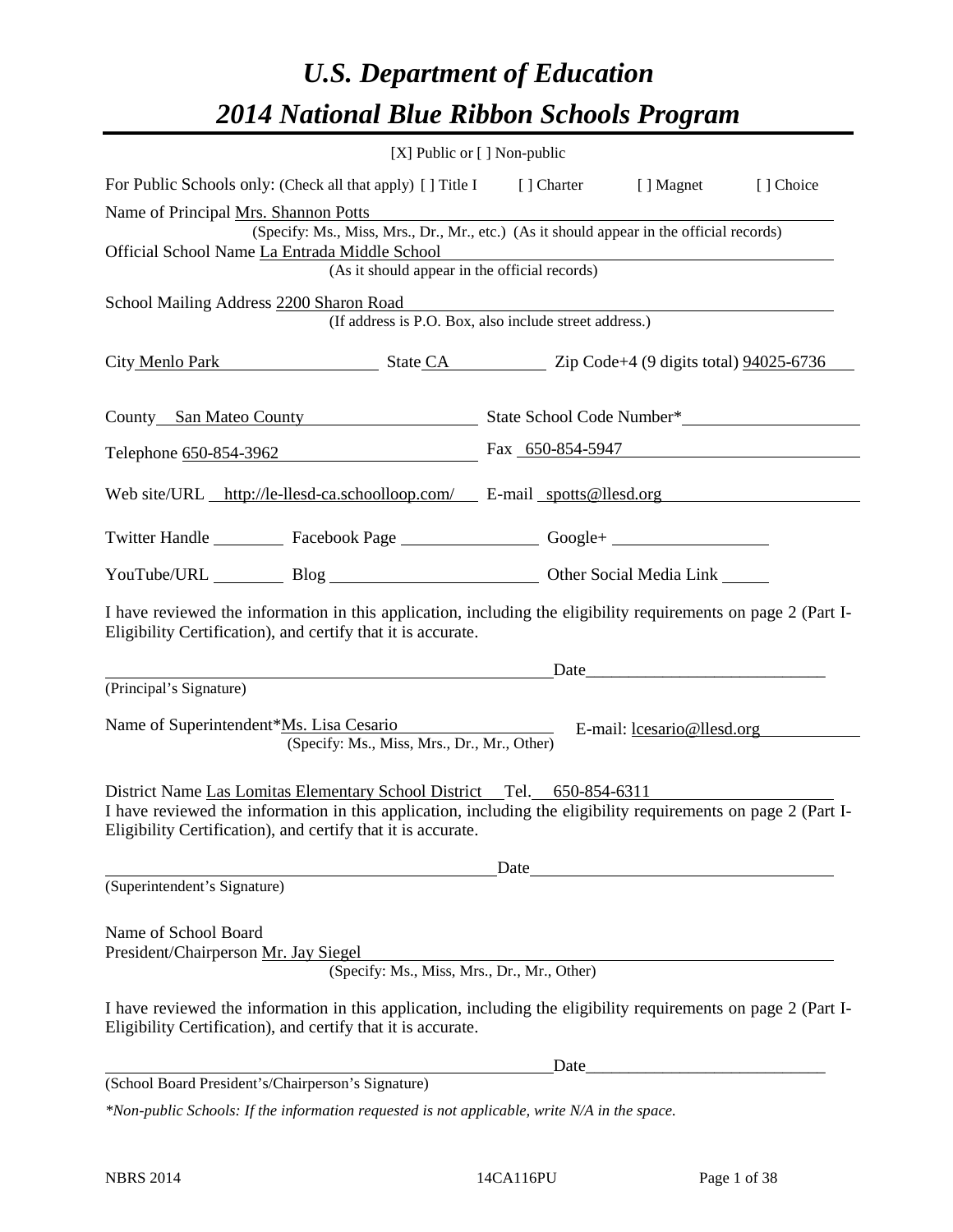#### **Include this page in the school's application as page 2.**

The signatures on the first page of this application (cover page) certify that each of the statements below concerning the school's eligibility and compliance with U.S. Department of Education, Office for Civil Rights (OCR) requirements is true and correct.

- 1. The school configuration includes one or more of grades K-12. (Schools on the same campus with one principal, even a K-12 school, must apply as an entire school.)
- 2. The school has made its Annual Measurable Objectives (AMOs) or Adequate Yearly Progress (AYP) each year for the past two years and has not been identified by the state as "persistently dangerous" within the last two years.
- 3. To meet final eligibility, a public school must meet the state's AMOs or AYP requirements in the 2013-2014 school year and be certified by the state representative. Any status appeals must be resolved at least two weeks before the awards ceremony for the school to receive the award.
- 4. If the school includes grades 7 or higher, the school must have foreign language as a part of its curriculum.
- 5. The school has been in existence for five full years, that is, from at least September 2008 and each tested grade must have been part of the school for the past three years.
- 6. The nominated school has not received the National Blue Ribbon Schools award in the past five years: 2009, 2010, 2011, 2012, or 2013.
- 7. The nominated school has no history of testing irregularities, nor have charges of irregularities been brought against the school at the time of nomination. The U.S. Department of Education reserves the right to disqualify a school's application and/or rescind a school's award if irregularities are later discovered and proven by the state.
- 8. The nominated school or district is not refusing Office of Civil Rights (OCR) access to information necessary to investigate a civil rights complaint or to conduct a district-wide compliance review.
- 9. The OCR has not issued a violation letter of findings to the school district concluding that the nominated school or the district as a whole has violated one or more of the civil rights statutes. A violation letter of findings will not be considered outstanding if OCR has accepted a corrective action plan from the district to remedy the violation.
- 10. The U.S. Department of Justice does not have a pending suit alleging that the nominated school or the school district as a whole has violated one or more of the civil rights statutes or the Constitution's equal protection clause.
- 11. There are no findings of violations of the Individuals with Disabilities Education Act in a U.S. Department of Education monitoring report that apply to the school or school district in question; or if there are such findings, the state or district has corrected, or agreed to correct, the findings.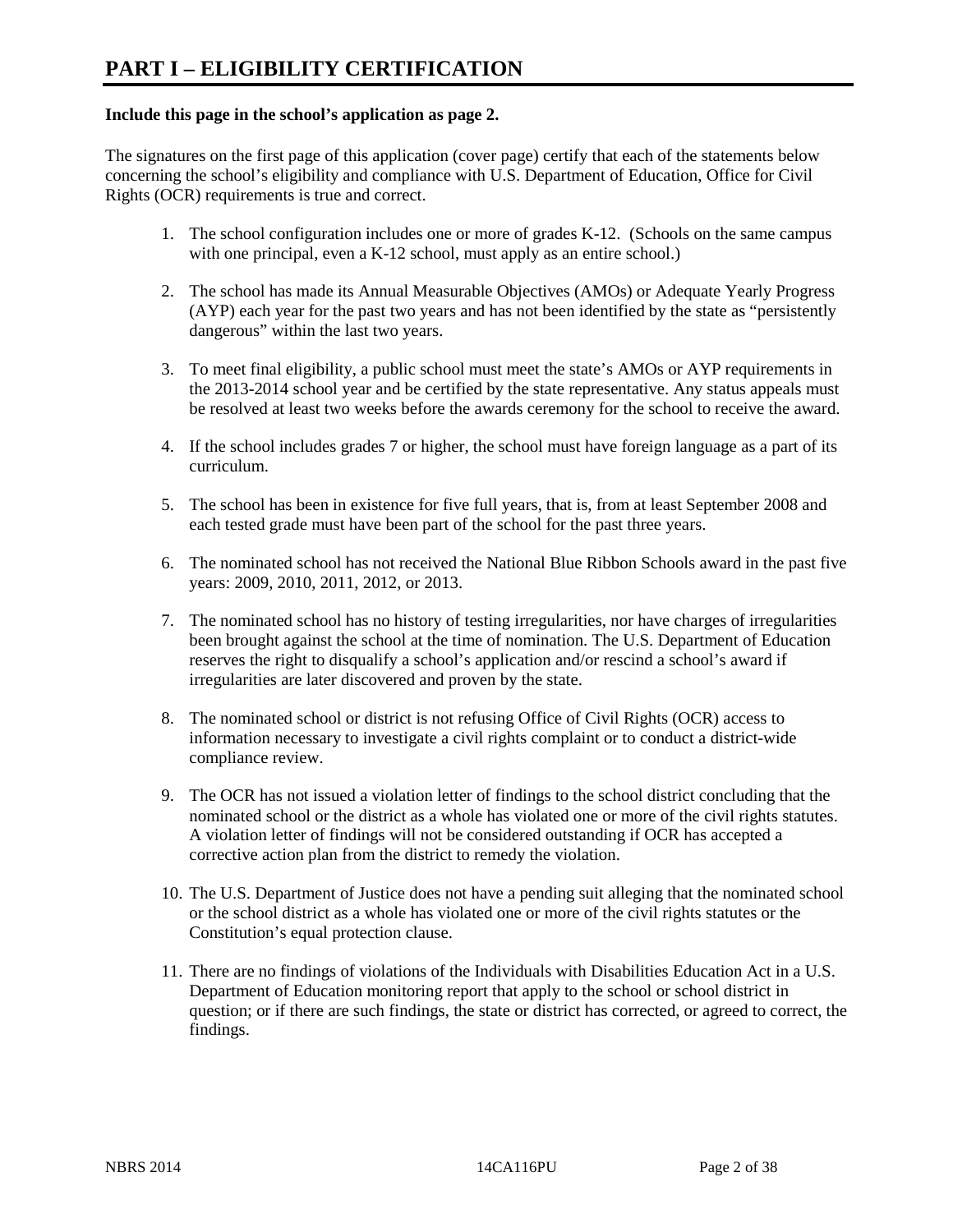# **PART II - DEMOGRAPHIC DATA**

#### **All data are the most recent year available.**

**DISTRICT** (Question 1 is not applicable to non-public schools)

| $\perp$ . | Number of schools in the district<br>(per district designation): | $\perp$ Elementary schools (includes K-8)<br>1 Middle/Junior high schools<br>0 High schools<br>$0 K-12$ schools |
|-----------|------------------------------------------------------------------|-----------------------------------------------------------------------------------------------------------------|
|           |                                                                  |                                                                                                                 |

2 TOTAL

**SCHOOL** (To be completed by all schools)

- 2. Category that best describes the area where the school is located:
	- [] Urban or large central city
	- [ ] Suburban with characteristics typical of an urban area
	- [X] Suburban
	- [ ] Small city or town in a rural area
	- [ ] Rural
- 3. 2 Number of years the principal has been in her/his position at this school.
- 4. Number of students as of October 1 enrolled at each grade level or its equivalent in applying school:

| Grade                           | # of         | # of Females | <b>Grade Total</b> |
|---------------------------------|--------------|--------------|--------------------|
|                                 | <b>Males</b> |              |                    |
| <b>PreK</b>                     | 0            | 0            | 0                  |
| K                               | 0            | 0            | 0                  |
| $\mathbf{1}$                    | 0            | 0            | 0                  |
| $\mathbf{2}$                    | 0            | 0            | 0                  |
| 3                               | 0            | 0            | 0                  |
| 4                               | 89           | 80           | 169                |
| 5                               | 76           | 86           | 162                |
| 6                               | 74           | 65           | 139                |
| 7                               | 78           | 74           | 152                |
| 8                               | 78           | 50           | 128                |
| 9                               | 0            | 0            | 0                  |
| 10                              | 0            | 0            | 0                  |
| 11                              | 0            | 0            | 0                  |
| 12                              | 0            | 0            | 0                  |
| <b>Total</b><br><b>Students</b> | 395          | 355          | 750                |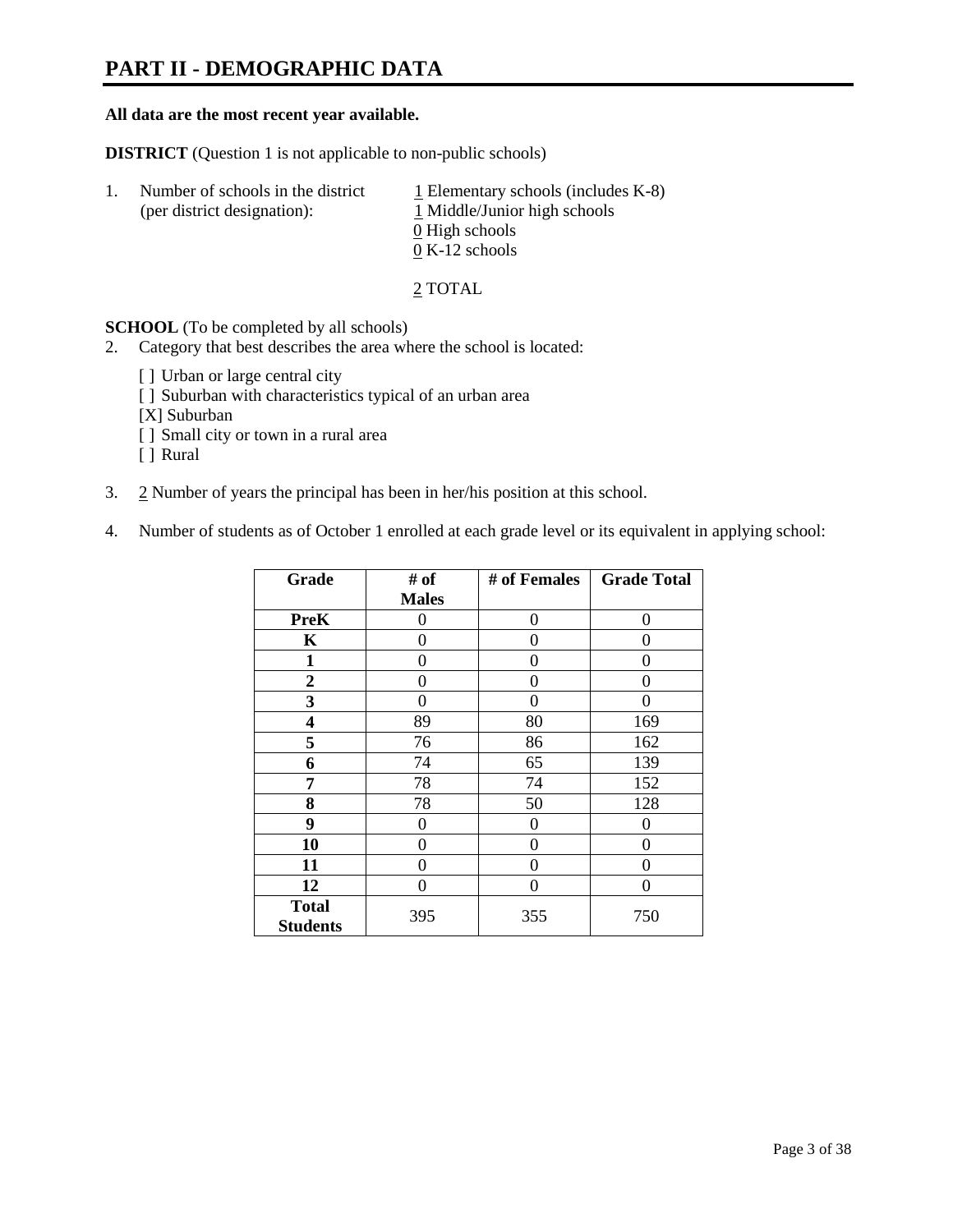5. Racial/ethnic composition of  $\qquad \qquad \underline{0}$  % American Indian or Alaska Native the school: 9 % Asian

 1 % Black or African American 9 % Hispanic or Latino 0 % Native Hawaiian or Other Pacific Islander 80 % White 1 % Two or more races **100 % Total** 

(Only these seven standard categories should be used to report the racial/ethnic composition of your school. The Final Guidance on Maintaining, Collecting, and Reporting Racial and Ethnic Data to the U.S. Department of Education published in the October 19, 2007 *Federal Register* provides definitions for each of the seven categories.)

6. Student turnover, or mobility rate, during the 2012 - 2013 year: 2%

This rate should be calculated using the grid below. The answer to (6) is the mobility rate.

| <b>Steps For Determining Mobility Rate</b>         | Answer |
|----------------------------------------------------|--------|
| (1) Number of students who transferred to          |        |
| the school after October 1, 2012 until the         | 3      |
| end of the school year                             |        |
| (2) Number of students who transferred             |        |
| <i>from</i> the school after October 1, 2012 until | 13     |
| the end of the 2012-2013 school year               |        |
| (3) Total of all transferred students [sum of      | 16     |
| rows $(1)$ and $(2)$ ]                             |        |
| (4) Total number of students in the school as      | 744    |
| of October 1                                       |        |
| $(5)$ Total transferred students in row $(3)$      | 0.022  |
| divided by total students in row (4)               |        |
| $(6)$ Amount in row $(5)$ multiplied by 100        | ာ      |

#### 7. English Language Learners (ELL) in the school: 5 %

34 Total number ELL

Number of non-English languages represented: 19 Specify non-English languages: Spanish, Vietnamese, Korean, Mandarin, Cantonese, Dutch, Farsi, French, German, Gujarati, Hebrew, Hindi, Italian, Japanese, Russian, Telugu, Thai, Tongan, Turkish

8. Students eligible for free/reduced-priced meals:  $4\%$ 

Total number students who qualify: 27

If this method is not an accurate estimate of the percentage of students from low-income families, or the school does not participate in the free and reduced-priced school meals program, supply an accurate estimate and explain how the school calculated this estimate.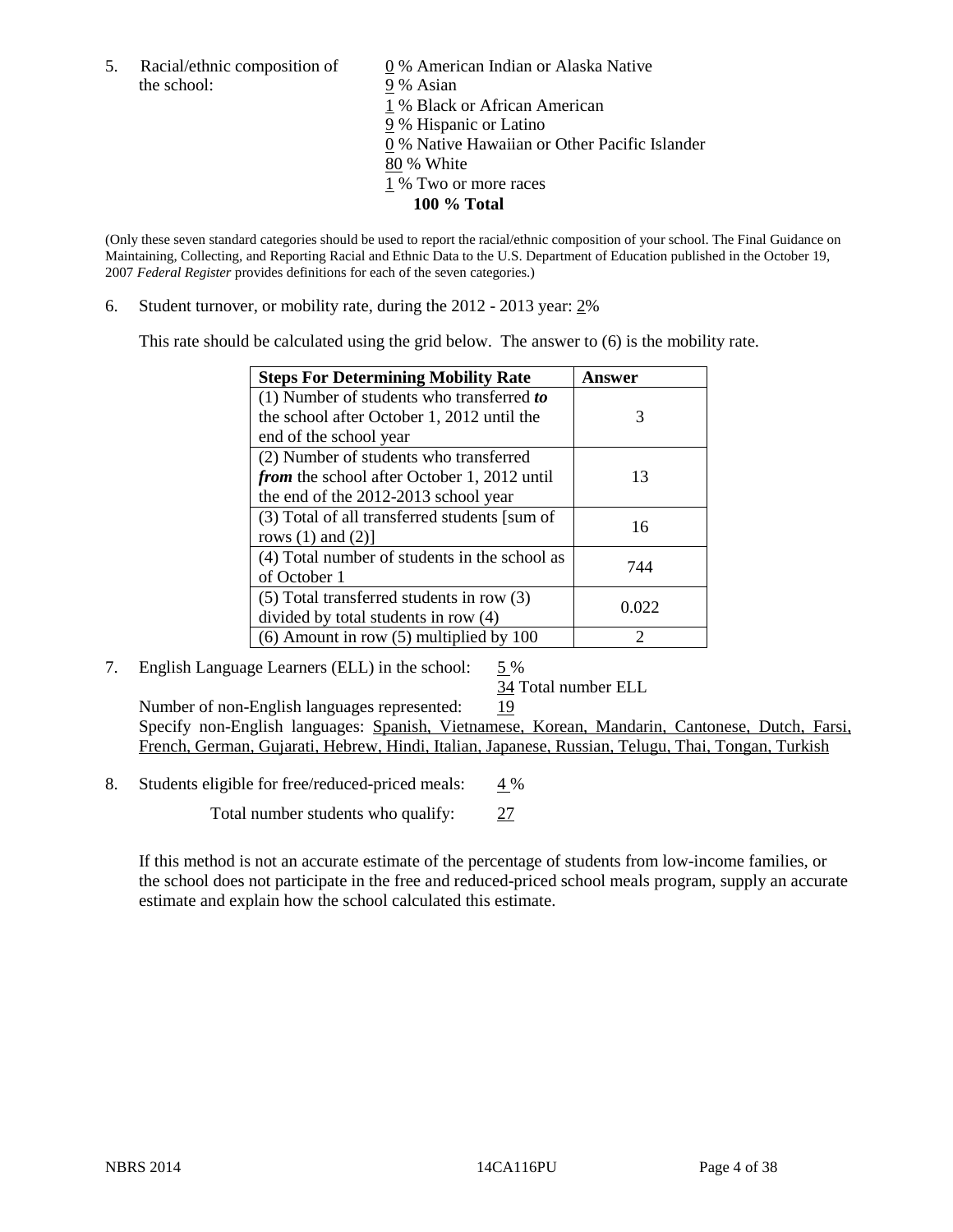# 61 Total number of students served

Indicate below the number of students with disabilities according to conditions designated in the Individuals with Disabilities Education Act. Do not add additional categories.

| 5 Autism                | 0 Orthopedic Impairment                 |
|-------------------------|-----------------------------------------|
| 0 Deafness              | 8 Other Health Impaired                 |
| 0 Deaf-Blindness        | 30 Specific Learning Disability         |
| 1 Emotional Disturbance | 11 Speech or Language Impairment        |
| 1 Hearing Impairment    | 0 Traumatic Brain Injury                |
| 4 Mental Retardation    | 1 Visual Impairment Including Blindness |
| 0 Multiple Disabilities | 0 Developmentally Delayed               |
|                         |                                         |

10. Use Full-Time Equivalents (FTEs), rounded to nearest whole numeral, to indicate the number of personnel in each of the categories below:

|                                       | <b>Number of Staff</b> |
|---------------------------------------|------------------------|
| Administrators                        |                        |
| <b>Classroom</b> teachers             | 30                     |
| Resource teachers/specialists         |                        |
| e.g., reading, math, science, special |                        |
| education, enrichment, technology,    |                        |
| art, music, physical education, etc.  |                        |
| Paraprofessionals                     | 8                      |
| Student support personnel             |                        |
| e.g., guidance counselors, behavior   |                        |
| interventionists, mental/physical     |                        |
| health service providers,             |                        |
| psychologists, family engagement      |                        |
| liaisons, career/college attainment   |                        |
| coaches, etc.                         |                        |
|                                       |                        |

11. Average student-classroom teacher ratio, that is, the number of students in the school divided by the FTE of classroom teachers, e.g.,  $22:1$   $25:1$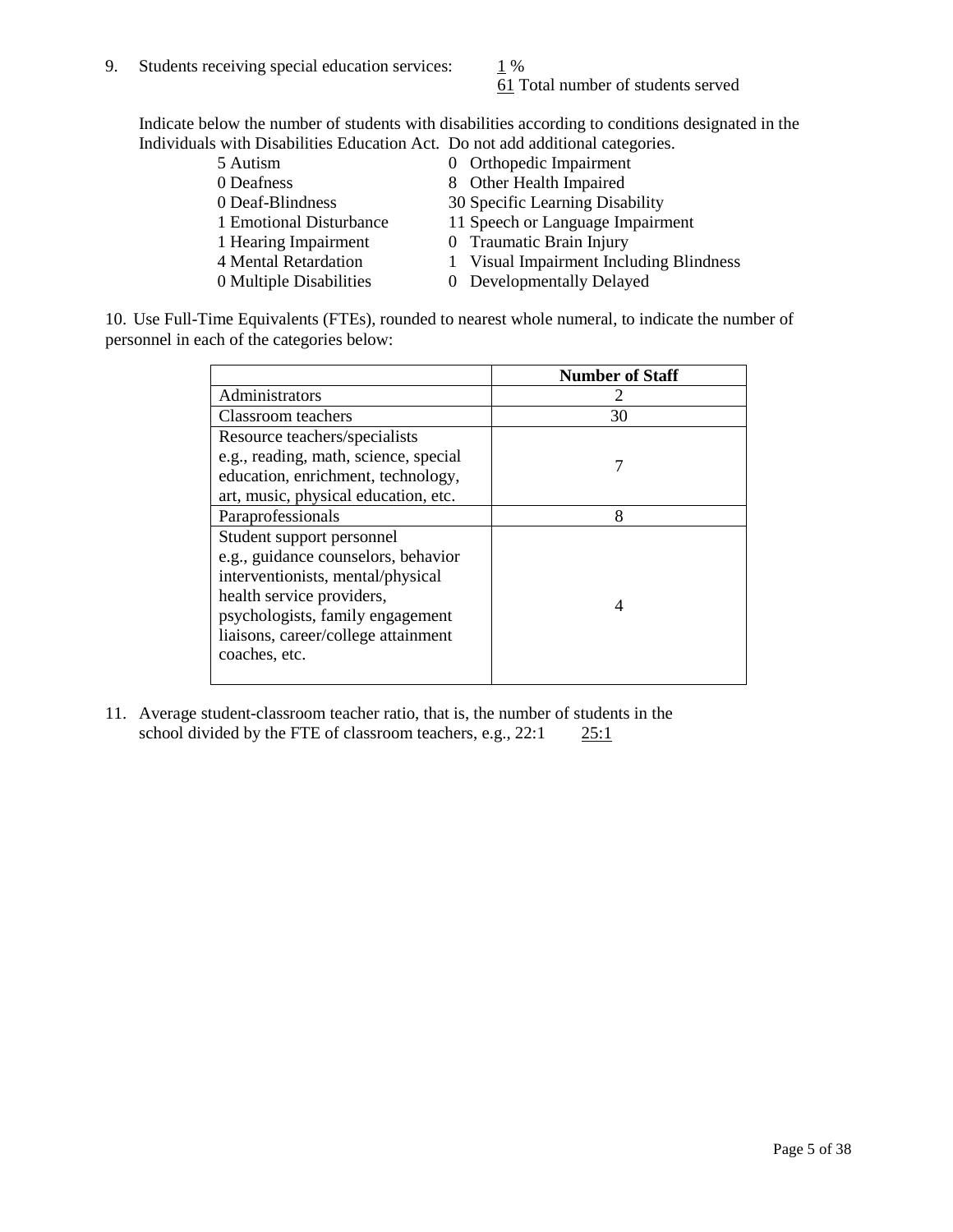12. Show daily student attendance rates. Only high schools need to supply yearly graduation rates.

| <b>Required Information</b> | 2012-2013 | 2011-2012 | 2010-2011 | 2009-2010 | 2008-2009 |
|-----------------------------|-----------|-----------|-----------|-----------|-----------|
| Daily student attendance    | 96%       | 96%       | 97%       | 97%       | 97%       |
| High school graduation rate | 0%        | 9%        | 0%        | 0%        | 0%        |

#### 13. **For schools ending in grade 12 (high schools)**

Show percentages to indicate the post-secondary status of students who graduated in Spring 2013

| <b>Post-Secondary Status</b>                  |                |
|-----------------------------------------------|----------------|
| Graduating class size                         |                |
| Enrolled in a 4-year college or university    | 0%             |
| Enrolled in a community college               | 0%             |
| Enrolled in career/technical training program | 0%             |
| Found employment                              | 0%             |
| Joined the military or other public service   | 0%             |
| <b>Other</b>                                  | $\gamma_{0/2}$ |

14. Indicate whether your school has previously received a National Blue Ribbon Schools award.  $Yes \underline{X}$  No

If yes, select the year in which your school received the award. 2008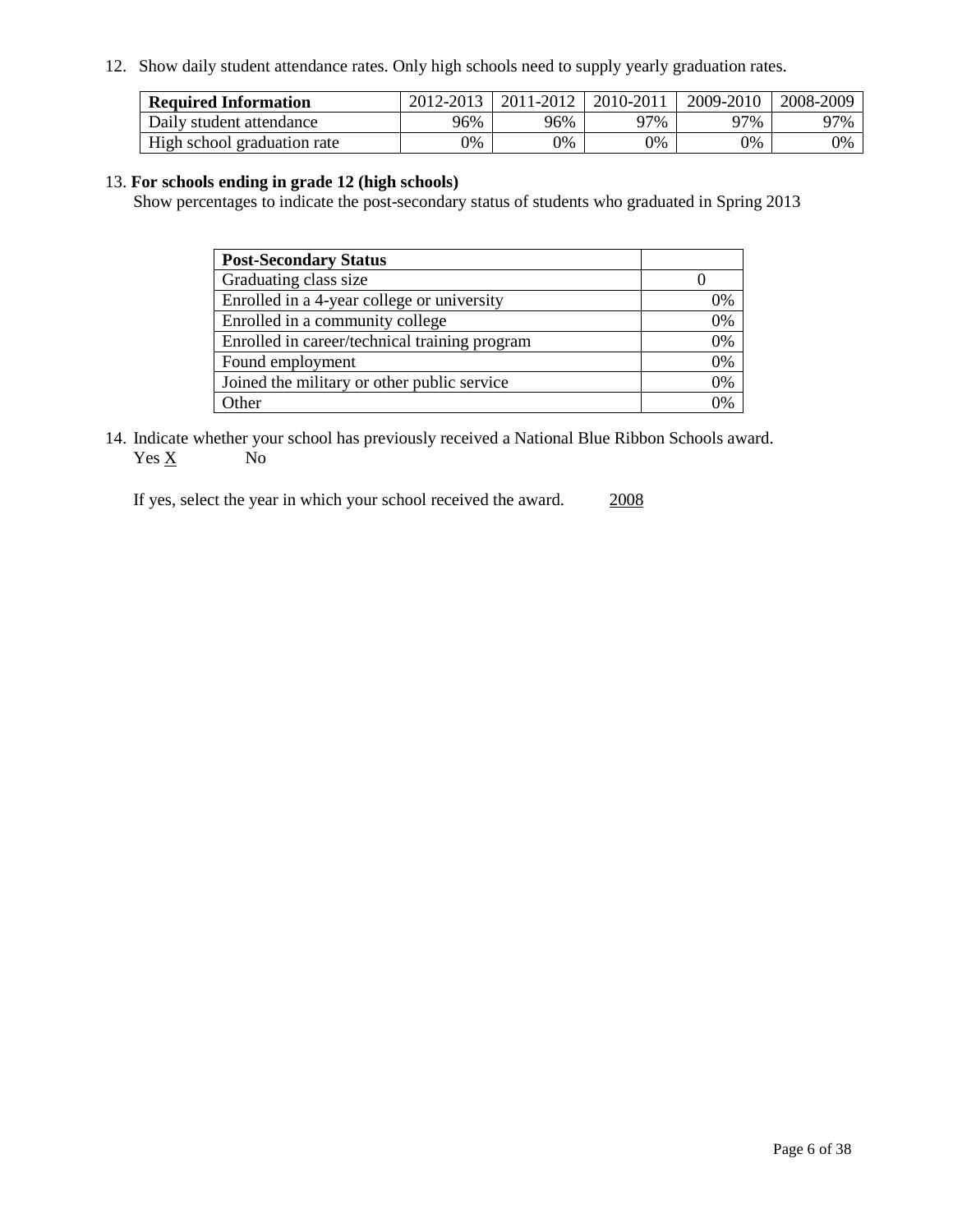# **PART III – SUMMARY**

La Entrada, home of the Leopards, is an exceptional school educating 750 students in grades four through eight. This unique grade configuration is only one of our many strengths. Students benefit from a community that remains constant with consistent rules, familiar teachers, supportive adults, and a close community of families. Experienced administrators, highly qualified teachers, and dedicated counselors all have the opportunity to know children well before the changes of adolescence emerge and throughout the formative middle school years.

The vision for our school mirrors the high value both parents and staff have for rigorous academic programs and positive social and emotional growth without sacrificing art, music and physical education:

"La Entrada is an inclusive community of dedicated staff, students, and parents engaged in maximizing the academic, social, ethical, and physical growth of every student. Our collaborative community embraces the ideals of critical thinking, life-long learning, and global responsibility in a safe and respectful environment."

Located in the city of Menlo Park in San Mateo County, California, La Entrada is one of two schools in the Las Lomitas Elementary School District. Students come to La Entrada from Menlo Park, Atherton, Portola Valley, Woodside, and East Palo Alto. In addition, our Tinsley Program, 5% of our students, and a regular influx of new families moving into the district ensures a wide variety of students attending our school. Our programs and support systems provide cohesiveness and opportunities for all students on campus.

La Entrada's students experience a rigorous core curriculum in English/language arts, math (including the option to take geometry in eighth grade), social studies, science, and PE that exceeds state standards. We continuously rank at the top of local Bay Area schools, in the county, and are in the top 100 schools in California. Our Academic Performance Index (API) from 1999-2000 to 2010-2011 has grown from 913 points to 964 points. We were honored to be declared a Blue Ribbon School in 2008 and a California Distinguished School in 2011.

La Entrada's unique student schedule provides a structure to allow for enrichment for all students on a daily basis, as well as a rotating schedule for the  $6/7/8$  grades. 4th  $&$  5th graders attend specialist classes that include Art/Drama, Music, Computer Skills and PE. The 6/7/8 rotating schedule enables students to experience subject matter at different times of the day throughout the week. A rich elective offering is open to 6th through 8th graders, with every 8th grader having up to three elective choices per semester. While the younger students follow a different daily schedule from that of the older students, all La Entrada students interact in various school wide activities, projects and events such as the annual musical production, awards assemblies, instrumental concerts, art shows, and cross-grade tutoring.

La Entrada has moved into a 21st century learning community with a 1:1 iPad initiative launched in 2013- 14. The iPads have created opportunities for innovative teaching and learning. Students support the implementation plan by volunteering to be part of a "Tech Ease" and "Mouse Squad" team which supports students and teachers with their technology issues at lunch and during their elective period. Our new Mac lab is used for new career/college readiness electives that are articulated with the high school. Teachers use Smartboards, document cameras and iPads daily. Schoolloop is used school wide to maintain the schoolhome connection via teacher webpages, email messages/news, posted homework and the online grading program.

La Entrada parents attach an extremely high value to rigorous academic programs and positive social and emotional growth. The parent community is well established and provides strong support to La Entrada School by contributing time and other resources to help achieve the school's educational goals. Our PTA and Foundation boasts 85% membership. These organizations plan and implement a wide range of programs and activities for children, families, and staff, which provide a sense of community to the school. Activities include parent education, new parent orientations, social functions, fundraising, and volunteer support for the school lunch program, classrooms and school events.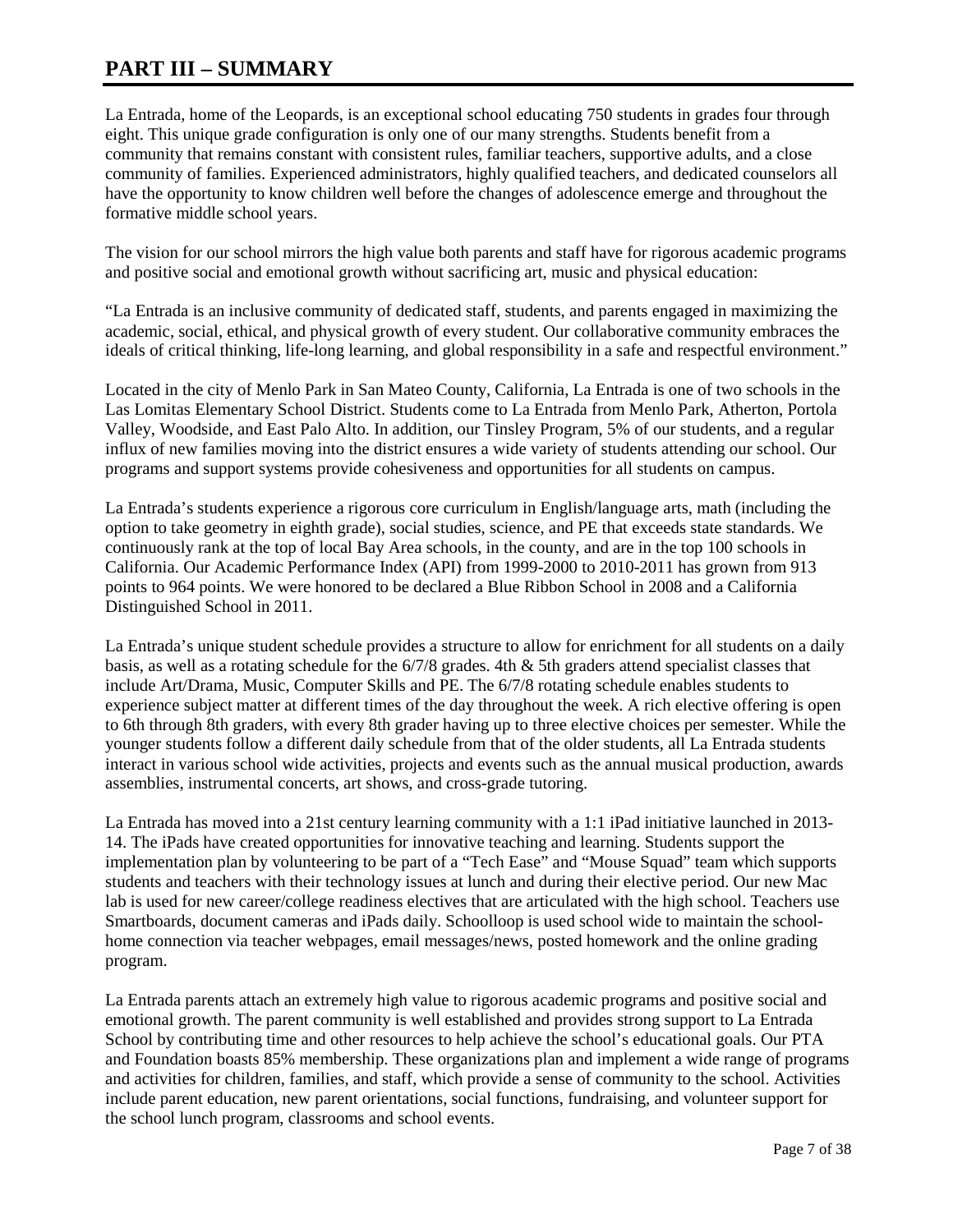Beloved La Entrada traditions that combine PTA and staff efforts to support our school community and student social and emotional growth include; "Meet the Teacher" – the day before the first day of school, PTA Holiday Fair, Used Book Fair, Career Day, Spelling Bee, GeoBee, Science Fair, Grandparents' Day, Spirit Day events, ASB, KPAW campus news, 5th grade Colonial Day, 7th grade Multicultural Feast, and 8th grade Washington DC Trip.

The new Common Core Standards implementation and meaningful integration of technology are two ways that our staff is committed to creating opportunities for students to apply their learning in real life situations while maintaining the rigor for which La Entrada is known.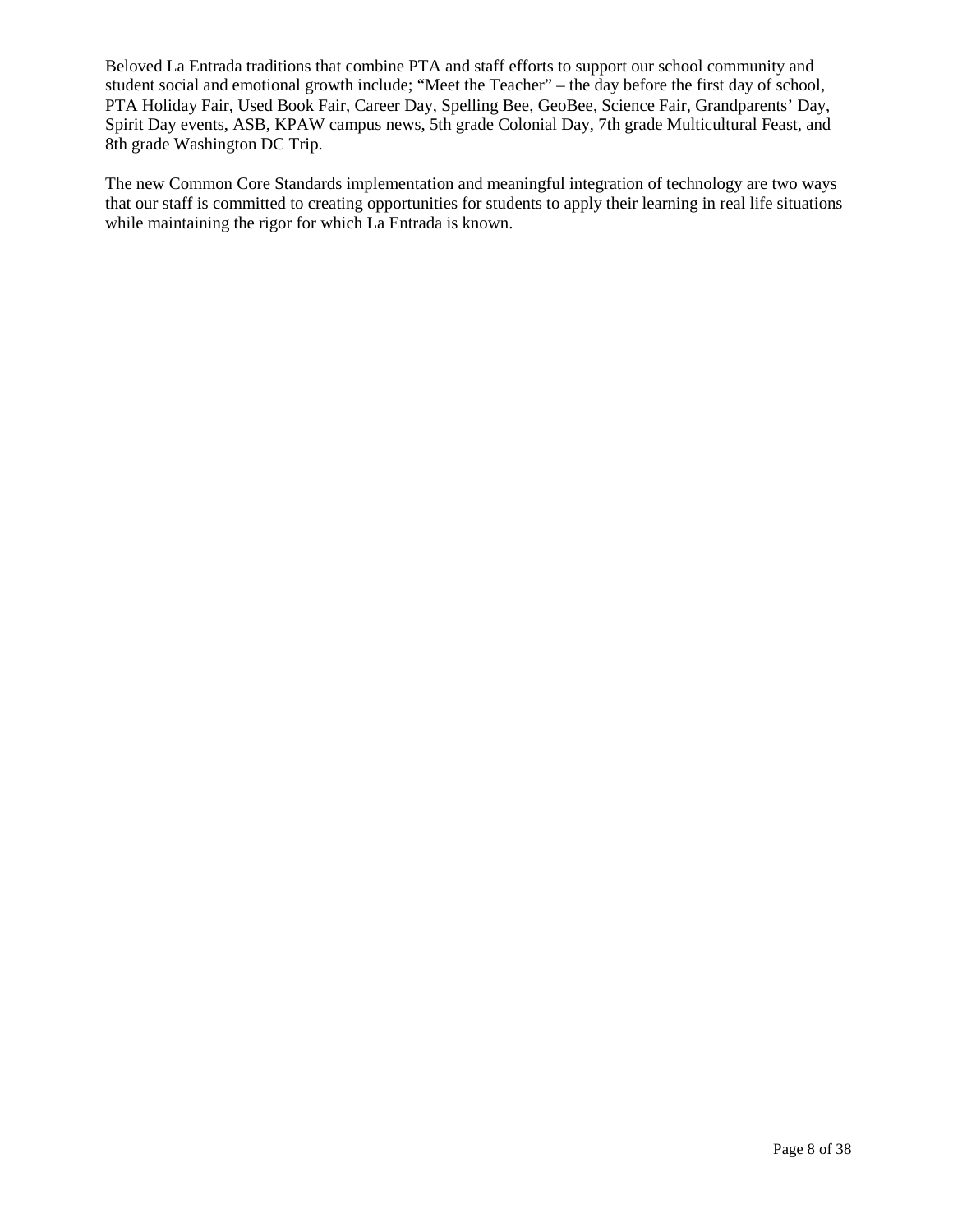#### **1. Assessment Results:**

La Entrada is known for its excellent parent support, consistency, organization, and total staff commitment for student achievement, reporting of student progress, and student/parent/staff responsibility. Student performance is consistently excellent. La Entrada has ranked at the top of our area schools, among the top schools in the county and top 100 schools in the state. Currently, La Entrada is ranked in the top 10% of schools in the state of California based on STAR test results. Our Academic Performance Index (API) from 1999-2000 to 2010-2011 has grown from 913 points to 964 points. In 2012-2013, we met our AYP goals and 13 out of 13 of our Adequate Yearly Progress (AYP) goals. We have met our AYP goals every year since its inception.

The teachers and administration use the scores to inform class placement, interventions and acceleration. Eighth graders take placement tests to determine math and ELA placement in high school. Administrators and grade eight content area teachers attend yearly high school articulation meetings to review placement requirements, analyze performance data from previous years and determine activities to determine a smooth transition for our students. Our standards-based curriculum, instructional strategies, and support classes in Math and ELA provide our students with the strong foundation they need to place in and perform well in Advanced Standing English and Mathematics classes in the high school.

The district recently purchased a more user-friendly data systems, Illuminate, to be implemented on a small scale in 2013-14 school year and full implementation in 2014-15. Data analysis drives continuing curriculum review, use of appropriate instructional practices, implementation of appropriate interventions, and allocation of financial and human resources. It is the goal of LE and the district to use the new system to warehouse Common Core Standards aligned assessments and standardized state assessment data.

La Entrada strives for Advanced scores on state assessments. Trends in student performance show that our students maintain outstanding achievement in ELA and Mathematics. The school enrollment increases each year (613 tested in 2009 to 736 in 2013), with added teachers and increased class size. In spite of the changes, the 4th/5th grades showed positive net increase in mathematics since 2009 while the 7th and 8th grade students showed the growth in ELA. The percent of students in grades 4-8 scoring At/Above Proficient averaged 93% for fourth grade, 94% for fifth grade, 89% for sixth grade, 95% for seventh grade and 94% at eighth grade, above the state levels. The percent of students in grades 4-8 scoring At/Above Proficient has averaged 91% for fourth grade, 89% for fifth, 89% for sixth, 90% for seventh and 85% at eighth grade, also above the county and state. All 8th grade students completed a full course of algebra or geometry.

Yearly, the staff reviews the STAR results by school, grade level, and subgroups. The department and teams use the data to provide direction in writing curricular and staff development goals for LE's School Plan for Student Achievement. We look at past practices that have proved successful with subgroups and brainstorm new ideas to implement throughout the year. We outline specific actions and efforts that move our subgroup students' scoring basic and below to proficient and advanced. The data shows that our efforts to employ effective instructional strategies that meet the needs of our Socioeconomically Disadvantaged (SED), English Learners (EL) and our Hispanic students have produced an increase in their average proficiency. In mathematics, the SED subgroup improved from 50% proficient to 63%, the EL subgroup increased from 62% to 78% and the Hispanic subgroup moved from 65% to 71%. ELA scores by the subgroups are consistent but not increasing; therefore, the teachers have participated in an accelerated professional development (Reading and Writing Workshop) that focuses on precise teaching objectives, sufficient guided practice, individual learning styles, and application of skills.

Students with Disabilities is a focus subgroup at La Entrada. General education and special education teachers work collaboratively to ensure that the curriculum is strategically designed to meet the individual students' needs. Special education students receive their services through push-in support from the Special Education team. The new strategies classroom, known as Moderate-Severe in other schools, established in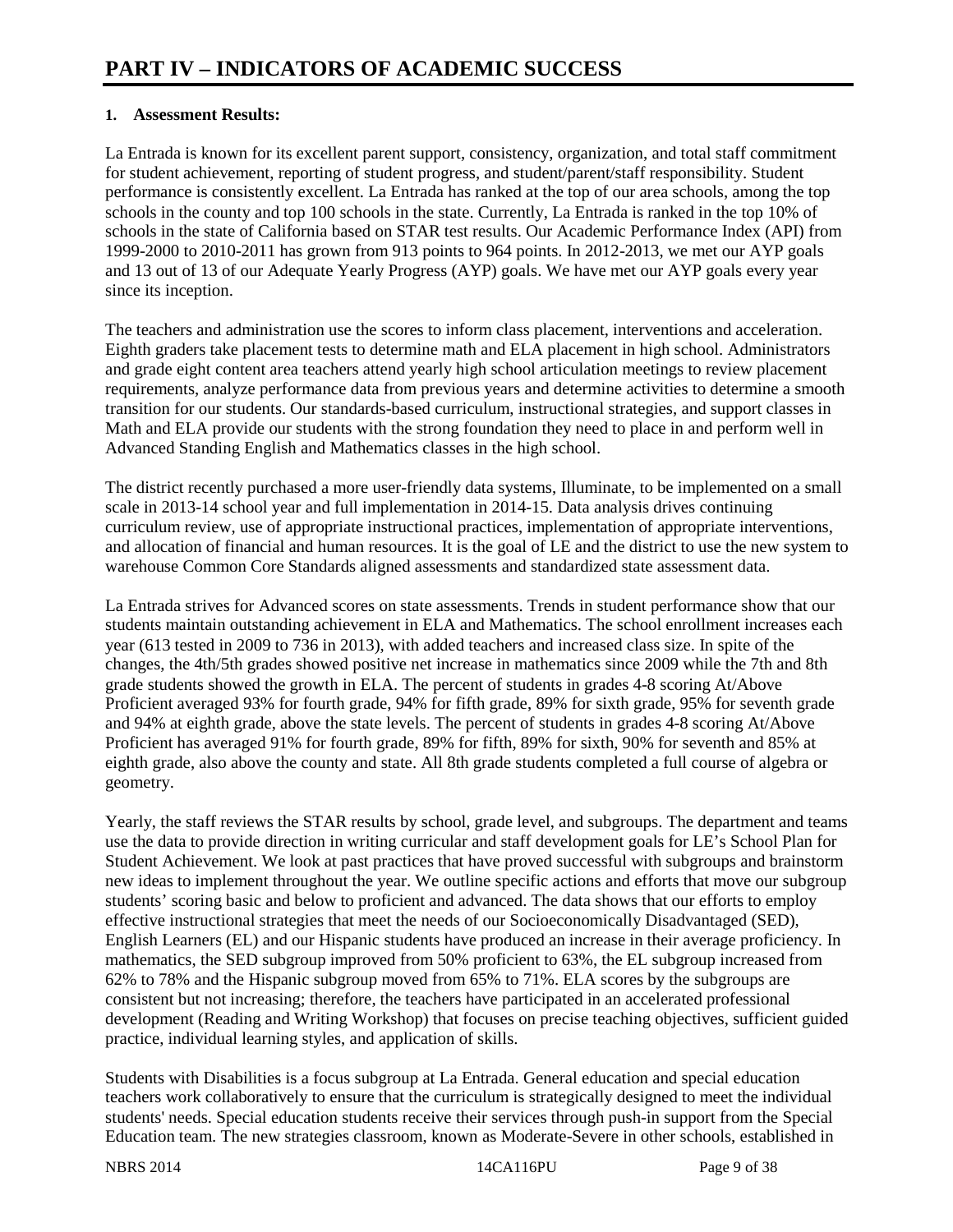2012-13, provides a variety of necessary one on one instruction and supports inclusion as indicated in IEPs. The co-teaching, collaboration, and communication between the Resource Specialist and the classroom teacher provide ongoing and timely understanding of each student's progress and challenges. Instructional strategies and motivational approaches are adjusted as the team works together and discovers supporting or jeopardizing strategies.

La Entrada teachers know that these scores are used as one indicator for determining what a student knows and needs to learn. In addition to the STAR, we use diagnostic, benchmark, and teacher-created assessments to show evidence of learning. The composite scores determine the interventions for struggling students. For example, we use the MDTP, standardized tests, and site assessments to determine math placement and appropriate intervention be it an additional math course, tutoring or homework support. At the beginning of each quarter the teachers determine the focus students and review the interventions offered, evaluate the intervention's success and revise as needed. Interventions are fluid, and the staff takes pride in their flexibility and efforts to create what each student needs. Our staff has done a great job making the most of our instructional minutes and resources to ensure mastery of subject matter during first time instruction and through the interventions.

#### **2. Using Assessment Results:**

La Entrada uses multiple-measures that include teacher-designed, district-designed, and state mandated assessments. STAR scores are used for system analysis, trends and data for state and federal accountability. The scores illustrate how a grade level changes yearly and our success toward meeting state standards. Local and teacher-created assessments show growth throughout the year and inform the overall program, next steps with individual students and use summative assessments to inform parents during conferences and on report cards. STAR results, mailed to parents each fall, and district assessments are used in conjunction with measures to complete the child's academic profile.

The elementary grade teachers administer the Fountas and Pinnell Reading Assessment twice a year to at level students and multiple times to students below standard. The data is used to determine leveled reading groups, intervention and acceleration, as well as supplemental reading support provided by a reading and/or resource specialist. The assessment is also used in grades 6th–8th as needed to determine support for struggling readers. In 6th-8th, intervention is provided by offering three periods of English/Social Studies daily and through an English Support class in grade eight. The librarian stocks a well-used leveled reading room with leveled books for Literature Groups and Readers' Workshop and supports students in reading at their "just right level." Many teachers have subscriptions to leveled online resources which can be accessed at school and home. Similarly, assessments embedded in the computerized ALEKS and IXL math programs along with chapter tests are used by teachers and specialists to group students based on ability. The groups are flexible and fluid, and, therefore, allow us to meet the needs of all children.

In the recent past, our students took three standards-based writing assessments per year. Teachers worked in grade levels to score these assessments and used the performance data to articulate goals for the grade level/subject and to inform their instruction. With the adoption of the Common Core Standards, the staff has spent two years collaborating on rubrics based on new standards with the intention to return to a common performance based writing assessment in 2014-15. In mathematics, the 8th grade teachers and students piloted the MARS assessment with the intent to roll out the assessment to other grades beginning in 2014- 15. The MARS assessment has given the 8th grade math teachers information about learning that is aligned to the new standards.

Students identified as struggling receive classroom modifications and support as needed. The administration and counselors, who monitor student performance through our achievement management system, meet with the teachers quarterly to review students' progress. A strong SST is in place that provides a collaborative forum for all to address the student's needs.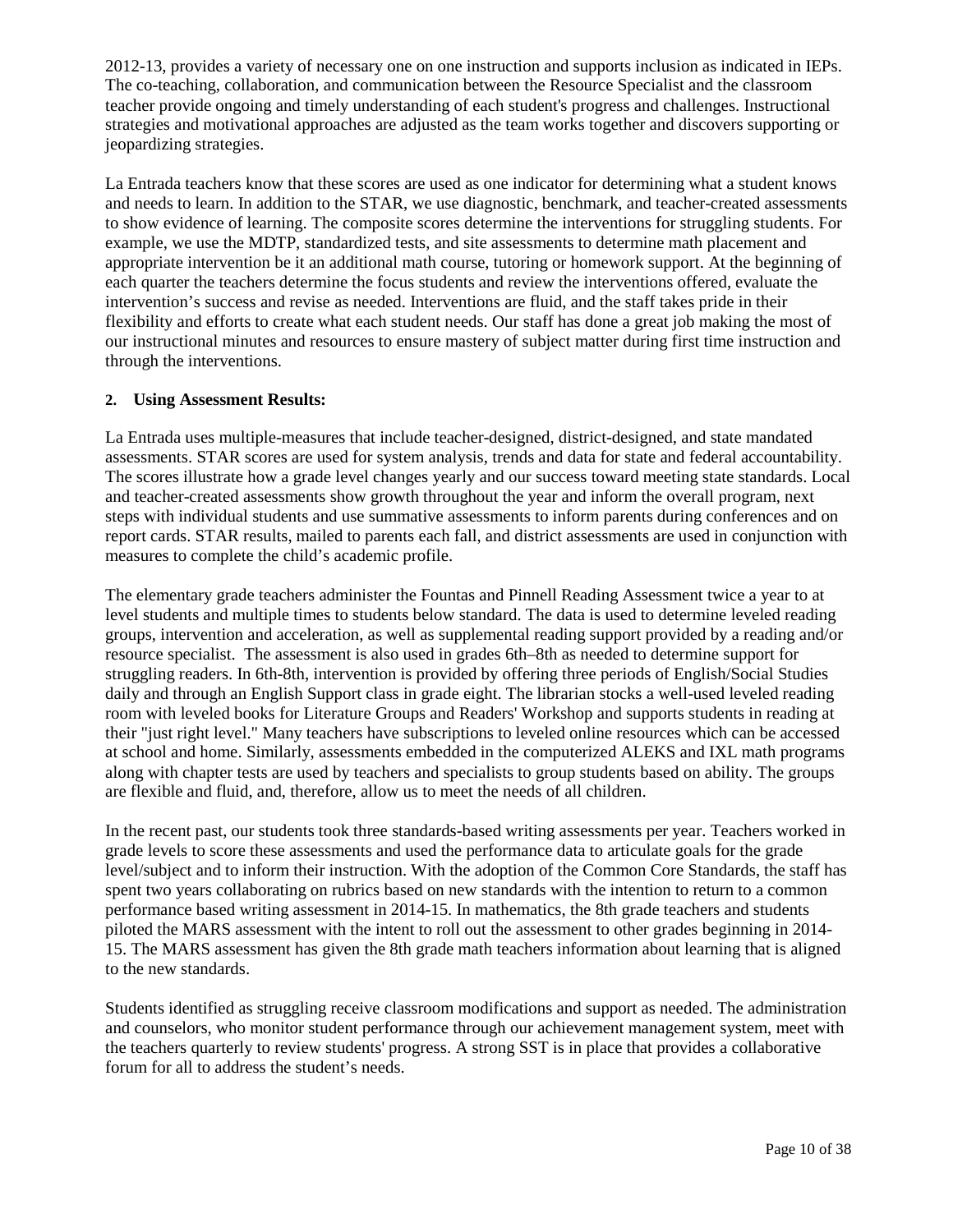#### **3. Sharing Lessons Learned:**

La Entrada values our ongoing communication within our district and beyond. We have a collaborative and positive working relationship with our feeder school and our public high school. Weekly administrator meetings provide a forum wherein best practices and assessment tools are articulated and then shared with both schools. Teachers and support personnel, including ELD, meet regularly to discuss successes and areas needing improvement.

In addition, our School Site Council, comprising parents, administrators, teachers, and students meets monthly to review current practices and school goals, aligned with the district strategic plan. Beyond our district, we share our successes at articulation meetings with our feeder high schools. Our two guidance counselors meet monthly at the tri-county counseling network, articulating academics, behavioral interventions, and site programs addressing social/emotional issues that arise.

Beginning fall 2013, our math teachers have participated in a math grant with surrounding elementary districts and the High School District called "Spotlight on Success." Stanford professors are leading the teachers through lesson design that includes creating the most effective learning environment for students and emphasizing student engagement because we know students who engage actively in their mathematics learning achieve at higher levels.

La Entrada is a long-time member of The Silicon Valley Mathematics Initiative, a comprehensive effort to improve mathematics instruction and student learning across the Bay Area. The Initiative includes a formative and summative performance assessment system (MARS) pedagogical content coaching and leadership training and networks in which our teachers participate. Since the MARS tasks are aligned and similar to the upcoming Smarter Balanced Assessment, the teachers use MARS tasks throughout the year to prepare students for the future assessments.

In addition, the school is immersed in Project Cornerstone (PC). PC programs and services help individuals and communities build a web of support around adolescents through the development of assets, positive values, relationships, and skills that help teens thrive and become healthy, caring and responsible adults. The counselors, teachers, parents and students launched three Asset Committees that focused on community service, campus climate, and supporting students through peer tutoring. We launched Project Cornerstone "Asset Building Champions" (ABC Readers) parent engagement program. ABC volunteers are trained in the developmental assets model for positive youth development and meet monthly to learn how to present a book, engage students in activities, and hold a discussion that supports the assets.

#### **4. Engaging Families and Community:**

We work with supportive families who are involved in every aspect of our school program, which contributes to why our district is one of the most coveted in California, our school is award winning school, and we offer outstanding enrichment. We value and foster a partnership with the Las Lomitas Foundation, whose sole purpose is to raise funds to enable our school to maintain its high educational standards. We participate and plan with the Parent Teacher Association, whose function is to offer a wide variety of enrichment programs. A PTA program, "Apple for Classroom," provides a way for parents to support their children's classrooms directly by fulfilling the teacher's wish list.

An extensive communications network has kept our parents abreast of what is happening at school and in the classrooms. We communicate through our website, news blasts, newsletters, email, and electronic kiosk. Each teacher has a website where homework and announcements are posted. With the 1:1 iPad initiative, the students can access important information and communicate with their teachers through Loopmail. Schoolloop gives students the tools they need to stay on track, and their parents a way to provide support when they need it. Parents receive news blasts, teacher messages, and daily grade reports delivered from Schoolloop to their email that makes it easy to interact directly with teachers and staff.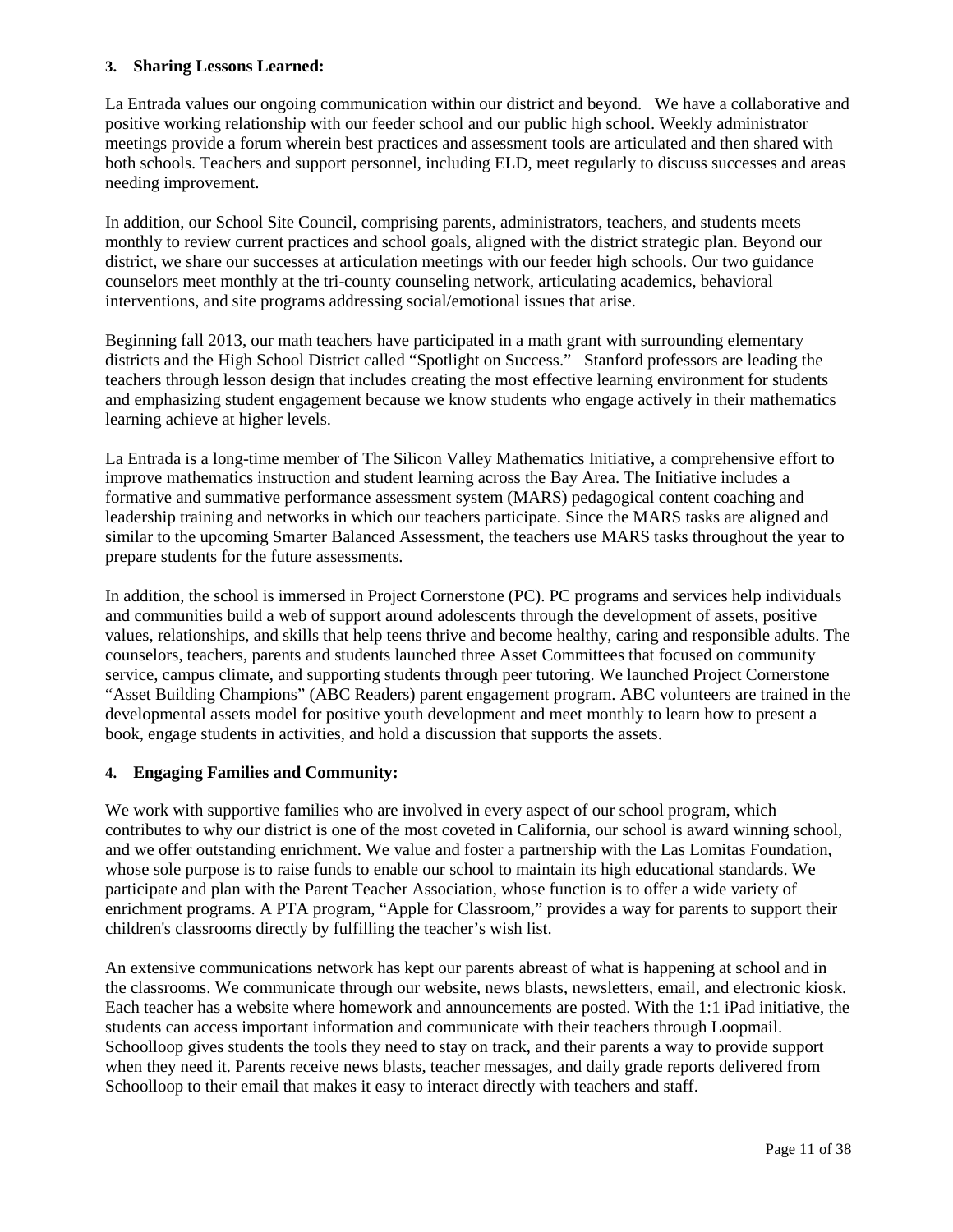Parents and teachers also communicate during parent-teacher conferences and speak informally before or after school. Teachers and Administrators welcome parents and families to Parent Information Night, Open House, Incoming 4th and 6th Grade Parent Night, Math Nights and Parent Education events like "Understanding Your Digital TAT2." The Principal shares information about school events and student performance at School Site Council, PTA meetings, Principal's Coffees, and parent tours. Throughout the spring, LE opens our campus to third grade parents who are nervous and excited to get a peek at the middle school. The 4th grade teachers establish pen pals with the 3rd graders, the Associate Student Body participates in a panel, the 3rd graders visit the middle school campus and the incoming 4th grade parents attend an information night. At the tours, the principal presents information about our program and visits 4th grade classrooms. These parent tours give visitors opportunity to see our school "in action" and ask questions, as well. The goal of the incoming 4th grade events is to ease students' anxieties about starting middle school.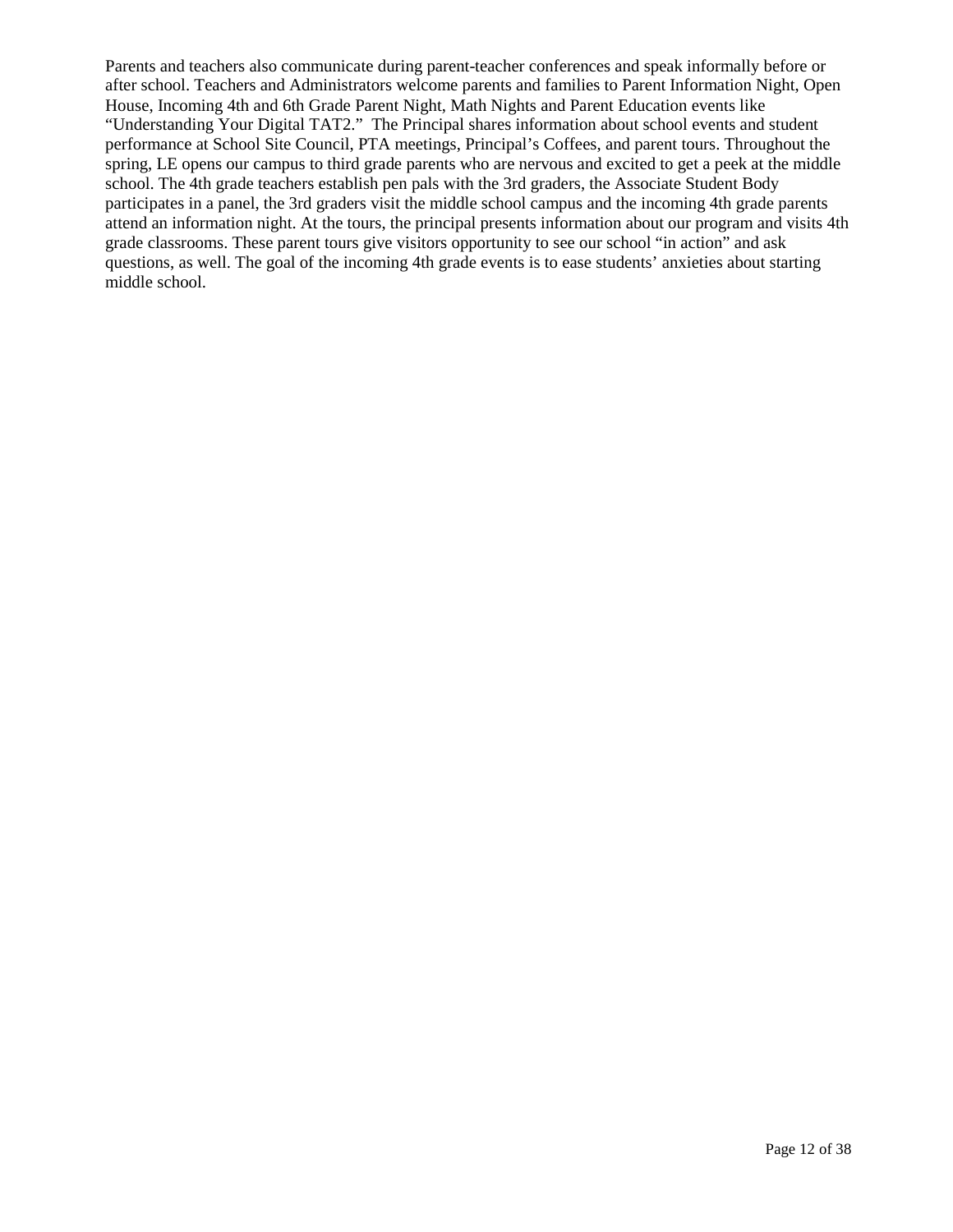# **1. Curriculum:**

La Entrada provides a standards-based, comprehensive, rigorous curriculum that enables ALL students to work successfully to expand their knowledge, skills, and experiences in ELA, math, science, HSS, P.E., foreign language and visual and performing arts. With the adoption of the Common Core Standards (CCSS) in ELA and math, La Entrada staff began a four-year implementation plan. Beginning in 2011-12, we reviewed the CCSS and "unpacked" the new standards and delved into what they meant for our population. We developed curriculum maps and wrote lessons in order to fully implement the CSS by 2014-15. This work demonstrates that our team is aware and committed to creating opportunities for students to apply their learning in real-life situations while maintaining the rigor for which La Entrada is known.

Our ELA program includes standards-based texts at each grade level, core novels, leveled books, comprehensive CCSS writing units and ongoing assessments. Students are exposed to works of literature and challenged by high-quality expository text. The breadth of material covered in the ELA courses are designed to weave the new CCSS into the curriculum with Reader's and Writer's Workshop strategies. In order to support college and career readiness, the ELA department emphasizes text complexity, a balance between literature and informational text, and an integrated approach to instruction. In addition to reading literature, students analyze primary sources such as essays, speeches, and/or argument pieces which are then integrated with other classes, specifically science and history.

La Entrada has had a documented history of student success in mathematics; our goal is to perpetuate that success while incorporating the CCSS and maintain community expectations. Our district Math Cadre meets to discuss the nature of each standard and what practical applications each one might have in the classrooms with an in depth examination of the Standards for Mathematical Practice. Additionally, grade level representatives have been mapping the new curriculum so that we become familiar with it in its entirety and so that its sequence is appropriate for our population.

Our science curriculum includes both inquiry-based labs with exceptional hands-on resources and integrates technology to extend student learning. Online simulations, and student-produced projects on iPads are just two examples of how we are using technology to augment and evaluate student learning. Science research projects are connected to real world topics that exist in the field (e.g. investigating ultraviolet light shields, engineering a model transportation system, or investigating termite behavior), and emphasis is placed on the communication of experimental results. Argument (claim and evidence) and technical writing skills are taught and practiced, cultivating important career and college readiness skills that can be applied and extended to any field. The science curriculum is enriched with supplemental activities including a science fair, two gardens, and curriculum-based field trips as well as after school science enrichment classes.

Our P.E. program enriches the academic curriculum through a sequential, progressive, and diverse P.E. curriculum that exceeds state and national P.E. standards. The physical education department conducts monthly physical fitness testing which allows teachers to measure students' physical fitness over time. Our physical fitness scores are well above the state average. New state-of-the-art facilities and equipment enhance the program of traditional and nontraditional activities.

Recognizing the importance of the "whole child," LE offers multiple electives. Students in grades 6-8 have the option of studying Spanish, French, Latin, or Mandarin. Beginning in 2013-14, the principal and community members worked with the local high school to create an articulated Mandarin program. Although most students enter into language two in high school, many students challenge into a higher language course. The grade data shared at articulation meetings validate their success in world language. We offer a fine arts program that includes classes in visual and performing arts for all grades. All elementary students take general music, art, and technology classes meant to supplement the core subjects through cross curricular units. Instrumental music is available beginning at 5th grade. Daytime and evening performances, the annual spring musical production and after-school jazz band are available to instrumentalists in grades 6- 8. Art 6-8 includes ceramics, painting, photography, multimedia, television production, and drama.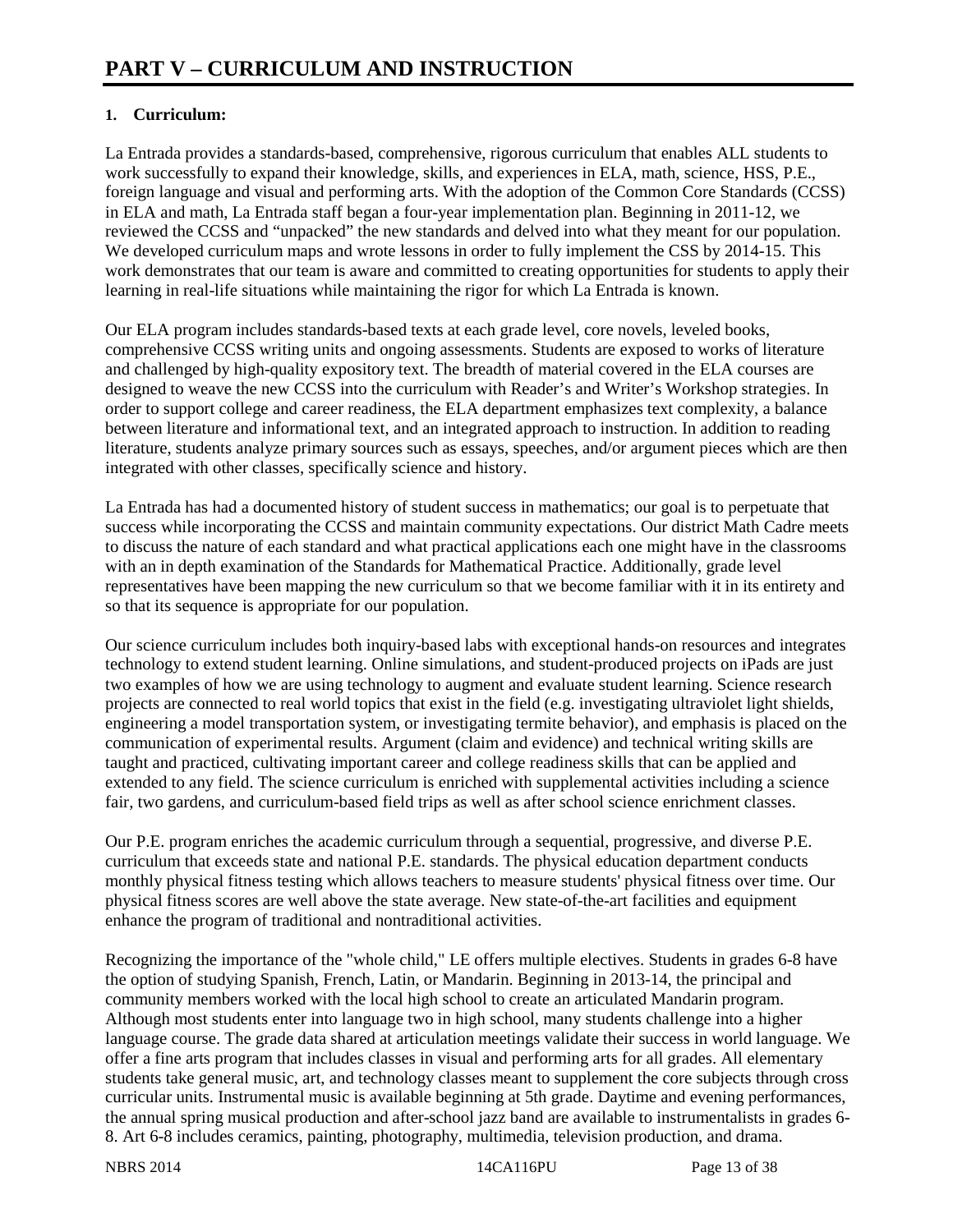#### **2. Reading/English:**

Our fourth through fifth grade reading programs are based on rigorous content standards. The program rigorously emphasizes reading for meaning, vocabulary development, and understanding text structure. The adopted reading series provides interesting stories, relevant practice materials, and useful assessment data to help form strong, thoughtful readers. These state adopted materials also include rich vocabulary instruction, spelling and grammar. However, in addition to the basic adopted materials, core literature books and leveled readers are used to differentiate instruction, serve as the basis for a strong foundation in comprehension, vocabulary, and reading of informational text and non-fiction. Reading logs encourage accountability and ownership while increasing interest in and curiosity about text. Online tools are used by some teachers to increase student motivation and provide reading practice in a different venue.

Assessments provide the basis for differentiated, skill-based reading instruction both in the classroom and with the reading support teacher. The 4th and 5th grade teachers administer the Fountas and Pinnell Benchmark Assessment System twice a year to students at grade level and multiple times per year to students below standard. The data is used to determine leveled reading groups, intervention and acceleration, and supplemental reading support provided by a reading and/or resource specialist. To support instructional planning and grouping, spreadsheets with student scores and analysis of all test items provide essential information to the ELA teachers.

Core literature books provide a basic framework for teachers to begin instructing students in the analysis of text, writer's craft, and other elements of literature, in addition we, are exploring the implementation of Reader's Workshop to meet the needs of all students. Some teachers who are already teaching in a Writer's Workshop have noticed that the construct of a Workshop promotes differentiation. Through Reader's Workshop, students learn to self-select appropriate books from a wide range of materials to read at school and home. Because instruction is based on the individual student's level, Reader's Workshop allows students who are above grade level to go beyond the instruction while students who are below grade level, receive small group instruction based on the specific needs of the individual students.

The skills learned in the 4th and 5th grade transition all students from learning to read to reading to learn and set them up for success in the middle years.

Our sixth to eighth ELA program rigorously emphasizes writing and reading. Our program includes many genres: poetry, informational text, non-fiction selections, career readiness documents, and fictional excerpts. Team-selected core novels serve as mentor texts and are supplemented with leveled expository and contemporary texts to support students at multiple skill levels. For example, readings about the Civil Rights Movement supplement the study of To Kill a Mockingbird. The core novels include historical fiction, science fiction, and fantasy, which provide varied extensions and scaffolding opportunities necessary for our students, who range widely in their skills. Excerpts from core novels are also used to create writing prompts so the students have the opportunity to learn and practice genres that include narrative, informational, research, response to literature, and argument. Response to literature and argument are emphasized at La Entrada where students learn to cite evidence effectively from literary or informational text in order to support their arguments, analyses, research, and reflections related to all subject areas. Oral processing is strongly encouraged by using argument protocols leading to on-demand writing, which are also used as formative assessments. These on-demand writing pieces prepare students to quickly articulate their thoughts. The 1:1 ELA 6-8 iPad ratio consistently supports revision and editing skills.

ELA instruction differentiates for students by developing study skills, critical thinking, analytical writing, and reading strategies. Class participation is necessary for both large and small group discussions, as participation demonstrates and enhances students' understanding of ideas and concepts. To give all students success, there are frequent project-based ELA activities that develop speaking and listening skills that may include role-playing, literature circles, debates, Socratic seminars, mock trials, and/or Reader's Theater.

Targeting appropriate instructional methods is a critical component of successful ELA lesson planning and ensures that all students gain mastery of the writing standards. Before students begin writing, rubrics, both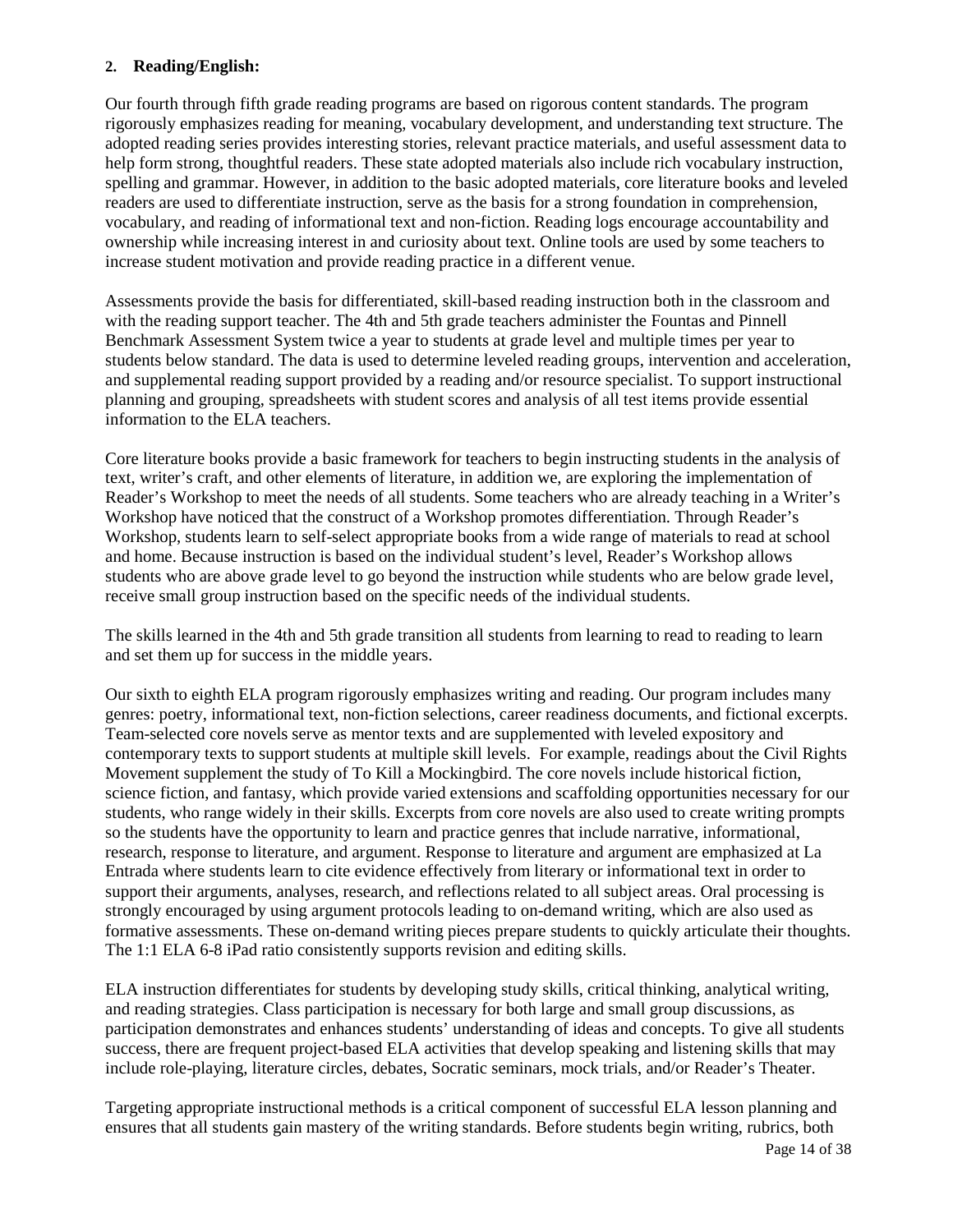student and teacher created, are utilized as tools to guide all writers through the writing process. As students become familiar with the expectations for a writing assignment, they take ownership of the process. During the writing process, many ELA teachers use peer editing. Student peer groups are structured to best meet student needs. An advanced writer may team with a struggling writer one day; however, during the next peer editing session, writers at comparable levels may work together. Similarly, students in ELA classes learn how to critically analyze mentor texts and student exemplar papers in mixed ability groups.

#### **3. Mathematics:**

La Entrada takes advantage of its unique 4th-8th grade configuration by providing a comprehensive and cohesive mathematics program. Teachers from across grade levels attend regular math department meetings to ensure that instruction is sequential and appropriately builds in difficulty from one grade level to the next. For instance, at one of the most recent meetings, teachers created a Google Doc for all grade levels to share common vocabulary, methods of instruction, and other ideas that would contribute to continuity. Students therefore progress through the grades with a sense of mathematics as a set of well-connected, relevant concepts rather than isolated ideas.

Foundational mathematics skills are taught at each grade level and reinforced the following year. La Entrada meets the individual needs of each student by providing flexible groupings at each grade level. This works especially well in 4th and 5th grades where student readiness may fluctuate depending on the concept. Students in these grades are continually being evaluated and regrouped either for remediation or advanced work. All teachers at this level have been trained in and use Hands-on Equations.

In grades 6th-8th, La Entrada offers both grade level and honors classes. Because of the CCSS, the teachers are currently redesigning curriculum to comply with these new standards and to meet the needs of all students. Some students will take a grade level Common Core course. Others, who demonstrate readiness, will be able to accelerate. These honors classes will offer a hybrid approach by combining various configurations of two Common Core courses and, then, offering that over the span of one year.

In addition to La Entrada's honors classes, the school offers another accelerated route for exceptional students. This pathway culminates in 8th grade with a geometry course that is equivalent to that of high school. These students are then eligible to enroll in Algebra II as ninth graders. High school data on former students shows that, without exception, these students have been very successful.

Along with the aforementioned courses, La Entrada offers a support class at each level for 6th-8th. This class is an additional period of mathematics that is taken as an elective by struggling students. The curriculum in these classes is delivered in a variety of modalities, including through technology, and teachers both preview and review concepts that the students learn in their regular mathematics classes.

### **4. Additional Curriculum Area:**

La Entrada offers extensive arts and technology programs to all students. Our elective program grows and changes because of our commitment to move into 21st Century learning, our community expectations, and the interests of our students and teachers.

We offer both wet and digital photography, an articulated paperless high school course. While learning the art of photography, students collaborate, problem solve, and follow multi-step tasks to develop negatives and prints. In photography, students collaborate to research a photographer and create a compelling documentary iMovie. In the digital class, students study how photographers use the media for social and political change. They learn that photography is more than an art form, it's a powerful, influential tool. In turn, students develop their own artistic voice and learn how to apply to colleges by creating a portfolio and writing an artist statement.

Music and drama take advantage of the art/technology marriage at La Entrada. Instrumental music students in grades 6-8 regularly use SmartMusic, accessed on their computers or iPads. This software allows students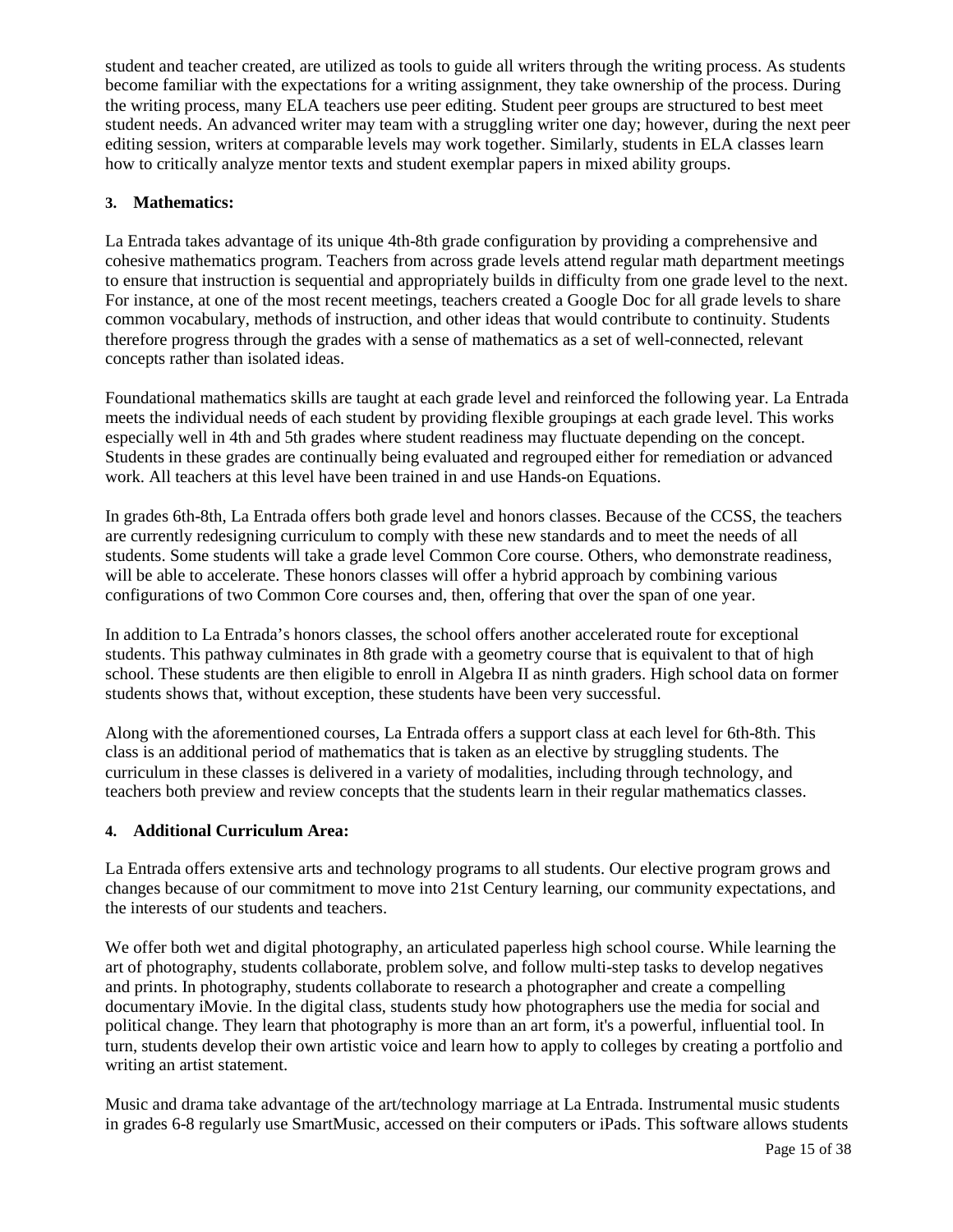to practice with accompaniment and submit work electronically, thus helping students improve quickly because of the ease at which the teacher has access to listen to, grade, and document progress. The software allows for individualized instruction and documents achievement. In music, technology is used to personalize instruction for students above, at, and below standard, while in drama it's used to increase collaboration, negotiation, and compromise. In sixth grade drama, students learn performance techniques, as well as script writing and costuming. On their iPads, writing groups collaborate to create original scripts that they then perform for the class.

High school equivalent 3D animation and digital video enhance our current visual and performing arts program. Because of our proximity to Silicon Valley and digital video and animation companies, we expose students to the digital tools they will be using in future careers. In 3D animation, students are introduced to both organic and object modeling, then learn the process of animating the models. These technology classes have taken advantage of our capacity to film and edit more freely, while tapping into the self-expression, creativity, and confidence learned in drama. The students have learned about the entire video production process while using powerful editing tools.

All courses prepare students with career and life skills, integrate CCSS standards, and focus on 21st Century skills of literacy, technology, collaboration and creativity.

#### **5. Instructional Methods:**

La Entrada provides a challenging, data-driven, standards-aligned program. Using classroom, grade level and benchmark assessments, teachers design lessons that incorporate differentiated and scaffolded instruction. As the staff learns more about the CCSS we have expanded our practices to ensure that the students have continued success. Any new strategies will address the needs and learning styles of students and will include hands-on, inquiry-based, whole class and small group instruction and direct and guided practice.

Our Science department, for example, emphasizes hands-on and inquiry-based instruction through labs and student-designed experiments. Teachers stress higher level thinking skills (e.g., New Bloom's Taxonomy) during lessons to challenge students at all levels of achievement. The ELA department is implementing Writing Workshop and exploring Reading Workshop, a method of instruction that focuses on fostering lifelong readers and writers. Writing Workshop is based upon four principles; students will write about their lives, they will use a consistent writing process, they will work in authentic ways and it will foster independence. The mathematics students are offered flexible groupings based on readiness, grade level courses, and accelerated honors classes. La Entrada provides a high school level geometry course to exemplary students.

All the disciplines deliver instruction in a variety of ways, including through technology. The 1:1 iPads enable our curriculum to be infused with technology. For example, algebra students use a graphing calculator app when studying functions and their graphical representations while other grades use apps on the iPads for extra math practice. In the ELA classes, the students use the iPad's and mini labs to support online reading, research and revision and editing of writing projects. Across the curricular area, the teachers use the Smartboards for instruction and with the iPad's for formative assessment.

For the below standard students, teachers work before and after school to reinforce, re-teach, and check for understanding. The continual monitoring ensures that teachers support those students who require further instruction/intervention in a timely manner. Examples include an after-school Homework Center, SST referral system, peer and adult tutoring and support classes in reading, ELA, and math. Resource specialists and support teachers collaborate with classroom teachers, paraprofessionals, and administrators to address individual needs, including successful strategies to mainstream SWD. Articulation across grades 4-8 is unique and has resulted in changes in instructional strategies, resources, and lesson planning to more effectively meet the needs of all students, regardless of placement.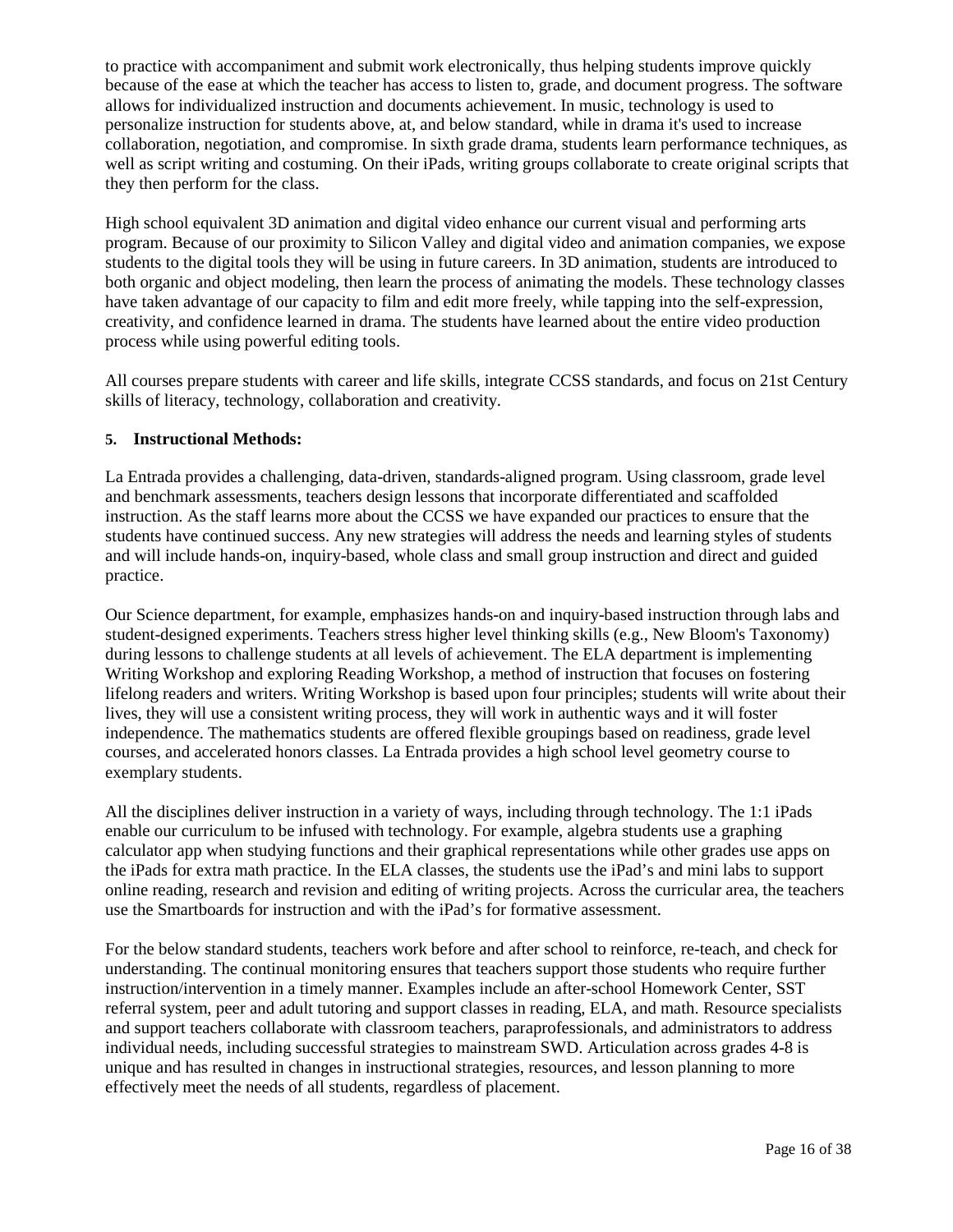#### **6. Professional Development:**

La Entrada's annual professional development priorities are aligned with the district's long-term Strategic Plans for professional development, articulated in our School Plan and are directly tied to student achievement data. These priorities are: implementing standards-aligned curriculum, analyzing data to inform instruction and using research-proven instructional strategies (differentiation, student engagement in learning, etc.). Professional development in these areas enables staff to engage and challenge our high achievers as well as meet the needs of our significant subgroups. All school administrative, credentialed and classified staff participates annually in staff development.

The timing, forum, and manner in which the professional development is delivered is based on teacher and staff requests and survey responses. Recent district and site opportunities have focused on understanding and implementing Common Core Standards, technology integration, and iPad training. Teachers regularly attend the CUE and ISTE conferences and receive training in the use of Smart Boards to enhance instructional practices. Beginning in 2014-15, the CCSS will be implemented in Reading and Writing Workshop learned by several teachers from comprehensive professional development conducted by the Teachers College in New York. During the summer of 2014-15, La Entrada teachers will participate in local training delivered by Teachers College Reading and Writing Project staff developers and trainers. The science department, for example, uses Wednesday meetings, release days and site professional development days to immerse themselves into the CCSS and the New Generation Science Standards. From the trainings, they have learned and planned for increased opportunities for hands-on and inquiry-based instruction through labs and studentdesigned experiments.

The curriculum adoption process is led by curriculum review and development teams composed of representative district and school level administrators, teachers, specialists, and community members and guided by the Director of Curriculum and Instruction. Using state frameworks and the Common Core State Standards, this committee recommends SBE-adopted instructional materials for district-wide review and eventual adoption following an extensive analysis of the materials. The mathematics team meets monthly to articulate grade level and subject matter needs. They will begin the adoption process in spring 2014. They will pay careful attention to many factors, among them the inclusion of current research-proven instructional strategies, accommodations for EL and the entire spectrum of special needs students and visual/auditory technology support.

#### **7. School Leadership**

Leadership critically influences student success and because of that, we take our leadership role seriously. This administration is a visible presence in classrooms and on the playground every day. Along with our tremendous teaching staff, we make the students our priority.

The school leadership consists of the administration, counselors, and the Site Advisory Workgroup. We do not have official department chairs but do have leaders among each discipline that lead meetings, conduct professional development, and relay department goals, actions and decisions to the larger community and the administration. The Site Advisory meets two times per month with the principal, assistant principal, and school secretary. Advisory members are charged as liaisons for their grade level or department and advise the administration, bring concerns and make decisions for the site. The advisory meetings serve to increase efficient communication and subsequently shorten the information-sharing portion of our whole staff meetings. Staff and department meeting time is dedicated to discussing issues that affect student learning, listening to guest speakers, or learning from one another.

All credentialed staff participates in on-site workgroups. Some staff members work on assessment and curriculum, others on school culture or technology, and some on the extra-curricular activities essential to a middle school campus. Each workgroup has a lead that works with the administration to coordinate meetings and events throughout the year. The administration and leadership rely on the accuracy of the shared Google Calendar so that time and obligations are respected.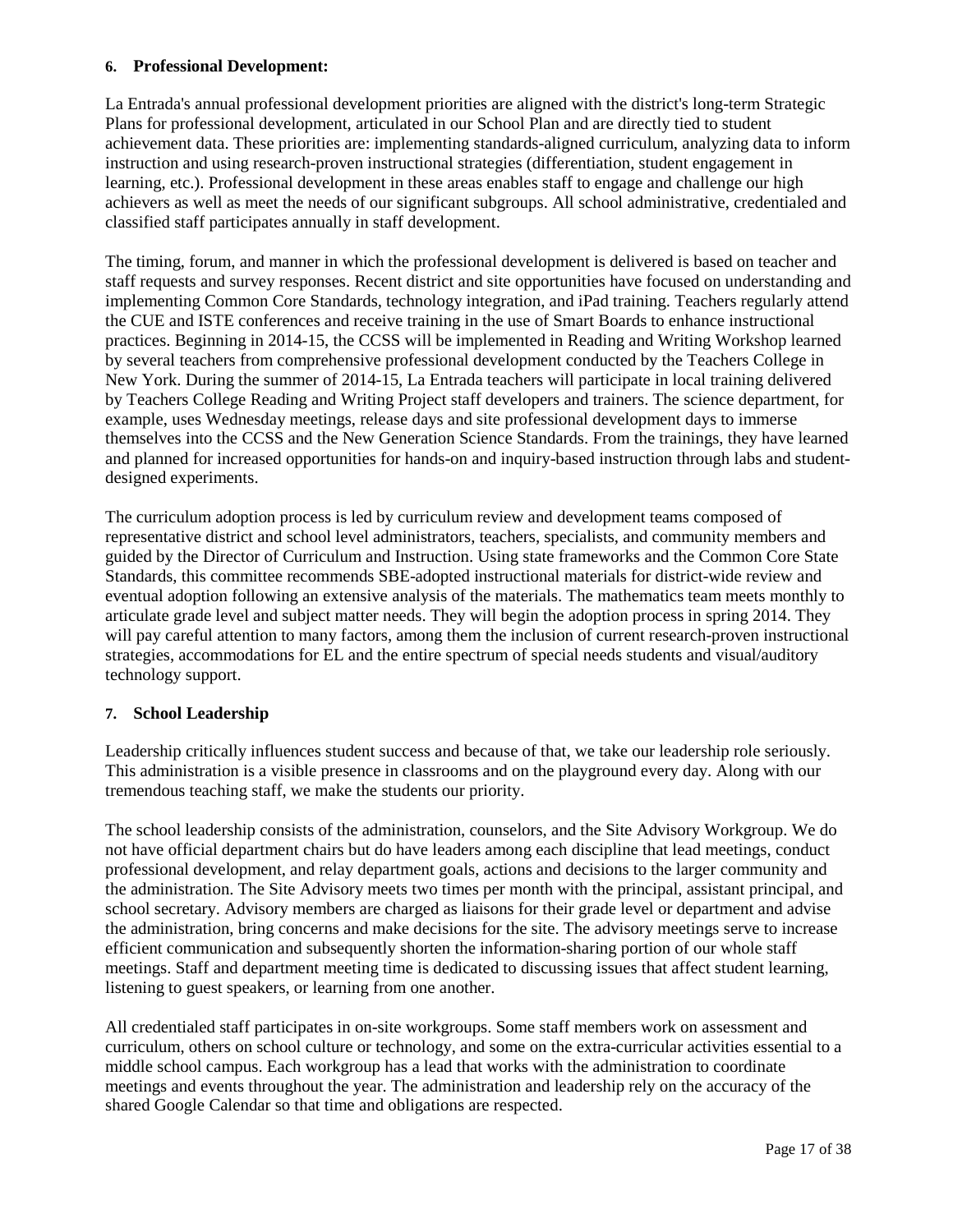One goal of the administration is to have very clear expectations. The principal and assistant principal make it their charge to ensure people have the knowledge, resources, and time to accomplish what is expected. They try as much as possible to give people the autonomy to manage their own work, budget, time, and curriculum. The administration has a bias for yes. They constantly ask themselves, "How can we make this work?" Each year the district and site solicits parent opinion through parent surveys and email. In this way, we gather information from parents regarding what we do well, where we can improve, and also gauge student comfort, enjoyment and success at school. The administration prides itself on a collaborative, responsive and open style; we always keep students at the heart of the work and consider that which is best and right.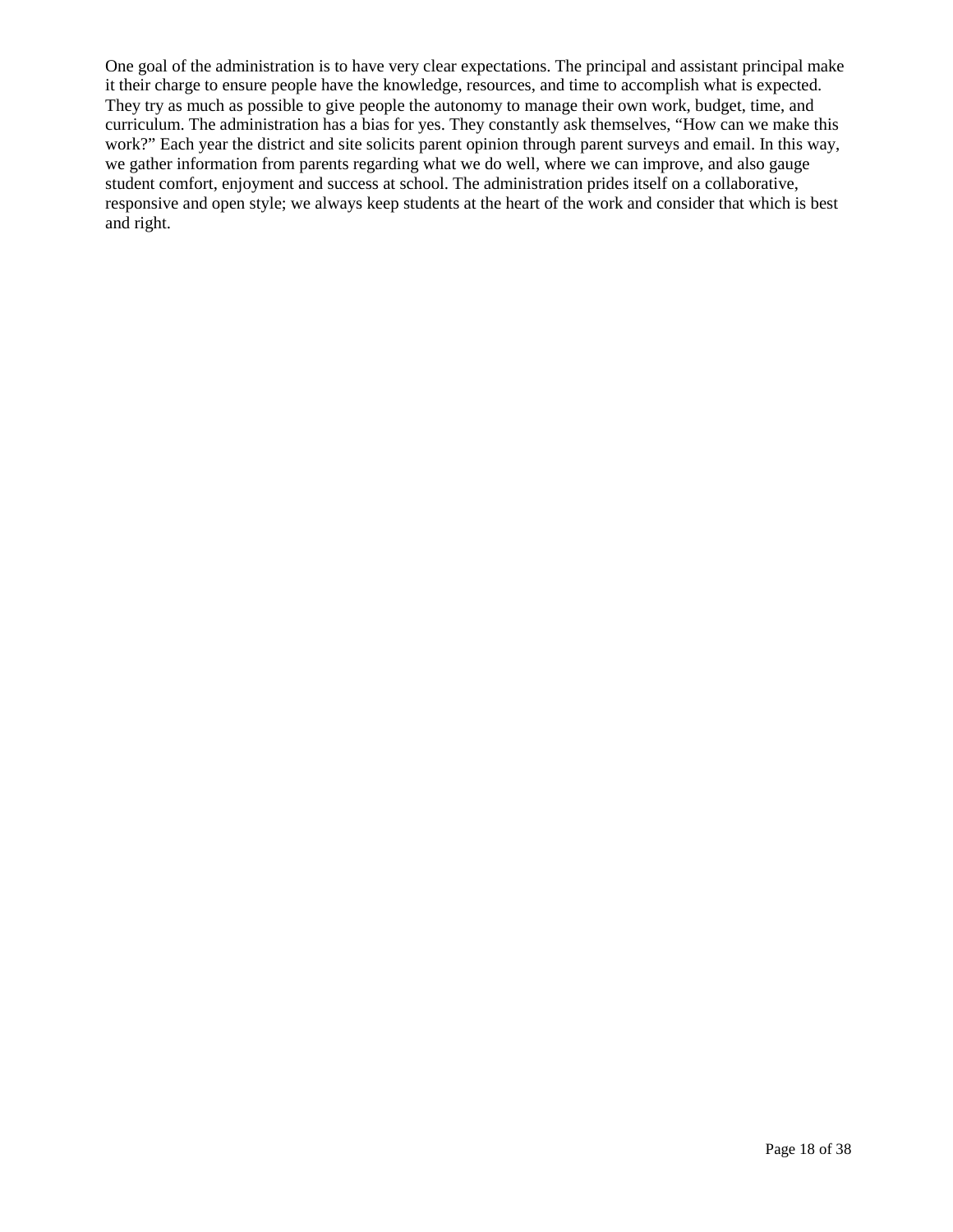**Subject:** <u>Math</u> **Test:** CST<br> **All Students Tested/Grade:** 4 **Constant Edition/Pu Publisher:** ETS

**All Students Tested/Grade:** 4 **Edition/Publication Year:** 2013

| School Year                      | 2012-2013    | $2011 - 2012$ | 2010-2011      | 2009-2010       | 2008-2009    |
|----------------------------------|--------------|---------------|----------------|-----------------|--------------|
| Testing month                    | May          | May           | May            | May             | May          |
| <b>SCHOOL SCORES*</b>            |              |               |                |                 |              |
| % Proficient plus % Advanced     | 93           | 93            | 90             | 92              | 86           |
| % Advanced                       | 77           | 73            | 70             | $\overline{77}$ | 61           |
| Number of students tested        | 162          | 147           | 158            | 134             | 140          |
| Percent of total students tested | 100          | 100           | 100            | 99              | 99           |
| Number of students tested with   | 9            | 5             | 5              | $\overline{0}$  | 8            |
| alternative assessment           |              |               |                |                 |              |
| % of students tested with        | $\mathbf{1}$ | $\mathbf{0}$  | $\overline{0}$ | $\overline{0}$  | $\mathbf{1}$ |
| alternative assessment           |              |               |                |                 |              |
| <b>SUBGROUP SCORES</b>           |              |               |                |                 |              |
| 1. Free and Reduced-Price        |              |               |                |                 |              |
| Meals/Socio-Economic/            |              |               |                |                 |              |
| <b>Disadvantaged Students</b>    |              |               |                |                 |              |
| % Proficient plus % Advanced     |              |               |                |                 |              |
| % Advanced                       |              |               |                |                 |              |
| Number of students tested        |              |               |                |                 |              |
| 2. Students receiving Special    |              |               |                |                 |              |
| <b>Education</b>                 |              |               |                |                 |              |
| % Proficient plus % Advanced     | 82           | 73            | 46             | 86              | 53           |
| % Advanced                       | 59           | 41            | 39             | 56              | 16           |
| Number of students tested        | 27           | 22            | 13             | 11              | 19           |
| 3. English Language Learner      |              |               |                |                 |              |
| <b>Students</b>                  |              |               |                |                 |              |
| % Proficient plus % Advanced     | 79           | 78            | 68             | 86              | 60           |
| % Advanced                       | 58           | 56            | 37             | 86              | 30           |
| Number of students tested        | 19           | 9             | 19             | $\overline{7}$  | 20           |
| 4. Hispanic or Latino            |              |               |                |                 |              |
| <b>Students</b>                  |              |               |                |                 |              |
| % Proficient plus % Advanced     | 88           | 89            | 72             | 75              | 36           |
| % Advanced                       | 63           | 44            | 17             | 50              | 18           |
| Number of students tested        | 16           | 9             | 18             | 8               | 11           |
| 5. African-American              |              |               |                |                 |              |
| <b>Students</b>                  |              |               |                |                 |              |
| % Proficient plus % Advanced     |              |               |                |                 |              |
| % Advanced                       |              |               |                |                 |              |
| Number of students tested        |              |               |                |                 |              |
| <b>6. Asian Students</b>         |              |               |                |                 |              |
| % Proficient plus % Advanced     | 93           | 100           | 100            | 100             | 95           |
| % Advanced                       | 80           | 84            | 85             | 95              | 62           |
| Number of students tested        | 30           | 19            | 13             | 19              | 20           |
| 7. American Indian or            |              |               |                |                 |              |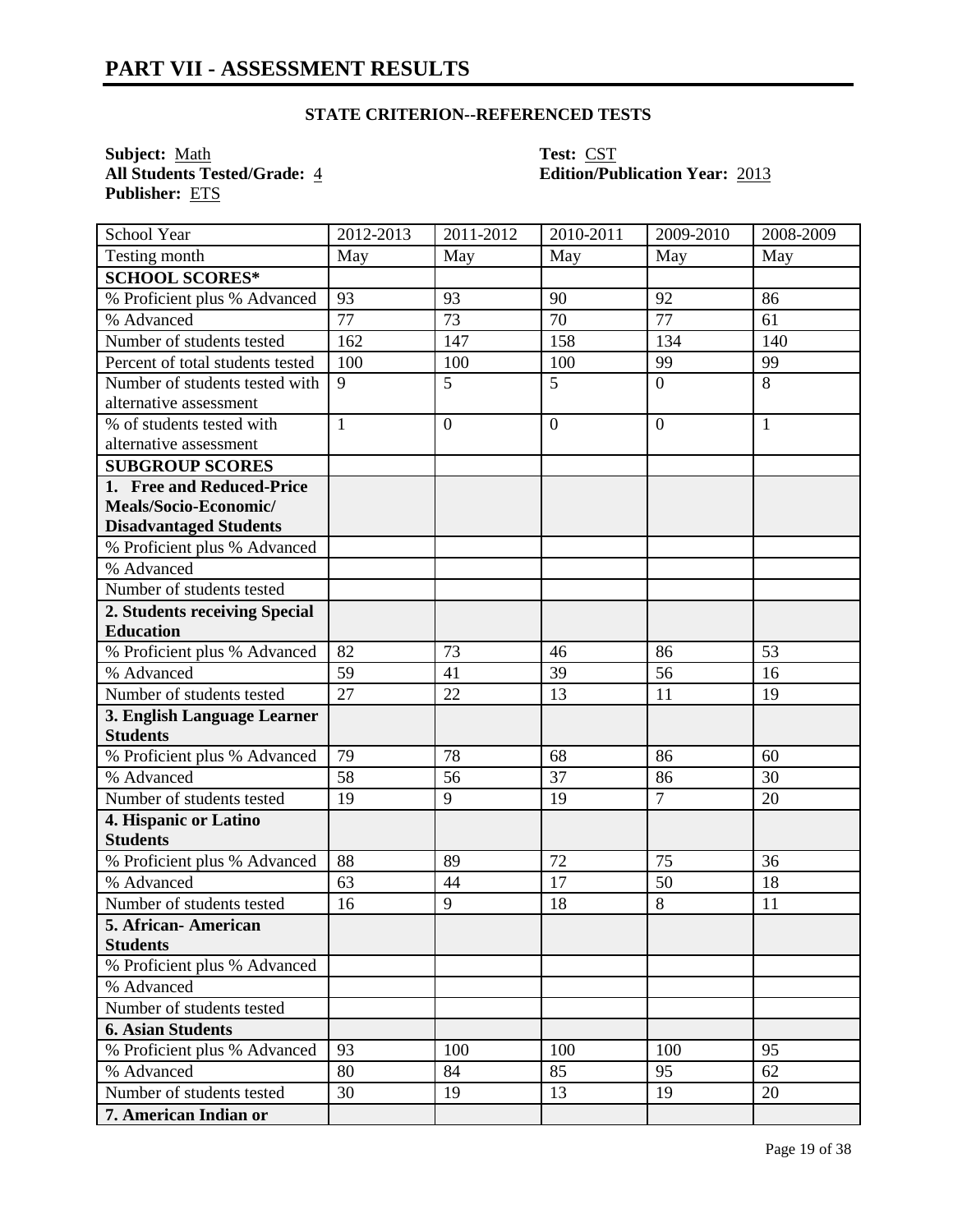| <b>Alaska Native Students</b>    |     |     |     |    |    |
|----------------------------------|-----|-----|-----|----|----|
| % Proficient plus % Advanced     |     |     |     |    |    |
| % Advanced                       |     |     |     |    |    |
| Number of students tested        |     |     |     |    |    |
| 8. Native Hawaiian or other      |     |     |     |    |    |
| <b>Pacific Islander Students</b> |     |     |     |    |    |
| % Proficient plus % Advanced     |     |     |     |    |    |
| % Advanced                       |     |     |     |    |    |
| Number of students tested        |     |     |     |    |    |
| 9. White Students                |     |     |     |    |    |
| % Proficient plus % Advanced     | 95  | 94  | 92  | 91 | 93 |
| % Advanced                       | 82  | 77  | 76  | 75 | 69 |
| Number of students tested        | 109 | 103 | 117 | 98 | 88 |
| 10. Two or More Races            |     |     |     |    |    |
| identified Students              |     |     |     |    |    |
| % Proficient plus % Advanced     |     |     |     |    |    |
| % Advanced                       |     |     |     |    |    |
| Number of students tested        |     |     |     |    |    |
| 11. Other 1: Other 1             |     |     |     |    |    |
| % Proficient plus % Advanced     |     |     |     |    |    |
| % Advanced                       |     |     |     |    |    |
| Number of students tested        |     |     |     |    |    |
| 12. Other 2: Other 2             |     |     |     |    |    |
| % Proficient plus % Advanced     |     |     |     |    |    |
| % Advanced                       |     |     |     |    |    |
| Number of students tested        |     |     |     |    |    |
| 13. Other 3: Other 3             |     |     |     |    |    |
| % Proficient plus % Advanced     |     |     |     |    |    |
| % Advanced                       |     |     |     |    |    |
| Number of students tested        |     |     |     |    |    |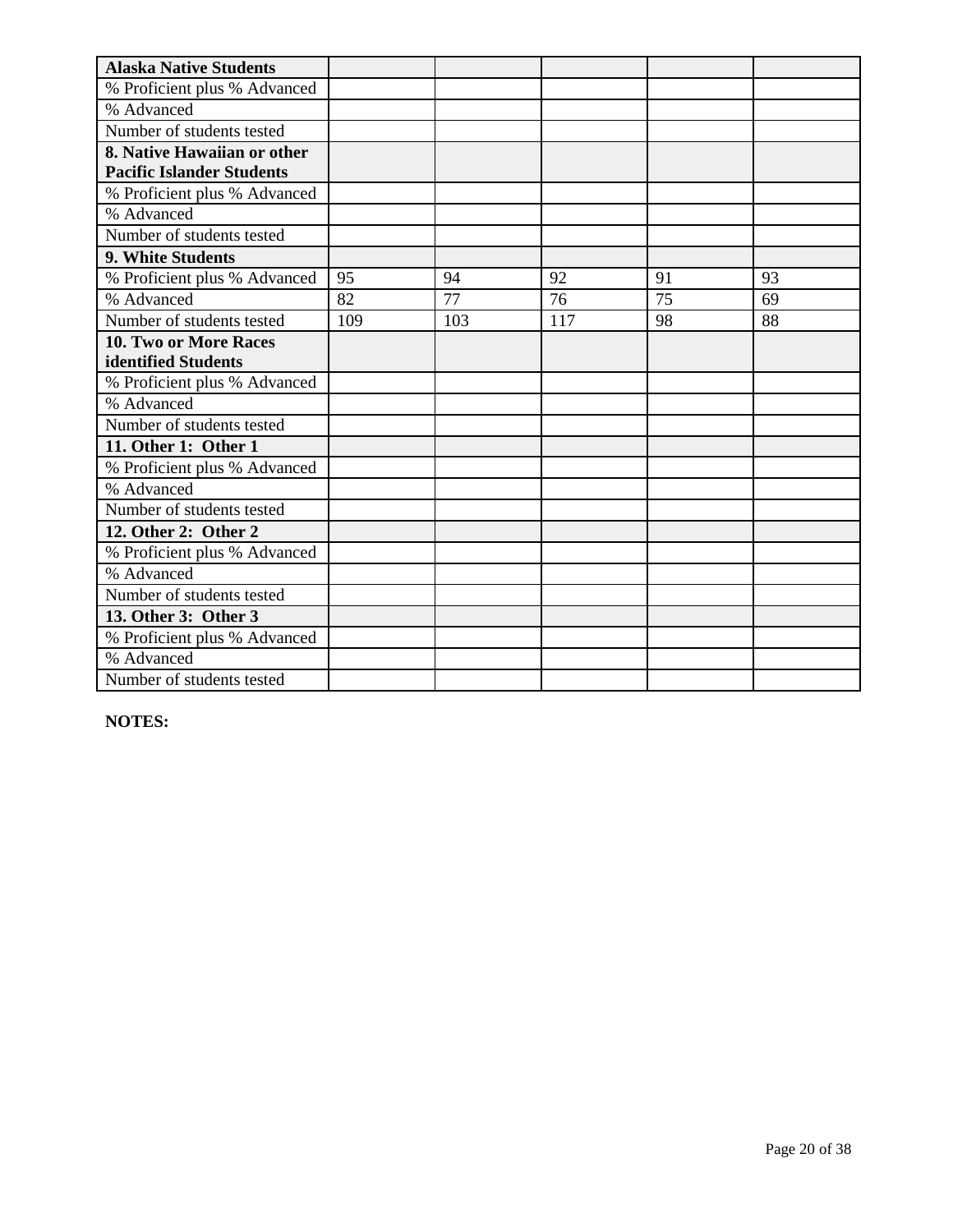**Subject:** <u>Math</u> **Test:** <u>CST</u><br> **All Students Tested/Grade:** 5 **CST**<br> **Edition/Pu Publisher:** ETS

# **Edition/Publication Year: 2013**

| School Year                      | 2012-2013      | 2011-2012      | 2010-2011      | 2009-2010      | 2008-2009      |
|----------------------------------|----------------|----------------|----------------|----------------|----------------|
| Testing month                    | May            | May            | May            | May            | May            |
| <b>SCHOOL SCORES*</b>            |                |                |                |                |                |
| % Proficient plus % Advanced     | 90             | 90             | 92             | 85             | 89             |
| % Advanced                       | 62             | 58             | 68             | 60             | 65             |
| Number of students tested        | 154            | 153            | 141            | 140            | 123            |
| Percent of total students tested | 100            | 100            | 97             | 99             | 99             |
| Number of students tested with   | 5              | $\overline{4}$ | $\mathbf{0}$   | 8              | $\overline{2}$ |
| alternative assessment           |                |                |                |                |                |
| % of students tested with        | $\overline{0}$ | $\overline{0}$ | $\overline{0}$ | $\mathbf{1}$   | $\overline{0}$ |
| alternative assessment           |                |                |                |                |                |
| <b>SUBGROUP SCORES</b>           |                |                |                |                |                |
| 1. Free and Reduced-Price        |                |                |                |                |                |
| Meals/Socio-Economic/            |                |                |                |                |                |
| <b>Disadvantaged Students</b>    |                |                |                |                |                |
| % Proficient plus % Advanced     |                |                |                |                |                |
| % Advanced                       |                |                |                |                |                |
| Number of students tested        |                |                |                |                |                |
| 2. Students receiving Special    |                |                |                |                |                |
| <b>Education</b>                 |                |                |                |                |                |
| % Proficient plus % Advanced     | 72             | 55             | 75             | 33             | 87             |
| % Advanced                       | 45             | 9              | 38             | 11             | 47             |
| Number of students tested        | 29             | 11             | 8              | 18             | 15             |
| 3. English Language Learner      |                |                |                |                |                |
| <b>Students</b>                  |                |                |                |                |                |
| % Proficient plus % Advanced     | 75             | 80             | 68             | 43             | 75             |
| % Advanced                       | 58             | 60             | 68             | 29             | 25             |
| Number of students tested        | 12             | 5              | 3              | $\overline{7}$ | $\overline{4}$ |
| 4. Hispanic or Latino            |                |                |                |                |                |
| <b>Students</b>                  |                |                |                |                |                |
| % Proficient plus % Advanced     | 67             | 60             | 78             | 75             | 63             |
| % Advanced                       | 33             | 10             | 44             | 8              | 50             |
| Number of students tested        | $\overline{9}$ | 20             | 9              | 12             | 8              |
| 5. African- American             |                |                |                |                |                |
| <b>Students</b>                  |                |                |                |                |                |
| % Proficient plus % Advanced     |                |                |                |                |                |
| % Advanced                       |                |                |                |                |                |
| Number of students tested        |                |                |                |                |                |
| <b>6. Asian Students</b>         |                |                |                |                |                |
| % Proficient plus % Advanced     | 92             | 100            | 93             | 85             | 100            |
| % Advanced                       | 77             | 100            | 86             | 77             | 90             |
| Number of students tested        | 26             | 14             | 14             | 13             | 10             |
| 7. American Indian or            |                |                |                |                |                |
| <b>Alaska Native Students</b>    |                |                |                |                |                |
| % Proficient plus % Advanced     |                |                |                |                |                |
| % Advanced                       |                |                |                |                |                |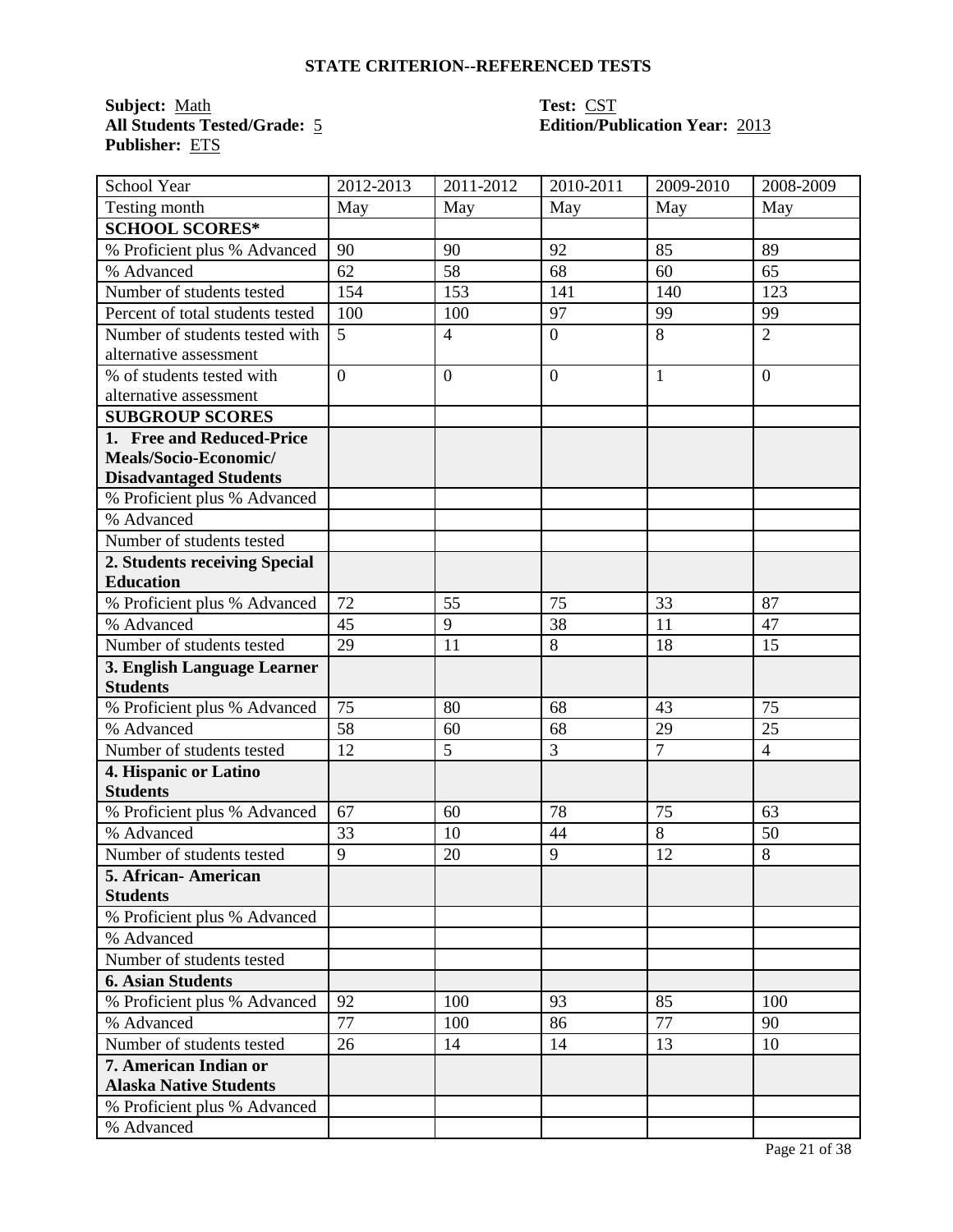| Number of students tested        |     |     |     |    |    |
|----------------------------------|-----|-----|-----|----|----|
| 8. Native Hawaiian or other      |     |     |     |    |    |
| <b>Pacific Islander Students</b> |     |     |     |    |    |
| % Proficient plus % Advanced     |     |     |     |    |    |
| % Advanced                       |     |     |     |    |    |
| Number of students tested        |     |     |     |    |    |
| 9. White Students                |     |     |     |    |    |
| % Proficient plus % Advanced     | 93  | 94  | 94  | 93 | 91 |
| % Advanced                       | 63  | 62  | 68  | 68 | 62 |
| Number of students tested        | 105 | 107 | 112 | 98 | 90 |
| 10. Two or More Races            |     |     |     |    |    |
| identified Students              |     |     |     |    |    |
| % Proficient plus % Advanced     |     |     |     |    |    |
| % Advanced                       |     |     |     |    |    |
| Number of students tested        |     |     |     |    |    |
| 11. Other 1: Other 1             |     |     |     |    |    |
| % Proficient plus % Advanced     |     |     |     |    |    |
| % Advanced                       |     |     |     |    |    |
| Number of students tested        |     |     |     |    |    |
| 12. Other 2: Other 2             |     |     |     |    |    |
| % Proficient plus % Advanced     |     |     |     |    |    |
| % Advanced                       |     |     |     |    |    |
| Number of students tested        |     |     |     |    |    |
| 13. Other 3: Other 3             |     |     |     |    |    |
| % Proficient plus % Advanced     |     |     |     |    |    |
| % Advanced                       |     |     |     |    |    |
| Number of students tested        |     |     |     |    |    |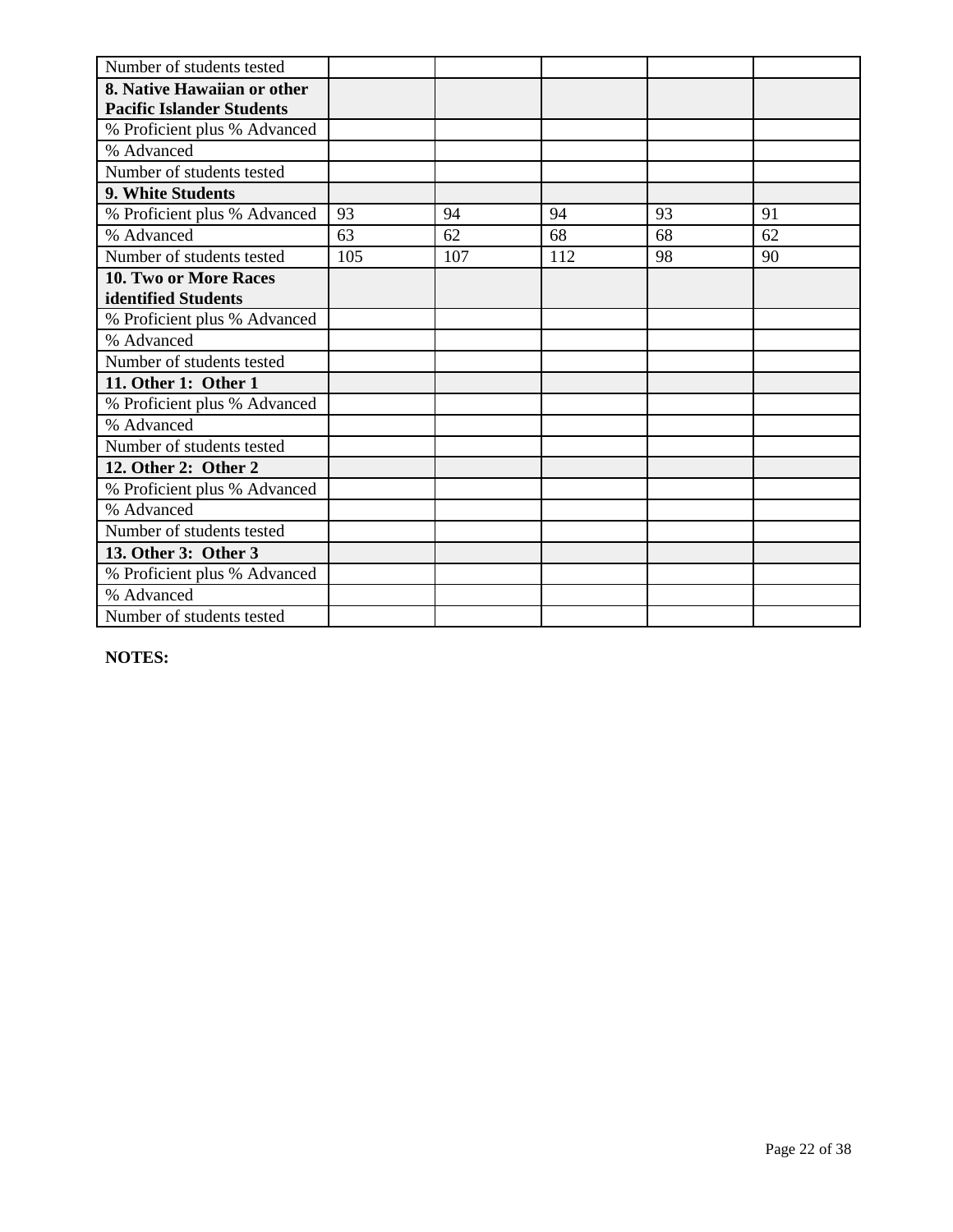**Subject:** <u>Math</u> **Test:** <u>CST</u><br> **All Students Tested/Grade:** <u>6</u> **COVERGING <b>COVERGING COVERGING COVERGING COVERGING Publisher:** ETS

# **All Students Tested/Grade:** 6 **Edition/Publication Year:** 2013

| School Year                            | 2012-2013      | 2011-2012      | 2010-2011      | 2009-2010      | 2008-2009 |
|----------------------------------------|----------------|----------------|----------------|----------------|-----------|
| Testing month                          | May            | May            | May            | May            | May       |
| <b>SCHOOL SCORES*</b>                  |                |                |                |                |           |
| % Proficient plus % Advanced           | 88             | 89             | 87             | 91             | 90        |
| % Advanced                             | 60             | 62             | 58             | 61             | 69        |
| Number of students tested              | 150            | 127            | 137            | 118            | 133       |
| Percent of total students tested       | 100            | 100            | 99             | 98             | 100       |
| Number of students tested with         | 5              | $\mathbf{0}$   | 9              | $\mathbf{1}$   | 1         |
| alternative assessment                 |                |                |                |                |           |
| % of students tested with              | $\overline{0}$ | $\overline{0}$ | $\mathbf{1}$   | $\overline{0}$ | $\Omega$  |
| alternative assessment                 |                |                |                |                |           |
| <b>SUBGROUP SCORES</b>                 |                |                |                |                |           |
| 1. Free and Reduced-Price              |                |                |                |                |           |
| Meals/Socio-Economic/                  |                |                |                |                |           |
| <b>Disadvantaged Students</b>          |                |                |                |                |           |
| % Proficient plus % Advanced           |                |                |                |                |           |
| % Advanced                             |                |                |                |                |           |
| Number of students tested              |                |                |                |                |           |
| 2. Students receiving Special          |                |                |                |                |           |
| <b>Education</b>                       |                |                |                |                |           |
| % Proficient plus % Advanced           | 42             | 88             | 53             | 55             | 85        |
| % Advanced                             | $\overline{0}$ | 36             | 18             | 27             | 62        |
| Number of students tested              | 12             | 8              | 17             | 11             | 13        |
| 3. English Language Learner            |                |                |                |                |           |
| <b>Students</b>                        |                |                |                |                |           |
| % Proficient plus % Advanced           | 90             | 33             | 33             | 60             | 60        |
| % Advanced                             | 50             | 33             | 33             | 20             | 60        |
| Number of students tested              | 10             | 3              | 3              | 5              | 5         |
| 4. Hispanic or Latino                  |                |                |                |                |           |
| <b>Students</b>                        | 57             |                | 55             | 80             | 78        |
| % Proficient plus % Advanced           |                | 75             |                |                |           |
| % Advanced                             | 24             | 50             | 18             | 40             | 22        |
| Number of students tested              | 21             | 8              | 11             | 15             | 9         |
| 5. African-American<br><b>Students</b> |                |                |                |                |           |
| % Proficient plus % Advanced           |                |                |                |                |           |
| % Advanced                             |                |                |                |                |           |
| Number of students tested              |                |                |                |                |           |
| <b>6. Asian Students</b>               |                |                |                |                |           |
| % Proficient plus % Advanced           | 100            | 91             | 100            | 100            | 93        |
| % Advanced                             | 80             | 76             | 57             | 83             | 87        |
| Number of students tested              | 20             | 21             | $\overline{7}$ | 6              | 15        |
| 7. American Indian or                  |                |                |                |                |           |
| <b>Alaska Native Students</b>          |                |                |                |                |           |
| % Proficient plus % Advanced           |                |                |                |                |           |
| % Advanced                             |                |                |                |                |           |
|                                        |                |                |                |                |           |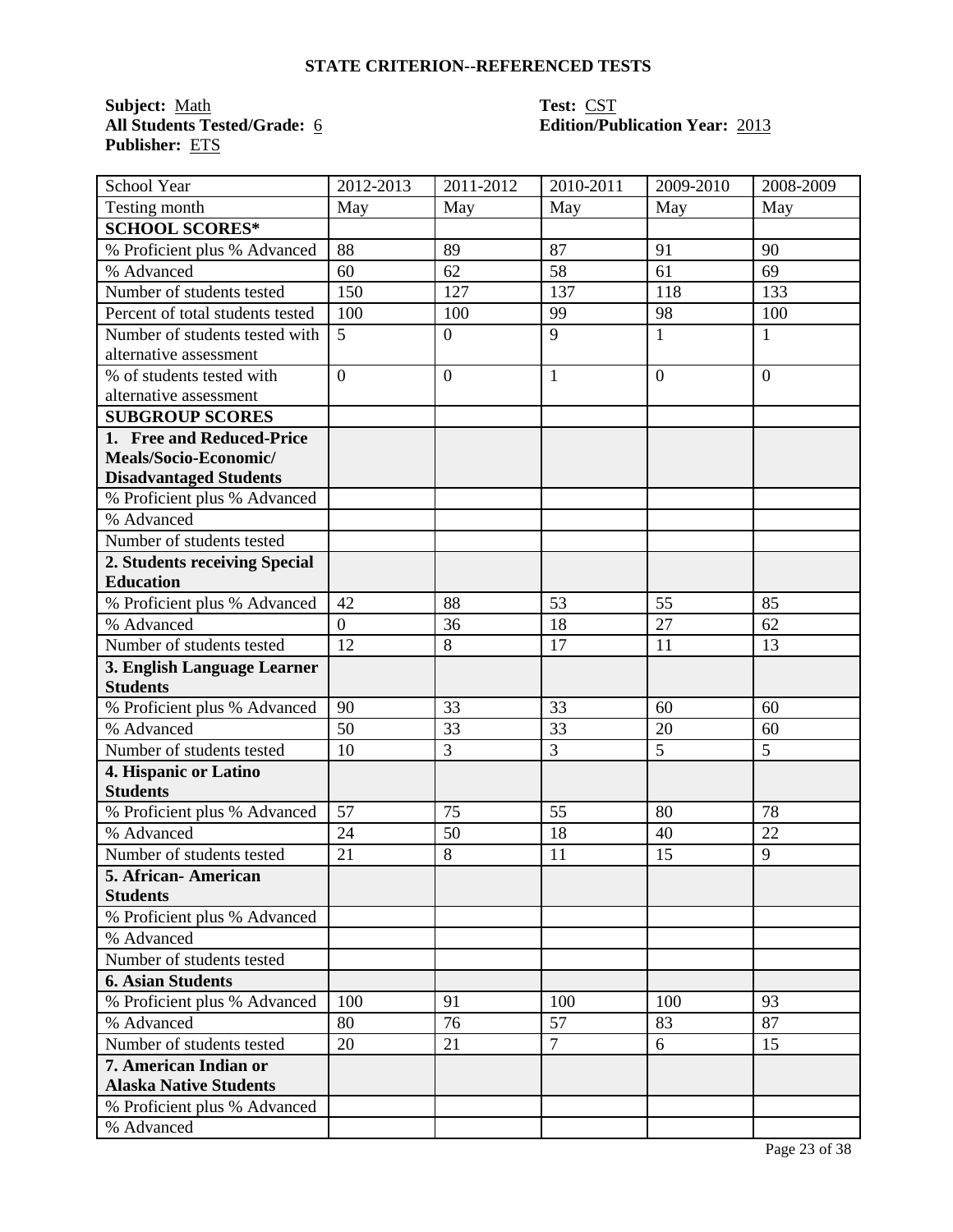| Number of students tested        |     |    |     |    |    |
|----------------------------------|-----|----|-----|----|----|
| 8. Native Hawaiian or other      |     |    |     |    |    |
| <b>Pacific Islander Students</b> |     |    |     |    |    |
| % Proficient plus % Advanced     |     |    |     |    |    |
| % Advanced                       |     |    |     |    |    |
| Number of students tested        |     |    |     |    |    |
| 9. White Students                |     |    |     |    |    |
| % Proficient plus % Advanced     | 94  | 90 | 94  | 92 | 93 |
| % Advanced                       | 65  | 60 | 65  | 62 | 72 |
| Number of students tested        | 101 | 91 | 105 | 86 | 96 |
| <b>10. Two or More Races</b>     |     |    |     |    |    |
| identified Students              |     |    |     |    |    |
| % Proficient plus % Advanced     |     |    |     |    |    |
| % Advanced                       |     |    |     |    |    |
| Number of students tested        |     |    |     |    |    |
| 11. Other 1: Other 1             |     |    |     |    |    |
| % Proficient plus % Advanced     |     |    |     |    |    |
| % Advanced                       |     |    |     |    |    |
| Number of students tested        |     |    |     |    |    |
| 12. Other 2: Other 2             |     |    |     |    |    |
| % Proficient plus % Advanced     |     |    |     |    |    |
| % Advanced                       |     |    |     |    |    |
| Number of students tested        |     |    |     |    |    |
| 13. Other 3: Other 3             |     |    |     |    |    |
| % Proficient plus % Advanced     |     |    |     |    |    |
| % Advanced                       |     |    |     |    |    |
| Number of students tested        |     |    |     |    |    |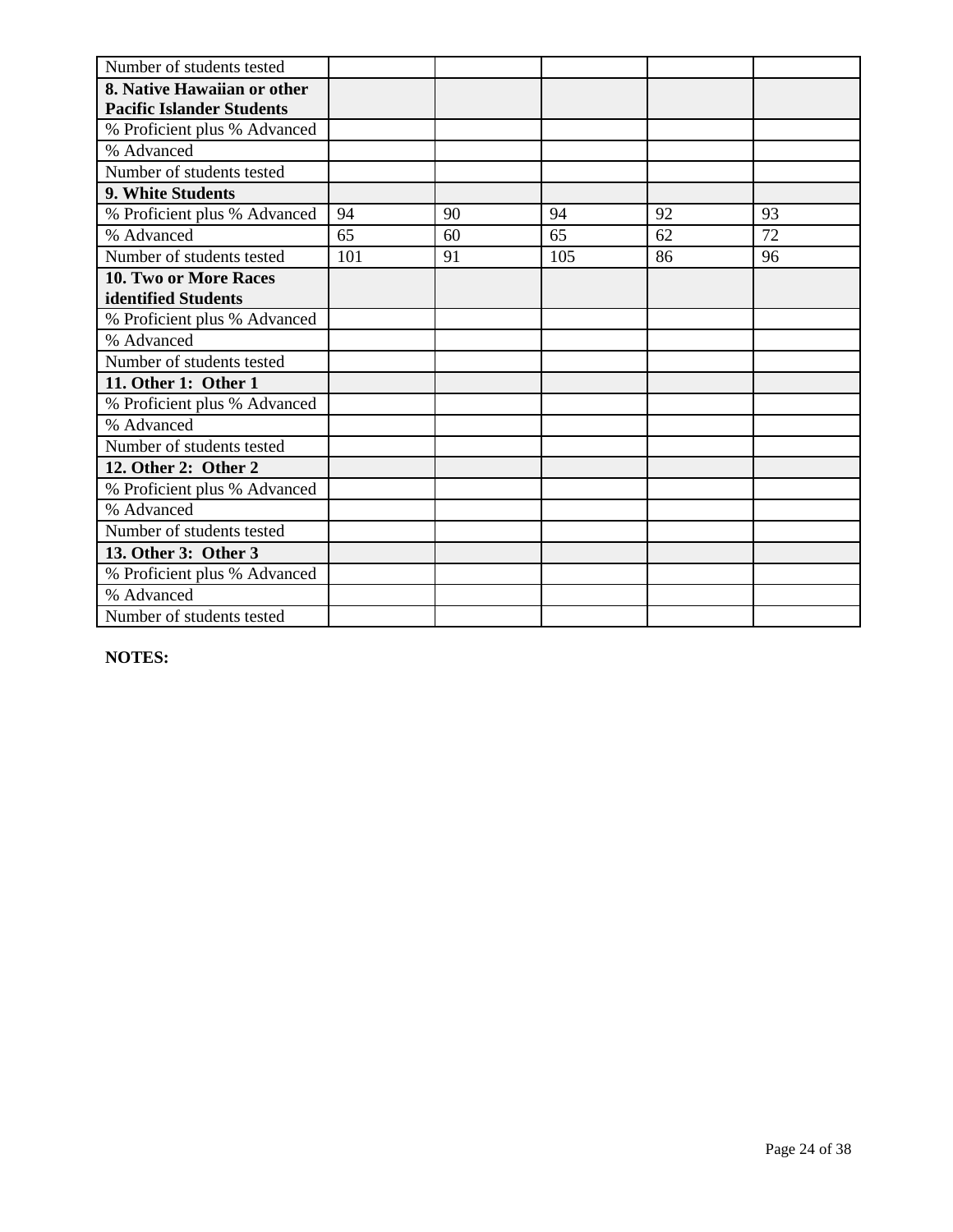**Subject:** <u>Math</u><br>All Students Tested/Grade: 7 **Publisher:** ETS

# **Test: CST<br>Edition/Publication Year: 2013**

| School Year                      | 2012-2013      | 2011-2012      | 2010-2011      | 2009-2010      | 2008-2009        |
|----------------------------------|----------------|----------------|----------------|----------------|------------------|
| Testing month                    | May            | May            | May            | May            | May              |
| <b>SCHOOL SCORES*</b>            |                |                |                |                |                  |
| % Proficient plus % Advanced     | 90             | 87             | 93             | 92             | 91               |
| % Advanced                       | 58             | 66             | 64             | 67             | 69               |
| Number of students tested        | 134            | 142            | 121            | 125            | 102              |
| Percent of total students tested | 100            | 99             | 100            | 100            | 98               |
| Number of students tested with   | $\mathbf{1}$   | 11             | 3              | 1              | $\overline{4}$   |
| alternative assessment           |                |                |                |                |                  |
| % of students tested with        | $\overline{0}$ | $\mathbf{1}$   | $\overline{0}$ | $\overline{0}$ | $\overline{0}$   |
| alternative assessment           |                |                |                |                |                  |
| <b>SUBGROUP SCORES</b>           |                |                |                |                |                  |
| 1. Free and Reduced-Price        |                |                |                |                |                  |
| Meals/Socio-Economic/            |                |                |                |                |                  |
| <b>Disadvantaged Students</b>    |                |                |                |                |                  |
| % Proficient plus % Advanced     |                |                |                |                |                  |
| % Advanced                       |                |                |                |                |                  |
| Number of students tested        |                |                |                |                |                  |
| 2. Students receiving Special    |                |                |                |                |                  |
| <b>Education</b>                 |                |                |                |                |                  |
| % Proficient plus % Advanced     | 82             | 36             | 50             | 71             | 33               |
| % Advanced                       | 36             | 14             | 33             | 29             | $\boldsymbol{0}$ |
| Number of students tested        | 11             | 14             | 6              | $\overline{7}$ | 6                |
| 3. English Language Learner      |                |                |                |                |                  |
| <b>Students</b>                  |                |                |                |                |                  |
| % Proficient plus % Advanced     | 75             | 100            | 100            | 100            | 50               |
| % Advanced                       | 50             | 75             | $\overline{0}$ | 67             | 17               |
| Number of students tested        | $\overline{4}$ | $\overline{4}$ | $\mathbf{1}$   | $\overline{3}$ | 6                |
| 4. Hispanic or Latino            |                |                |                |                |                  |
| <b>Students</b>                  |                |                |                |                |                  |
| % Proficient plus % Advanced     | 67             | 69             | 75             | 75             | 58               |
| % Advanced                       | 50             | 54             | 42             | 38             | 33               |
| Number of students tested        | 6              | 13             | 12             | 8              | 12               |
| 5. African- American             |                |                |                |                |                  |
| <b>Students</b>                  |                |                |                |                |                  |
| % Proficient plus % Advanced     |                |                |                |                |                  |
| % Advanced                       |                |                |                |                |                  |
| Number of students tested        |                |                |                |                |                  |
| <b>6. Asian Students</b>         |                |                |                |                |                  |
| % Proficient plus % Advanced     | 96             | 88             | 100            | 100            | 100              |
| % Advanced                       | 75             | 63             | 88             | 80             | 90               |
| Number of students tested        | 24             | 16             | 8              | 10             | 10               |
| 7. American Indian or            |                |                |                |                |                  |
| <b>Alaska Native Students</b>    |                |                |                |                |                  |
| % Proficient plus % Advanced     |                |                |                |                |                  |
| % Advanced                       |                |                |                |                |                  |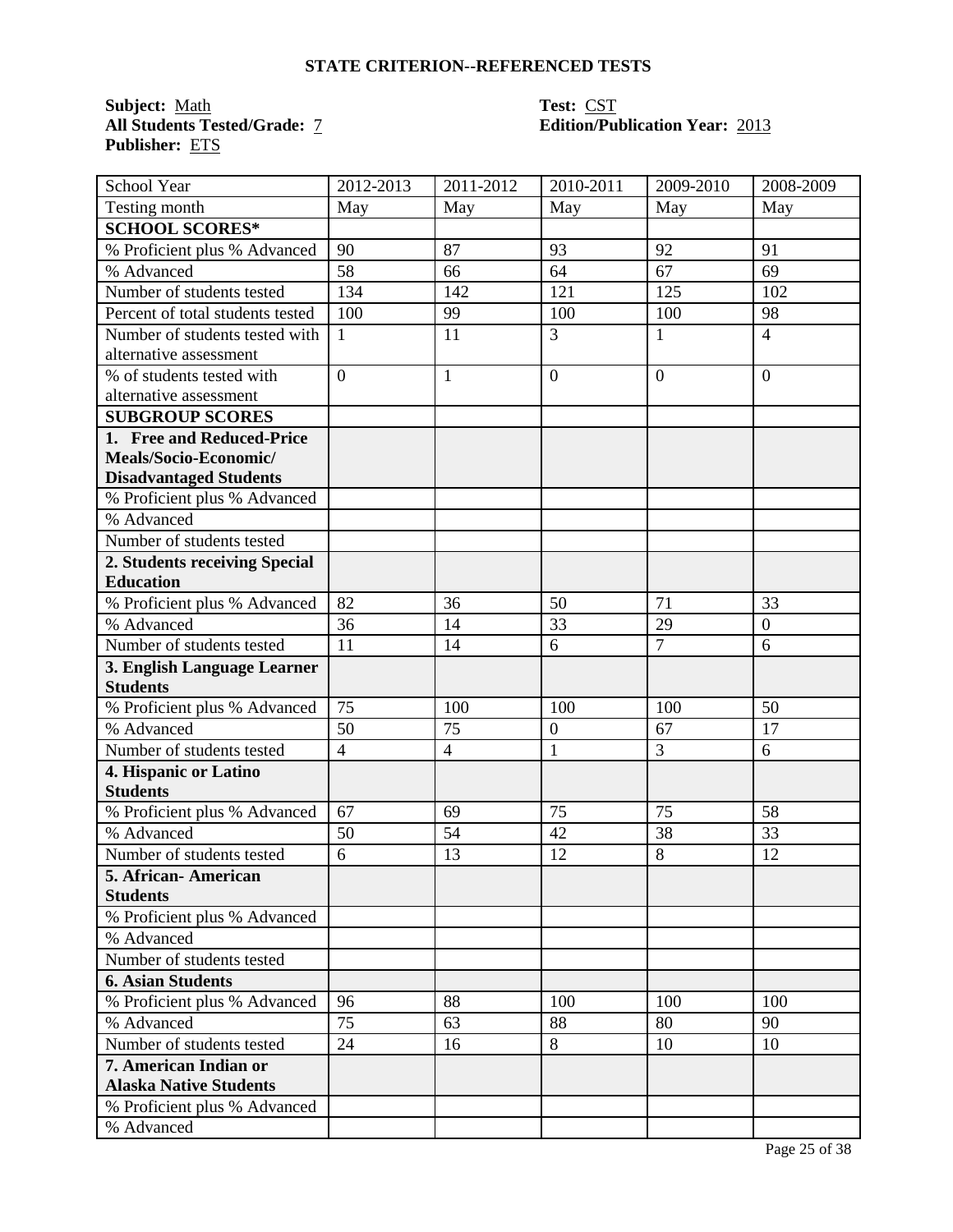| Number of students tested        |    |    |    |    |    |
|----------------------------------|----|----|----|----|----|
| 8. Native Hawaiian or other      |    |    |    |    |    |
| <b>Pacific Islander Students</b> |    |    |    |    |    |
| % Proficient plus % Advanced     |    |    |    |    |    |
| % Advanced                       |    |    |    |    |    |
| Number of students tested        |    |    |    |    |    |
| 9. White Students                |    |    |    |    |    |
| % Proficient plus % Advanced     | 90 | 92 | 94 | 95 | 97 |
| % Advanced                       | 54 | 69 | 63 | 70 | 72 |
| Number of students tested        | 99 | 97 | 92 | 95 | 72 |
| <b>10. Two or More Races</b>     |    |    |    |    |    |
| identified Students              |    |    |    |    |    |
| % Proficient plus % Advanced     |    |    |    |    |    |
| % Advanced                       |    |    |    |    |    |
| Number of students tested        |    |    |    |    |    |
| 11. Other 1: Other 1             |    |    |    |    |    |
| % Proficient plus % Advanced     |    |    |    |    |    |
| % Advanced                       |    |    |    |    |    |
| Number of students tested        |    |    |    |    |    |
| 12. Other 2: Other 2             |    |    |    |    |    |
| % Proficient plus % Advanced     |    |    |    |    |    |
| % Advanced                       |    |    |    |    |    |
| Number of students tested        |    |    |    |    |    |
| 13. Other 3: Other 3             |    |    |    |    |    |
| % Proficient plus % Advanced     |    |    |    |    |    |
| % Advanced                       |    |    |    |    |    |
| Number of students tested        |    |    |    |    |    |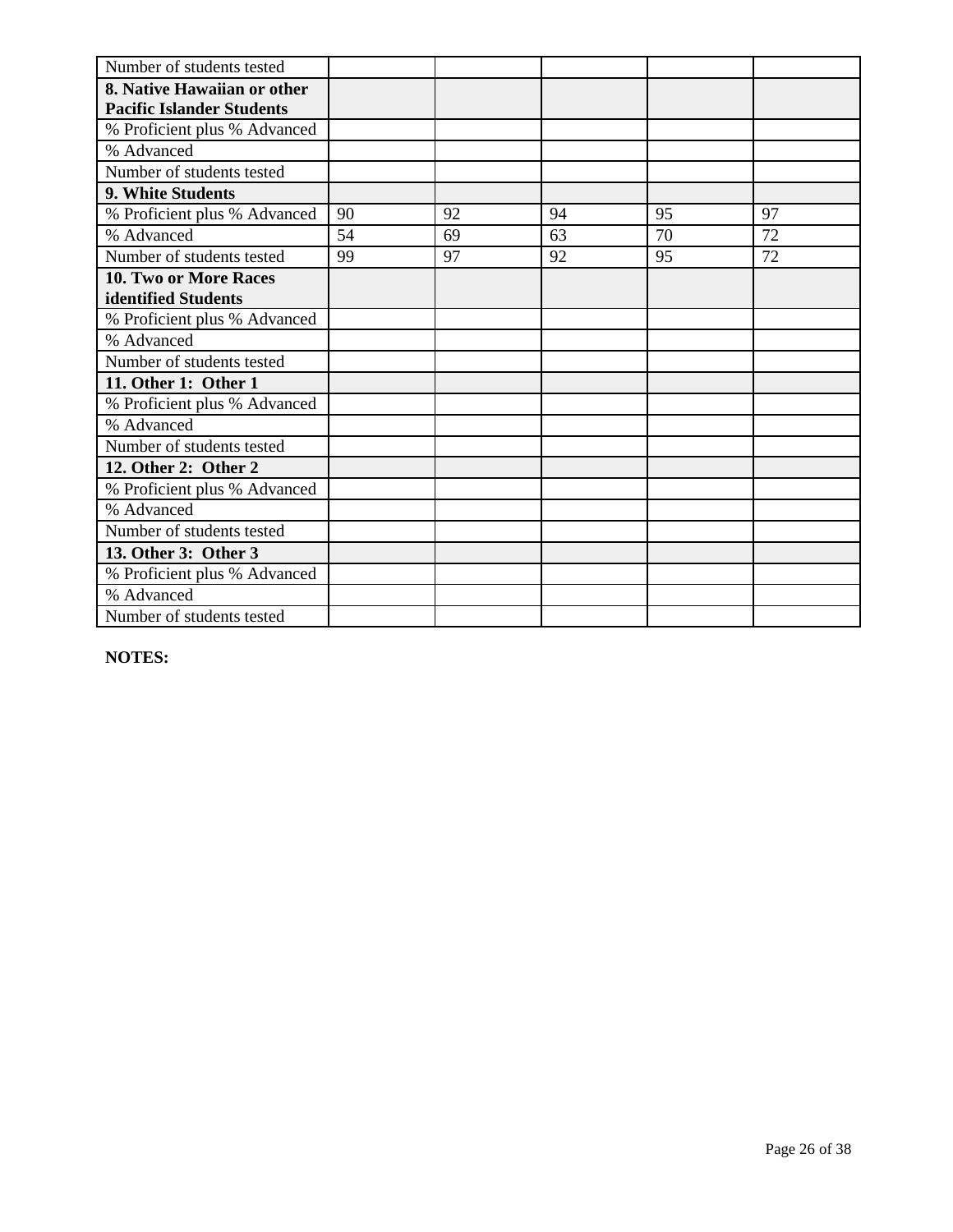**Subject:** Math<br>**All Students Tested/Grade:** <u>8</u> **Publisher:** ETS

# **Test: CST<br>Edition/Publication Year: 2013**

| School Year                      | 2012-2013      | 2011-2012        | 2010-2011      | 2009-2010        | 2008-2009      |
|----------------------------------|----------------|------------------|----------------|------------------|----------------|
| Testing month                    | May            | May              | May            | May              | May            |
| <b>SCHOOL SCORES*</b>            |                |                  |                |                  |                |
| % Proficient plus % Advanced     | 84             | 86               | 87             | 84               | 87             |
| % Advanced                       | 47             | 56               | 54             | 52               | 58             |
| Number of students tested        | 136            | 117              | 127            | 99               | 113            |
| Percent of total students tested | 100            | 98               | 99             | 100              | 99             |
| Number of students tested with   | 5              | $\overline{0}$   | $\overline{0}$ | $\mathbf{1}$     | $\overline{0}$ |
| alternative assessment           |                |                  |                |                  |                |
| % of students tested with        | $\overline{0}$ | $\overline{0}$   | $\overline{0}$ | $\overline{0}$   | $\Omega$       |
| alternative assessment           |                |                  |                |                  |                |
| <b>SUBGROUP SCORES</b>           |                |                  |                |                  |                |
| 1. Free and Reduced-Price        |                |                  |                |                  |                |
| Meals/Socio-Economic/            |                |                  |                |                  |                |
| <b>Disadvantaged Students</b>    |                |                  |                |                  |                |
| % Proficient plus % Advanced     |                |                  |                |                  |                |
| % Advanced                       |                |                  |                |                  |                |
| Number of students tested        |                |                  |                |                  |                |
| 2. Students receiving Special    |                |                  |                |                  |                |
| <b>Education</b>                 |                |                  |                |                  |                |
| % Proficient plus % Advanced     | 43             | 40               | 33             | 17               | 40             |
| % Advanced                       | 14             | $\boldsymbol{0}$ | 33             | $\boldsymbol{0}$ | 20             |
| Number of students tested        | 14             | 5                | 6              | 6                | 5              |
| 3. English Language Learner      |                |                  |                |                  |                |
| <b>Students</b>                  |                |                  |                |                  |                |
| % Proficient plus % Advanced     | 75             | $\boldsymbol{0}$ | $\mathbf{0}$   | 20               | 100            |
| % Advanced                       | 25             | $\mathbf{0}$     | $\mathbf{0}$   | 20               | 33             |
| Number of students tested        | $\overline{4}$ | $\boldsymbol{0}$ | $\mathbf{1}$   | 5                | 3              |
| 4. Hispanic or Latino            |                |                  |                |                  |                |
| <b>Students</b>                  |                |                  |                |                  |                |
| % Proficient plus % Advanced     | 69             | 67               | 60             | 53               | 91             |
| % Advanced                       | 15             | 33               | 30             | $\overline{7}$   | 36             |
| Number of students tested        | 13             | 15               | 10             | 15               | 11             |
| 5. African-American              |                |                  |                |                  |                |
| <b>Students</b>                  |                |                  |                |                  |                |
| % Proficient plus % Advanced     |                |                  |                |                  |                |
| % Advanced                       |                |                  |                |                  |                |
| Number of students tested        |                |                  |                |                  |                |
| <b>6. Asian Students</b>         |                |                  |                |                  |                |
| % Proficient plus % Advanced     | 94             | 100              | 100            | 100              | 95             |
| % Advanced                       | 50             | 88               | 80             | 89               | 85             |
| Number of students tested        | 16             | 8                | 10             | 9                | 20             |
| 7. American Indian or            |                |                  |                |                  |                |
| <b>Alaska Native Students</b>    |                |                  |                |                  |                |
| % Proficient plus % Advanced     |                |                  |                |                  |                |
| % Advanced                       |                |                  |                |                  |                |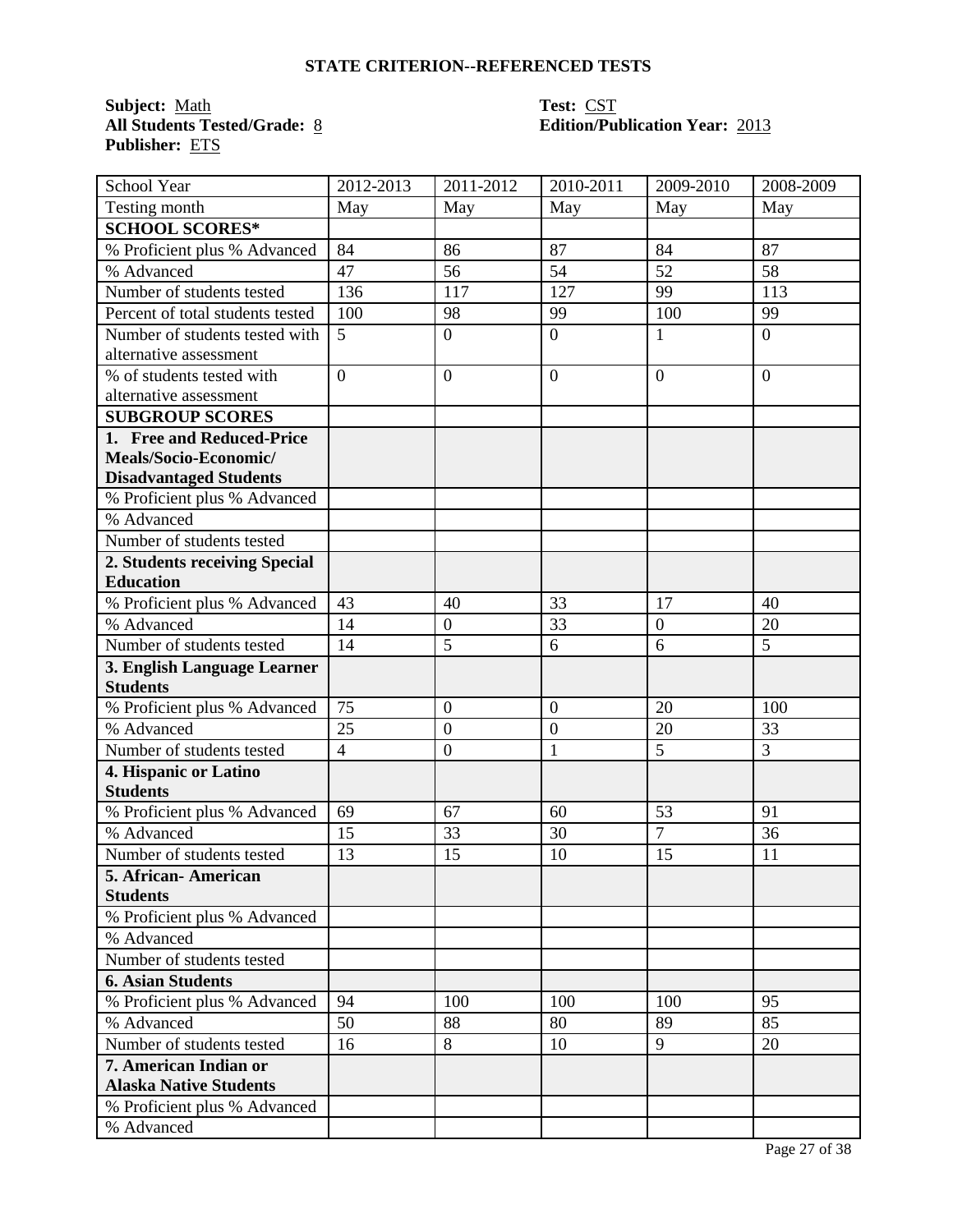| Number of students tested        |    |    |    |    |
|----------------------------------|----|----|----|----|
| 8. Native Hawaiian or other      |    |    |    |    |
| <b>Pacific Islander Students</b> |    |    |    |    |
| % Proficient plus % Advanced     |    |    |    |    |
| % Advanced                       |    |    |    |    |
| Number of students tested        |    |    |    |    |
| <b>9. White Students</b>         |    |    |    |    |
| % Proficient plus % Advanced     | 86 | 89 | 88 | 87 |
| % Advanced                       | 56 | 55 | 58 | 57 |
| Number of students tested        | 88 | 97 | 69 | 68 |
| <b>10. Two or More Races</b>     |    |    |    |    |
| identified Students              |    |    |    |    |
| % Proficient plus % Advanced     |    |    |    |    |
| % Advanced                       |    |    |    |    |
| Number of students tested        |    |    |    |    |
| 11. Other 1: Other 1             |    |    |    |    |
| % Proficient plus % Advanced     |    |    |    |    |
| % Advanced                       |    |    |    |    |
| Number of students tested        |    |    |    |    |
| 12. Other 2: Other 2             |    |    |    |    |
| % Proficient plus % Advanced     |    |    |    |    |
| % Advanced                       |    |    |    |    |
| Number of students tested        |    |    |    |    |
| 13. Other 3: Other 3             |    |    |    |    |
| % Proficient plus % Advanced     |    |    |    |    |
| % Advanced                       |    |    |    |    |
| Number of students tested        |    |    |    |    |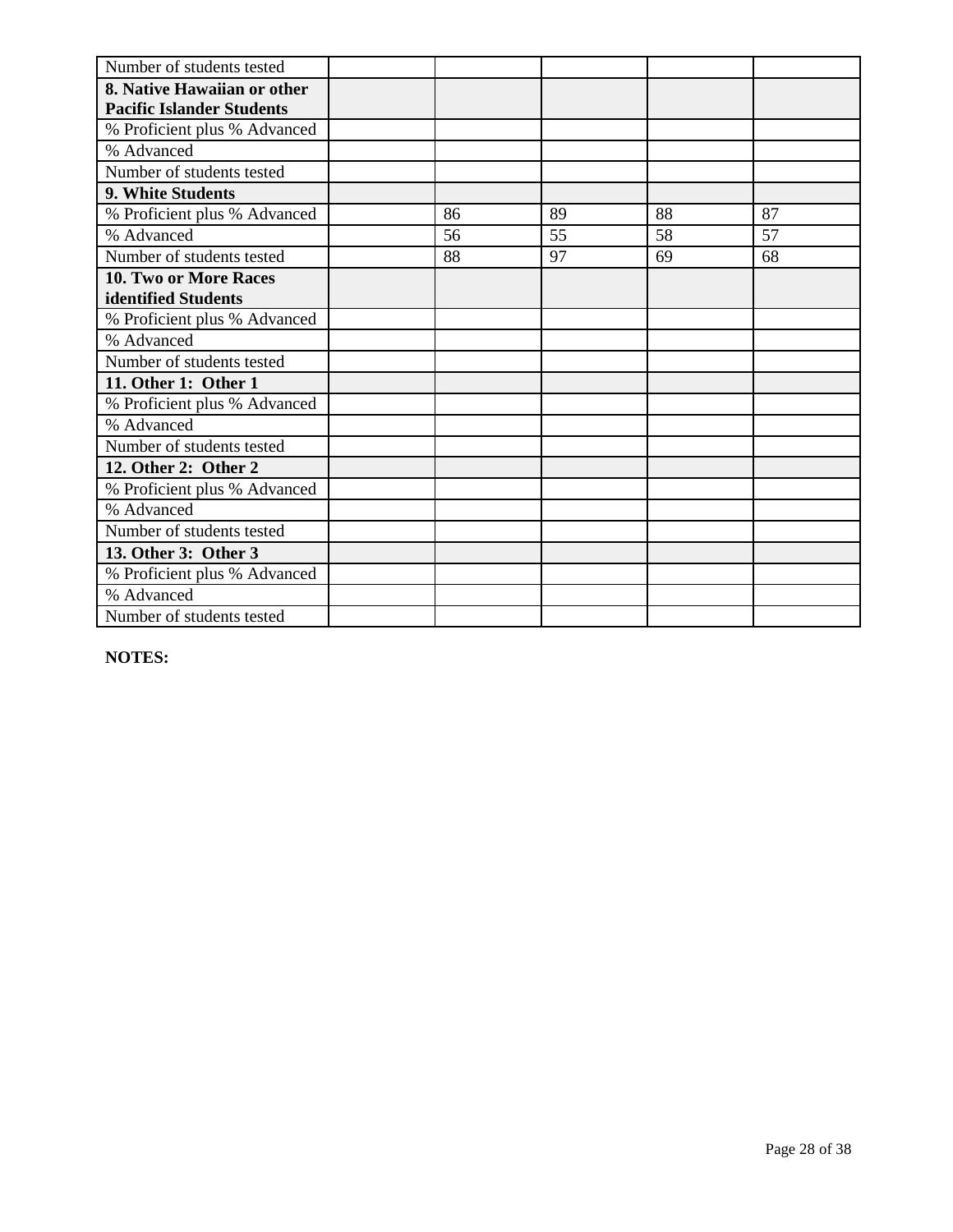**Subject:** <u>Reading/ELA</u><br>All Students Tested/Grade: 4 **Publisher:** ETS

# **Test: CST<br>Edition/Publication Year: 2013**

| School Year                      | 2012-2013    | 2011-2012      | 2010-2011      | 2009-2010      | 2008-2009    |
|----------------------------------|--------------|----------------|----------------|----------------|--------------|
| Testing month                    | May          | May            | May            | May            | May          |
| <b>SCHOOL SCORES*</b>            |              |                |                |                |              |
| % Proficient plus % Advanced     | 91           | 94             | 92             | 98             | 94           |
| % Advanced                       | 77           | 76             | 81             | 86             | 74           |
| Number of students tested        | 162          | 147            | 158            | 135            | 140          |
| Percent of total students tested | 100          | 100            | 100            | 100            | 99           |
| Number of students tested with   | 9            | 6              | $\overline{7}$ | $\overline{3}$ | 12           |
| alternative assessment           |              |                |                |                |              |
| % of students tested with        | $\mathbf{1}$ | $\overline{0}$ | $\overline{0}$ | $\overline{0}$ | $\mathbf{1}$ |
| alternative assessment           |              |                |                |                |              |
| <b>SUBGROUP SCORES</b>           |              |                |                |                |              |
| 1. Free and Reduced-Price        |              |                |                |                |              |
| Meals/Socio-Economic/            |              |                |                |                |              |
| <b>Disadvantaged Students</b>    |              |                |                |                |              |
| % Proficient plus % Advanced     |              |                |                |                |              |
| % Advanced                       |              |                |                |                |              |
| Number of students tested        |              |                |                |                |              |
| 2. Students receiving Special    |              |                |                |                |              |
| <b>Education</b>                 |              |                |                |                |              |
| % Proficient plus % Advanced     | 82           | 82             | 46             | 100            | 75           |
| % Advanced                       | 59           | 36             | 46             | 73             | 45           |
| Number of students tested        | 27           | 22             | 13             | 11             | 20           |
| 3. English Language Learner      |              |                |                |                |              |
| <b>Students</b>                  |              |                |                |                |              |
| % Proficient plus % Advanced     | 58           | 78             | 58             | 100            | 80           |
| % Advanced                       | 16           | 44             | 37             | 57             | 40           |
| Number of students tested        | 19           | 9              | 19             | $\overline{7}$ | 20           |
| 4. Hispanic or Latino            |              |                |                |                |              |
| <b>Students</b>                  |              |                |                |                |              |
| % Proficient plus % Advanced     | 88           | 89             | 78             | 100            | 91           |
| % Advanced                       | 38           | 56             | 61             | 88             | 46           |
| Number of students tested        | 16           | 9              | 18             | 8              | 11           |
| 5. African-American              |              |                |                |                |              |
| <b>Students</b>                  |              |                |                |                |              |
| % Proficient plus % Advanced     |              |                |                |                |              |
| % Advanced                       |              |                |                |                |              |
| Number of students tested        |              |                |                |                |              |
| <b>6. Asian Students</b>         |              |                |                |                |              |
| % Proficient plus % Advanced     | 87           | 95             | 100            | 100            | 95           |
| % Advanced                       | 70           | 74             | 100            | 84             | 60           |
| Number of students tested        | 30           | 19             | 13             | 19             | 20           |
| 7. American Indian or            |              |                |                |                |              |
| <b>Alaska Native Students</b>    |              |                |                |                |              |
| % Proficient plus % Advanced     |              |                |                |                |              |
| % Advanced                       |              |                |                |                |              |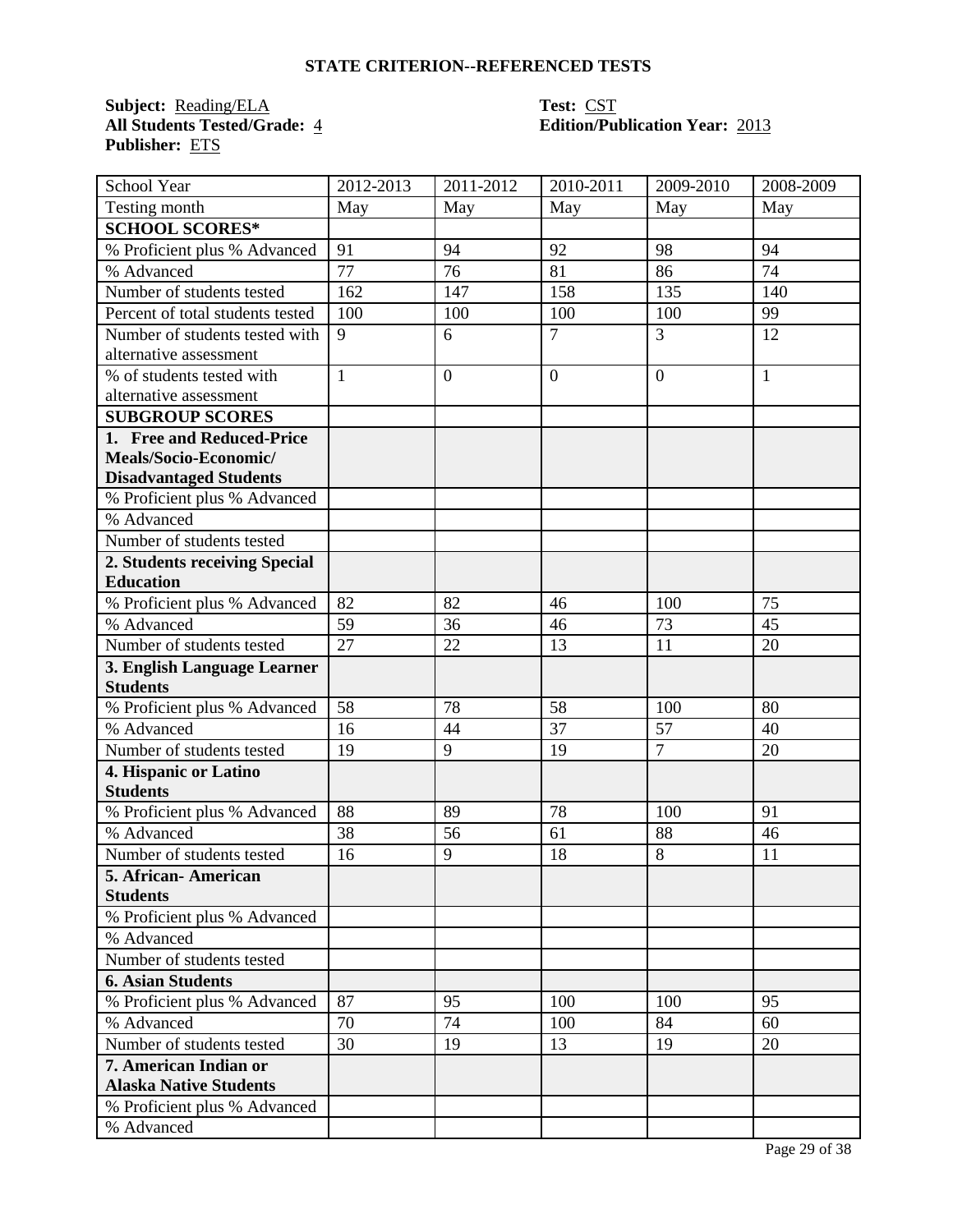| Number of students tested        |     |     |     |    |    |
|----------------------------------|-----|-----|-----|----|----|
| 8. Native Hawaiian or other      |     |     |     |    |    |
| <b>Pacific Islander Students</b> |     |     |     |    |    |
| % Proficient plus % Advanced     |     |     |     |    |    |
| % Advanced                       |     |     |     |    |    |
| Number of students tested        |     |     |     |    |    |
| 9. White Students                |     |     |     |    |    |
| % Proficient plus % Advanced     | 95  | 96  | 92  | 97 | 98 |
| % Advanced                       | 85  | 81  | 81  | 85 | 86 |
| Number of students tested        | 109 | 103 | 117 | 99 | 87 |
| 10. Two or More Races            |     |     |     |    |    |
| identified Students              |     |     |     |    |    |
| % Proficient plus % Advanced     |     |     |     |    |    |
| % Advanced                       |     |     |     |    |    |
| Number of students tested        |     |     |     |    |    |
| 11. Other 1: Other 1             |     |     |     |    |    |
| % Proficient plus % Advanced     |     |     |     |    |    |
| % Advanced                       |     |     |     |    |    |
| Number of students tested        |     |     |     |    |    |
| 12. Other 2: Other 2             |     |     |     |    |    |
| % Proficient plus % Advanced     |     |     |     |    |    |
| % Advanced                       |     |     |     |    |    |
| Number of students tested        |     |     |     |    |    |
| 13. Other 3: Other 3             |     |     |     |    |    |
| % Proficient plus % Advanced     |     |     |     |    |    |
| % Advanced                       |     |     |     |    |    |
| Number of students tested        |     |     |     |    |    |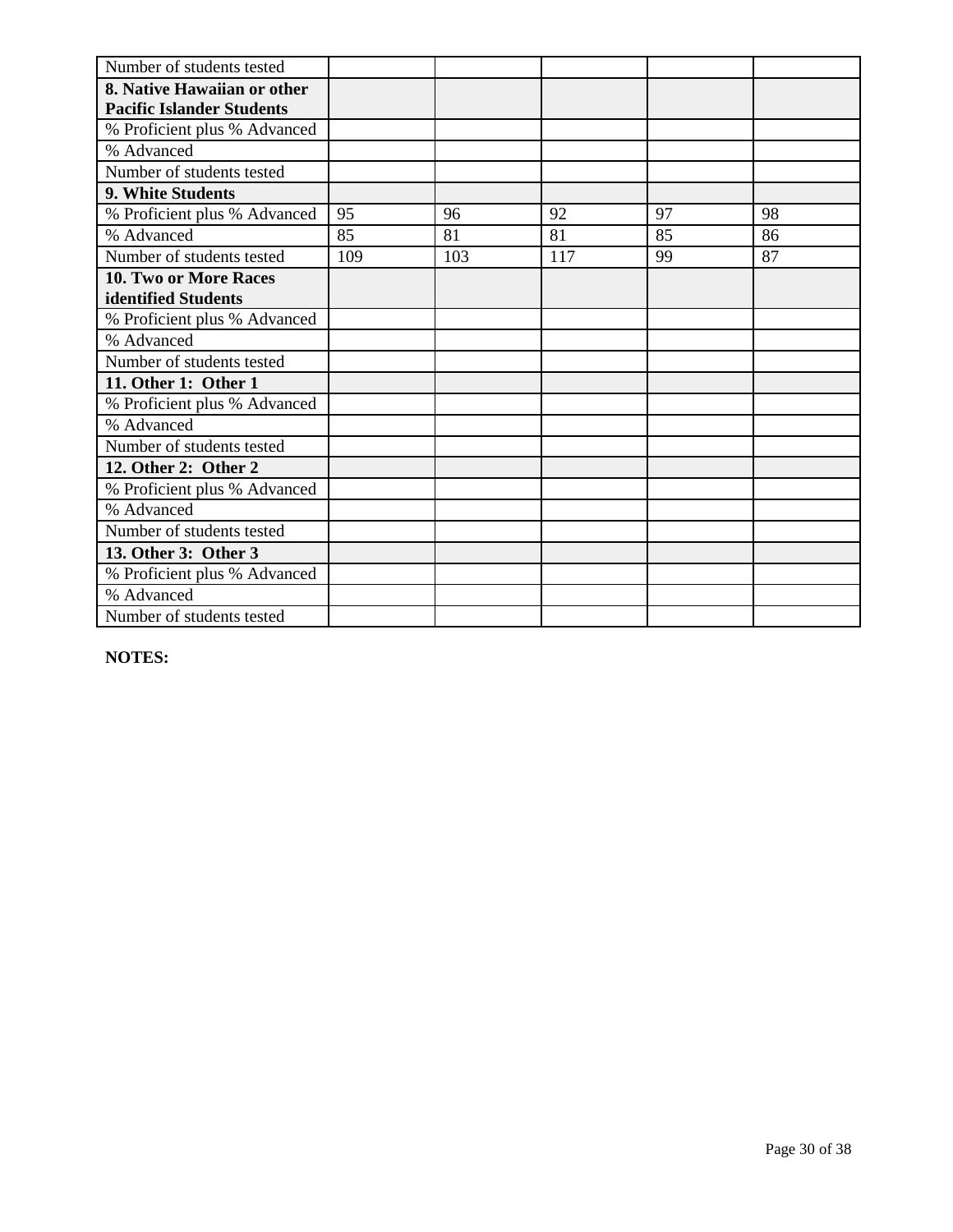**Subject:** <u>Reading/ELA</u><br>**All Students Tested/Grade:** 5 **Publisher:** ETS

# **Test: CST<br>Edition/Publication Year: 2013**

| School Year                      | 2012-2013      | 2011-2012      | 2010-2011      | 2009-2010    | 2008-2009      |
|----------------------------------|----------------|----------------|----------------|--------------|----------------|
| Testing month                    | May            | May            | May            | May          | May            |
| <b>SCHOOL SCORES*</b>            |                |                |                |              |                |
| % Proficient plus % Advanced     | 92             | 96             | 98             | 89           | 93             |
| % Advanced                       | 69             | 69             | 79             | 67           | 75             |
| Number of students tested        | 154            | 153            | 142            | 139          | 124            |
| Percent of total students tested | 100            | 100            | 98             | 99           | 100            |
| Number of students tested with   | 6              | 6              | $\overline{3}$ | 11           | $\overline{3}$ |
| alternative assessment           |                |                |                |              |                |
| % of students tested with        | $\overline{0}$ | $\overline{0}$ | $\overline{0}$ | $\mathbf{1}$ | $\overline{0}$ |
| alternative assessment           |                |                |                |              |                |
| <b>SUBGROUP SCORES</b>           |                |                |                |              |                |
| 1. Free and Reduced-Price        |                |                |                |              |                |
| Meals/Socio-Economic/            |                |                |                |              |                |
| <b>Disadvantaged Students</b>    |                |                |                |              |                |
| % Proficient plus % Advanced     |                |                |                |              |                |
| % Advanced                       |                |                |                |              |                |
| Number of students tested        |                |                |                |              |                |
| 2. Students receiving Special    |                |                |                |              |                |
| <b>Education</b>                 |                |                |                |              |                |
| % Proficient plus % Advanced     | 83             | 64             | 100            | 72           | 87             |
| % Advanced                       | 62             | 36             | 75             | 39           | 60             |
| Number of students tested        | 29             | 11             | 8              | 18           | 15             |
| 3. English Language Learner      |                |                |                |              |                |
| <b>Students</b>                  |                |                |                |              |                |
| % Proficient plus % Advanced     | 67             | 80             | 50             | 33           | 50             |
| % Advanced                       | 33             | 40             | 50             | 17           | 25             |
| Number of students tested        | 12             | 5              | $\overline{4}$ | 6            | $\overline{4}$ |
| 4. Hispanic or Latino            |                |                |                |              |                |
| <b>Students</b>                  |                |                |                |              |                |
| % Proficient plus % Advanced     | 78             | 85             | 89             | 58           | 63             |
| % Advanced                       | 33             | 25             | 78             | 17           | 25             |
| Number of students tested        | $\overline{9}$ | 20             | 9              | 12           | 8              |
| 5. African-American              |                |                |                |              |                |
| <b>Students</b>                  |                |                |                |              |                |
| % Proficient plus % Advanced     |                |                |                |              |                |
| % Advanced                       |                |                |                |              |                |
| Number of students tested        |                |                |                |              |                |
| <b>6. Asian Students</b>         |                |                |                |              |                |
| % Proficient plus % Advanced     | 92             | 100            | 93             | 85           | 80             |
| % Advanced                       | 65             | 79             | 73             | 69           | 60             |
| Number of students tested        | 26             | 14             | 15             | 13           | 10             |
| 7. American Indian or            |                |                |                |              |                |
| <b>Alaska Native Students</b>    |                |                |                |              |                |
| % Proficient plus % Advanced     |                |                |                |              |                |
| % Advanced                       |                |                |                |              |                |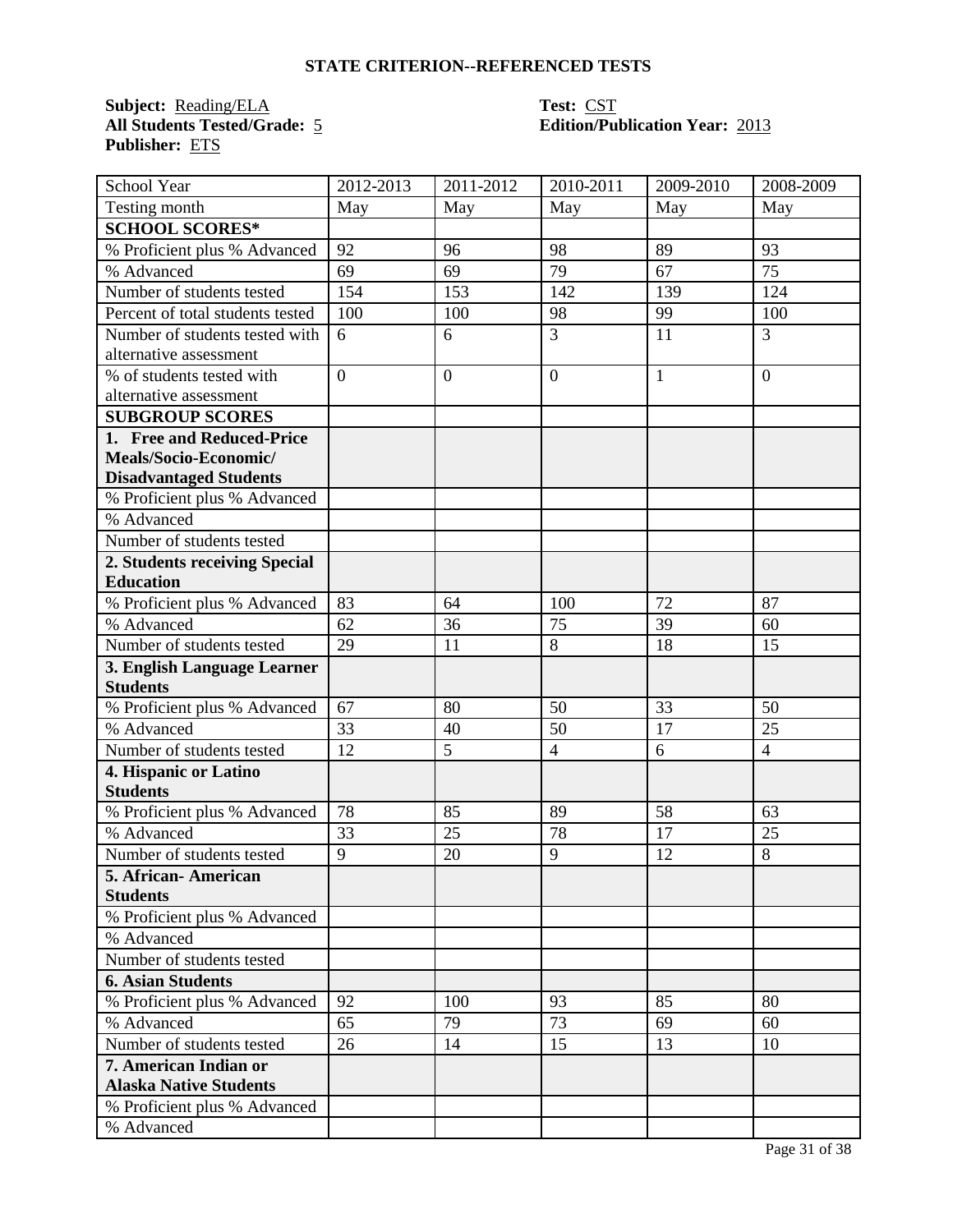| Number of students tested        |     |     |     |    |    |
|----------------------------------|-----|-----|-----|----|----|
| 8. Native Hawaiian or other      |     |     |     |    |    |
| <b>Pacific Islander Students</b> |     |     |     |    |    |
| % Proficient plus % Advanced     |     |     |     |    |    |
| % Advanced                       |     |     |     |    |    |
| Number of students tested        |     |     |     |    |    |
| 9. White Students                |     |     |     |    |    |
| % Proficient plus % Advanced     | 94  | 97  | 99  | 97 | 97 |
| % Advanced                       | 73  | 76  | 80  | 74 | 80 |
| Number of students tested        | 105 | 107 | 112 | 97 | 91 |
| 10. Two or More Races            |     |     |     |    |    |
| identified Students              |     |     |     |    |    |
| % Proficient plus % Advanced     |     |     |     |    |    |
| % Advanced                       |     |     |     |    |    |
| Number of students tested        |     |     |     |    |    |
| 11. Other 1: Other 1             |     |     |     |    |    |
| % Proficient plus % Advanced     |     |     |     |    |    |
| % Advanced                       |     |     |     |    |    |
| Number of students tested        |     |     |     |    |    |
| 12. Other 2: Other 2             |     |     |     |    |    |
| % Proficient plus % Advanced     |     |     |     |    |    |
| % Advanced                       |     |     |     |    |    |
| Number of students tested        |     |     |     |    |    |
| 13. Other 3: Other 3             |     |     |     |    |    |
| % Proficient plus % Advanced     |     |     |     |    |    |
| % Advanced                       |     |     |     |    |    |
| Number of students tested        |     |     |     |    |    |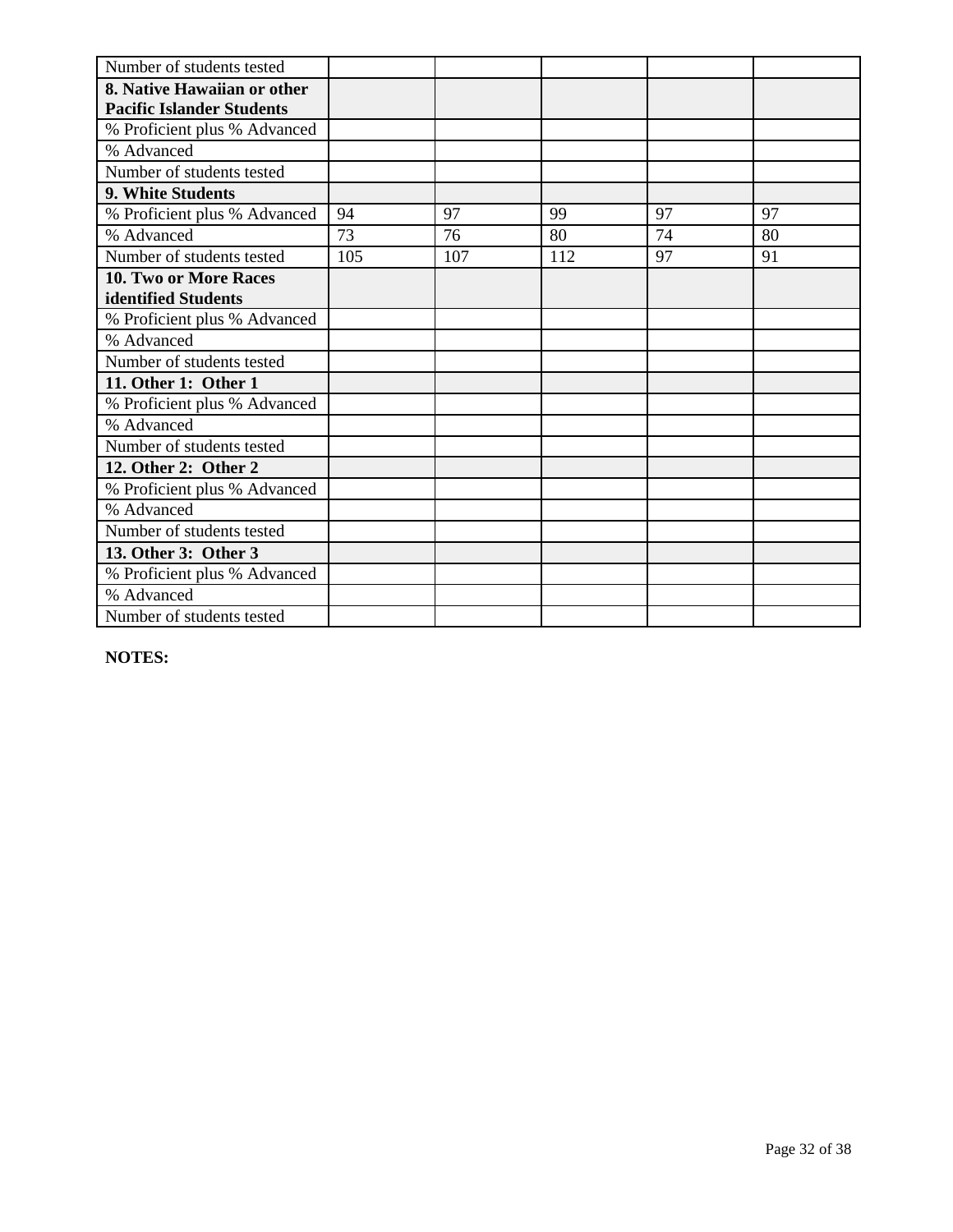**Subject:** <u>Reading/ELA</u><br>All Students Tested/Grade: 6 **Publisher:** ETS

# **Test: CST<br>Edition/Publication Year: 2013**

| School Year                      | 2012-2013      | 2011-2012        | 2010-2011      | 2009-2010      | 2008-2009      |
|----------------------------------|----------------|------------------|----------------|----------------|----------------|
| Testing month                    | May            | May              | May            | May            | May            |
| <b>SCHOOL SCORES*</b>            |                |                  |                |                |                |
| % Proficient plus % Advanced     | 89             | 92               | 86             | 92             | 98             |
| % Advanced                       | 65             | 69               | 66             | 73             | 73             |
| Number of students tested        | 150            | 127              | 138            | 119            | 133            |
| Percent of total students tested | 100            | 100              | 99             | 99             | 100            |
| Number of students tested with   | 6              | $\mathbf{1}$     | 12             | $\mathbf{1}$   | $\mathbf{1}$   |
| alternative assessment           |                |                  |                |                |                |
| % of students tested with        | $\overline{0}$ | $\overline{0}$   | $\mathbf{1}$   | $\overline{0}$ | $\overline{0}$ |
| alternative assessment           |                |                  |                |                |                |
| <b>SUBGROUP SCORES</b>           |                |                  |                |                |                |
| 1. Free and Reduced-Price        |                |                  |                |                |                |
| Meals/Socio-Economic/            |                |                  |                |                |                |
| <b>Disadvantaged Students</b>    |                |                  |                |                |                |
| % Proficient plus % Advanced     |                |                  |                |                |                |
| % Advanced                       |                |                  |                |                |                |
| Number of students tested        |                |                  |                |                |                |
| 2. Students receiving Special    |                |                  |                |                |                |
| <b>Education</b>                 |                |                  |                |                |                |
| % Proficient plus % Advanced     | 42             | 88               | 50             | 55             | 92             |
| % Advanced                       | 17             | 63               | 39             | 36             | 62             |
| Number of students tested        | 12             | 8                | 18             | 11             | 13             |
| 3. English Language Learner      |                |                  |                |                |                |
| <b>Students</b>                  |                |                  |                |                |                |
| % Proficient plus % Advanced     | 70             | 33               | 67             | 40             | 60             |
| % Advanced                       | 40             | $\boldsymbol{0}$ | 33             | 20             | 20             |
| Number of students tested        | 10             | 3                | 3              | 5              | 5              |
| 4. Hispanic or Latino            |                |                  |                |                |                |
| <b>Students</b>                  |                |                  |                |                |                |
| % Proficient plus % Advanced     | 76             | 75               | 91             | 87             | 89             |
| % Advanced                       | 43             | 50               | 46             | 67             | 33             |
| Number of students tested        | 21             | 8                | 11             | 15             | 9              |
| 5. African-American              |                |                  |                |                |                |
| <b>Students</b>                  |                |                  |                |                |                |
| % Proficient plus % Advanced     |                |                  |                |                |                |
| % Advanced                       |                |                  |                |                |                |
| Number of students tested        |                |                  |                |                |                |
| <b>6. Asian Students</b>         |                |                  |                |                |                |
| % Proficient plus % Advanced     | 85             | 86               | 86             | 83             | 93             |
| % Advanced                       | 70             | 71               | 57             | 67             | 67             |
| Number of students tested        | 20             | 21               | $\overline{7}$ | 6              | 15             |
| 7. American Indian or            |                |                  |                |                |                |
| <b>Alaska Native Students</b>    |                |                  |                |                |                |
| % Proficient plus % Advanced     |                |                  |                |                |                |
| % Advanced                       |                |                  |                |                |                |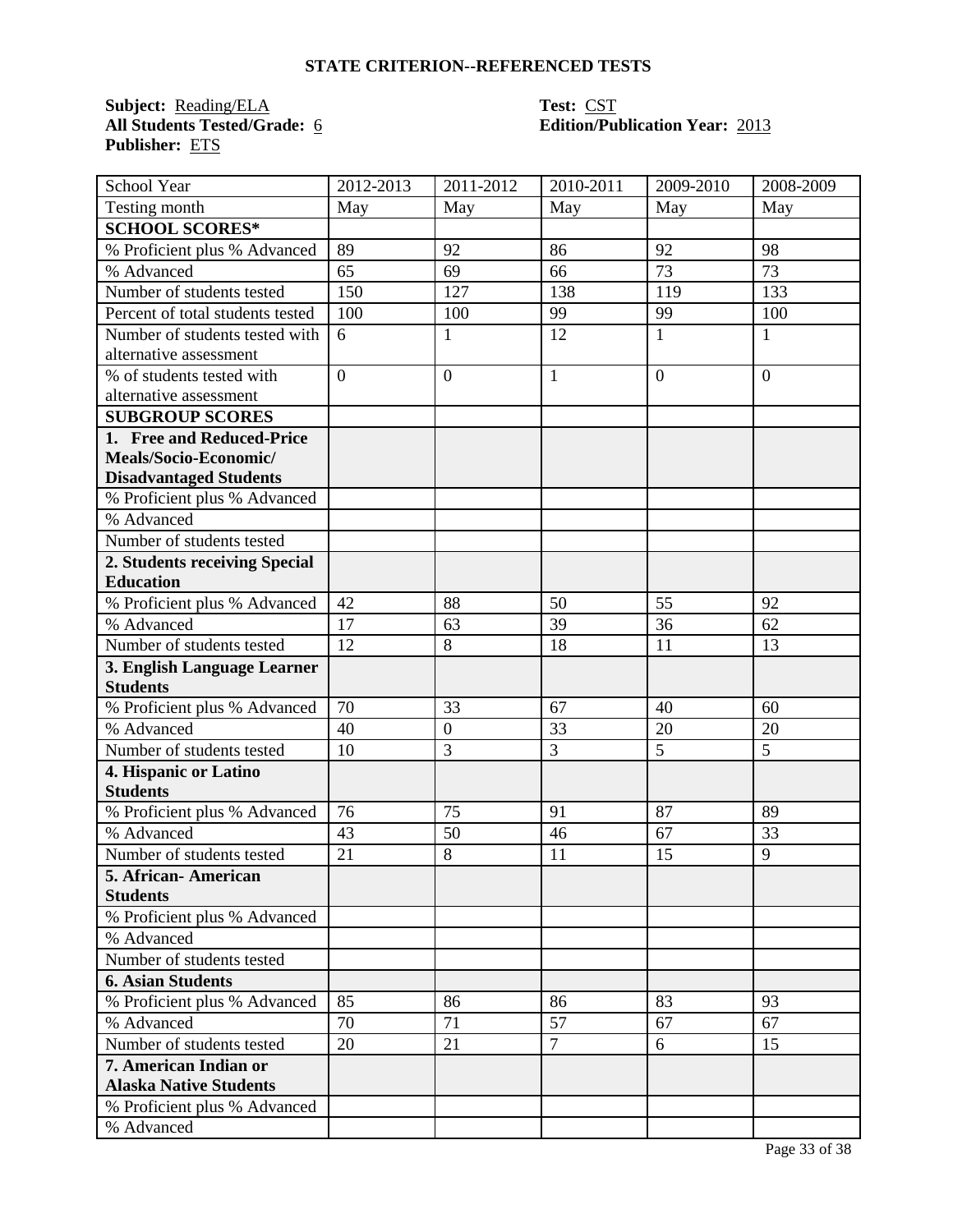| Number of students tested        |     |    |     |    |    |
|----------------------------------|-----|----|-----|----|----|
| 8. Native Hawaiian or other      |     |    |     |    |    |
| <b>Pacific Islander Students</b> |     |    |     |    |    |
| % Proficient plus % Advanced     |     |    |     |    |    |
| % Advanced                       |     |    |     |    |    |
| Number of students tested        |     |    |     |    |    |
| 9. White Students                |     |    |     |    |    |
| % Proficient plus % Advanced     | 95  | 95 | 90  | 93 | 99 |
| % Advanced                       | 71  | 69 | 71  | 72 | 79 |
| Number of students tested        | 101 | 91 | 105 | 87 | 96 |
| 10. Two or More Races            |     |    |     |    |    |
| identified Students              |     |    |     |    |    |
| % Proficient plus % Advanced     |     |    |     |    |    |
| % Advanced                       |     |    |     |    |    |
| Number of students tested        |     |    |     |    |    |
| 11. Other 1: Other 1             |     |    |     |    |    |
| % Proficient plus % Advanced     |     |    |     |    |    |
| % Advanced                       |     |    |     |    |    |
| Number of students tested        |     |    |     |    |    |
| 12. Other 2: Other 2             |     |    |     |    |    |
| % Proficient plus % Advanced     |     |    |     |    |    |
| % Advanced                       |     |    |     |    |    |
| Number of students tested        |     |    |     |    |    |
| 13. Other 3: Other 3             |     |    |     |    |    |
| % Proficient plus % Advanced     |     |    |     |    |    |
| % Advanced                       |     |    |     |    |    |
| Number of students tested        |     |    |     |    |    |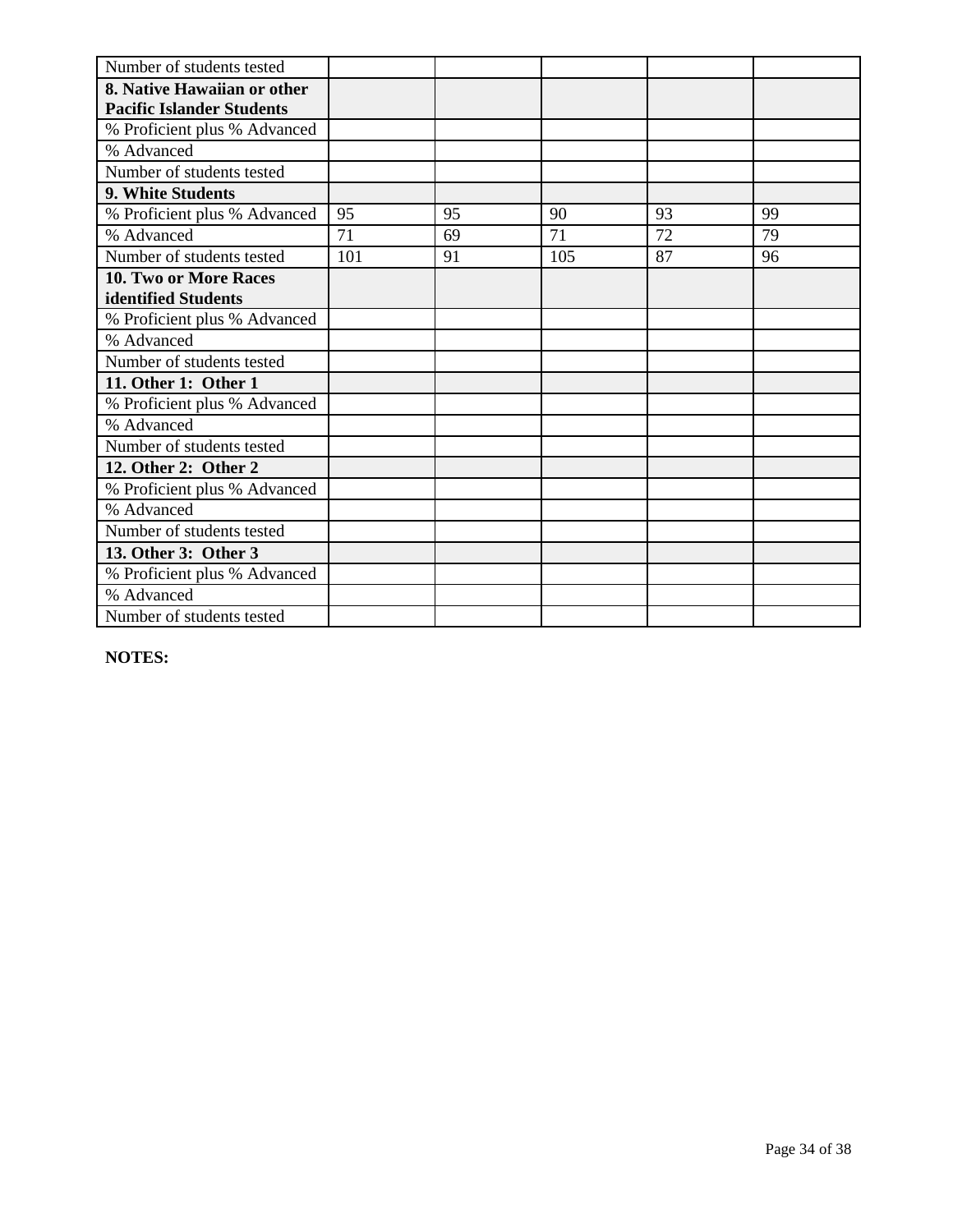**Subject:** <u>Reading/ELA</u><br>All Students Tested/Grade: 7 **Publisher:** ETS

# **Test: CST<br>Edition/Publication Year: 2013**

| School Year                      | 2012-2013      | 2011-2012      | 2010-2011      | 2009-2010      | 2008-2009        |
|----------------------------------|----------------|----------------|----------------|----------------|------------------|
| Testing month                    | May            | May            | May            | May            | May              |
| <b>SCHOOL SCORES*</b>            |                |                |                |                |                  |
| % Proficient plus % Advanced     | 95             | 92             | 97             | 98             | 90               |
| % Advanced                       | 69             | 71             | 80             | 76             | 70               |
| Number of students tested        | 134            | 143            | 121            | 125            | 104              |
| Percent of total students tested | 100            | 100            | 100            | 100            | 100              |
| Number of students tested with   | $\overline{2}$ | 11             | $\overline{3}$ | 1              | $\overline{2}$   |
| alternative assessment           |                |                |                |                |                  |
| % of students tested with        | $\overline{0}$ | $\mathbf{1}$   | $\overline{0}$ | $\overline{0}$ | $\overline{0}$   |
| alternative assessment           |                |                |                |                |                  |
| <b>SUBGROUP SCORES</b>           |                |                |                |                |                  |
| 1. Free and Reduced-Price        |                |                |                |                |                  |
| Meals/Socio-Economic/            |                |                |                |                |                  |
| <b>Disadvantaged Students</b>    |                |                |                |                |                  |
| % Proficient plus % Advanced     |                |                |                |                |                  |
| % Advanced                       |                |                |                |                |                  |
| Number of students tested        |                |                |                |                |                  |
| 2. Students receiving Special    |                |                |                |                |                  |
| <b>Education</b>                 |                |                |                |                |                  |
| % Proficient plus % Advanced     | 82             | 53             | 100            | 86             | 17               |
| % Advanced                       | 55             | 20             | 83             | 29             | 17               |
| Number of students tested        | 11             | 15             | 6              | $\overline{7}$ | 6                |
| 3. English Language Learner      |                |                |                |                |                  |
| <b>Students</b>                  |                |                |                |                |                  |
| % Proficient plus % Advanced     | 75             | 100            | $\mathbf{0}$   | 100            | 50               |
| % Advanced                       | 25             | 50             | $\mathbf{0}$   | 33             | $\boldsymbol{0}$ |
| Number of students tested        | $\overline{4}$ | $\overline{4}$ | $\mathbf{1}$   | $\overline{3}$ | 6                |
| 4. Hispanic or Latino            |                |                |                |                |                  |
| <b>Students</b>                  |                |                |                |                |                  |
| % Proficient plus % Advanced     | 83             | 93             | 100            | 100            | 64               |
| % Advanced                       | 67             | 50             | 68             | 38             | 29               |
| Number of students tested        | 6              | 14             | 12             | 8              | 14               |
| 5. African-American              |                |                |                |                |                  |
| <b>Students</b>                  |                |                |                |                |                  |
| % Proficient plus % Advanced     |                |                |                |                |                  |
| % Advanced                       |                |                |                |                |                  |
| Number of students tested        |                |                |                |                |                  |
| <b>6. Asian Students</b>         |                |                |                |                |                  |
| % Proficient plus % Advanced     | 96             | 88             | 100            | 90             | 100              |
| % Advanced                       | 75             | 50             | 88             | 90             | 80               |
| Number of students tested        | 24             | 16             | 8              | 10             | 10               |
| 7. American Indian or            |                |                |                |                |                  |
| <b>Alaska Native Students</b>    |                |                |                |                |                  |
| % Proficient plus % Advanced     |                |                |                |                |                  |
| % Advanced                       |                |                |                |                |                  |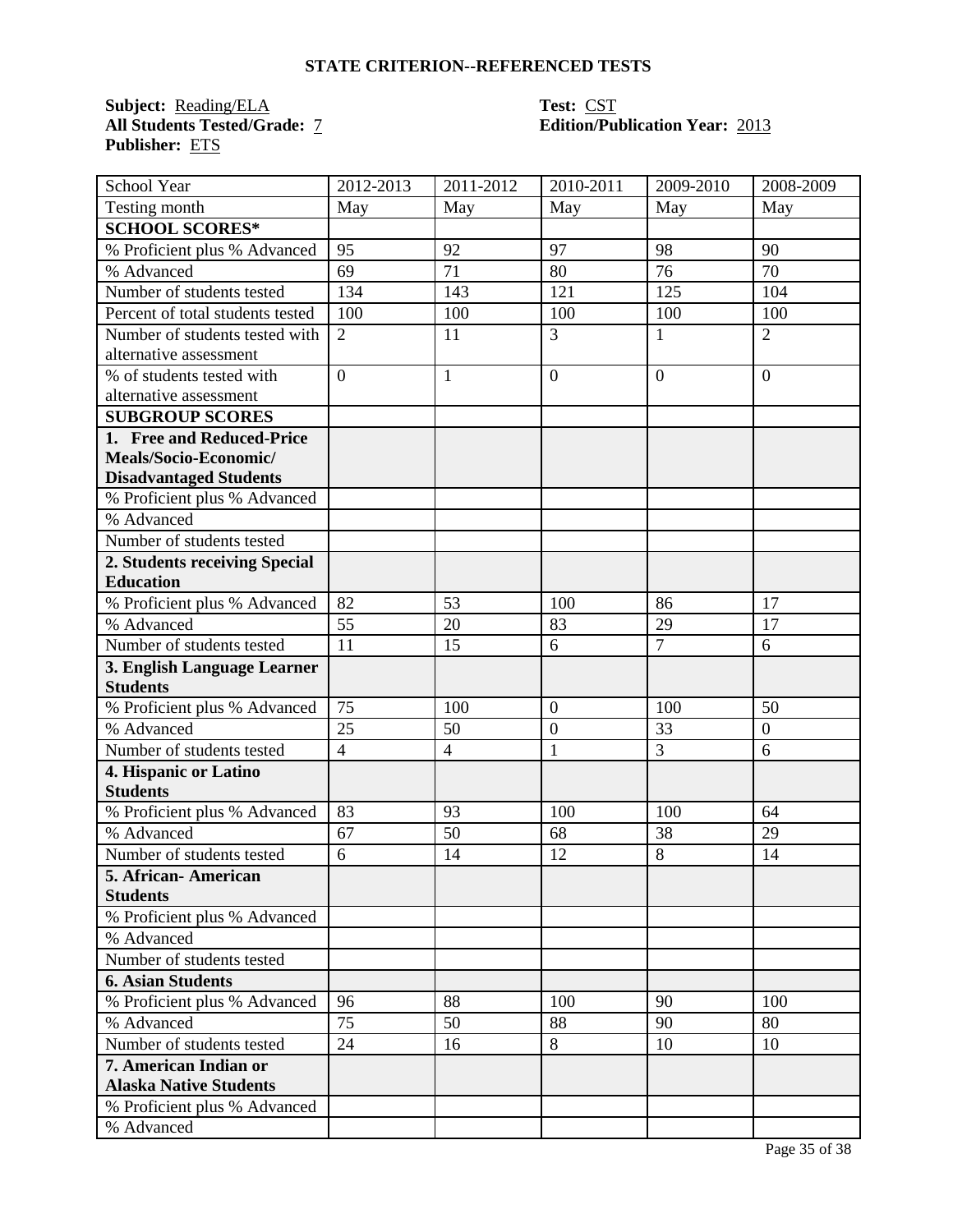| Number of students tested        |    |    |    |    |    |
|----------------------------------|----|----|----|----|----|
| 8. Native Hawaiian or other      |    |    |    |    |    |
| <b>Pacific Islander Students</b> |    |    |    |    |    |
| % Proficient plus % Advanced     |    |    |    |    |    |
| % Advanced                       |    |    |    |    |    |
| Number of students tested        |    |    |    |    |    |
| 9. White Students                |    |    |    |    |    |
| % Proficient plus % Advanced     | 95 | 97 | 97 | 99 | 94 |
| % Advanced                       | 69 | 80 | 80 | 80 | 79 |
| Number of students tested        | 99 | 97 | 92 | 95 | 72 |
| 10. Two or More Races            |    |    |    |    |    |
| identified Students              |    |    |    |    |    |
| % Proficient plus % Advanced     |    |    |    |    |    |
| % Advanced                       |    |    |    |    |    |
| Number of students tested        |    |    |    |    |    |
| 11. Other 1: Other 1             |    |    |    |    |    |
| % Proficient plus % Advanced     |    |    |    |    |    |
| % Advanced                       |    |    |    |    |    |
| Number of students tested        |    |    |    |    |    |
| 12. Other 2: Other 2             |    |    |    |    |    |
| % Proficient plus % Advanced     |    |    |    |    |    |
| % Advanced                       |    |    |    |    |    |
| Number of students tested        |    |    |    |    |    |
| 13. Other 3: Other 3             |    |    |    |    |    |
| % Proficient plus % Advanced     |    |    |    |    |    |
| % Advanced                       |    |    |    |    |    |
| Number of students tested        |    |    |    |    |    |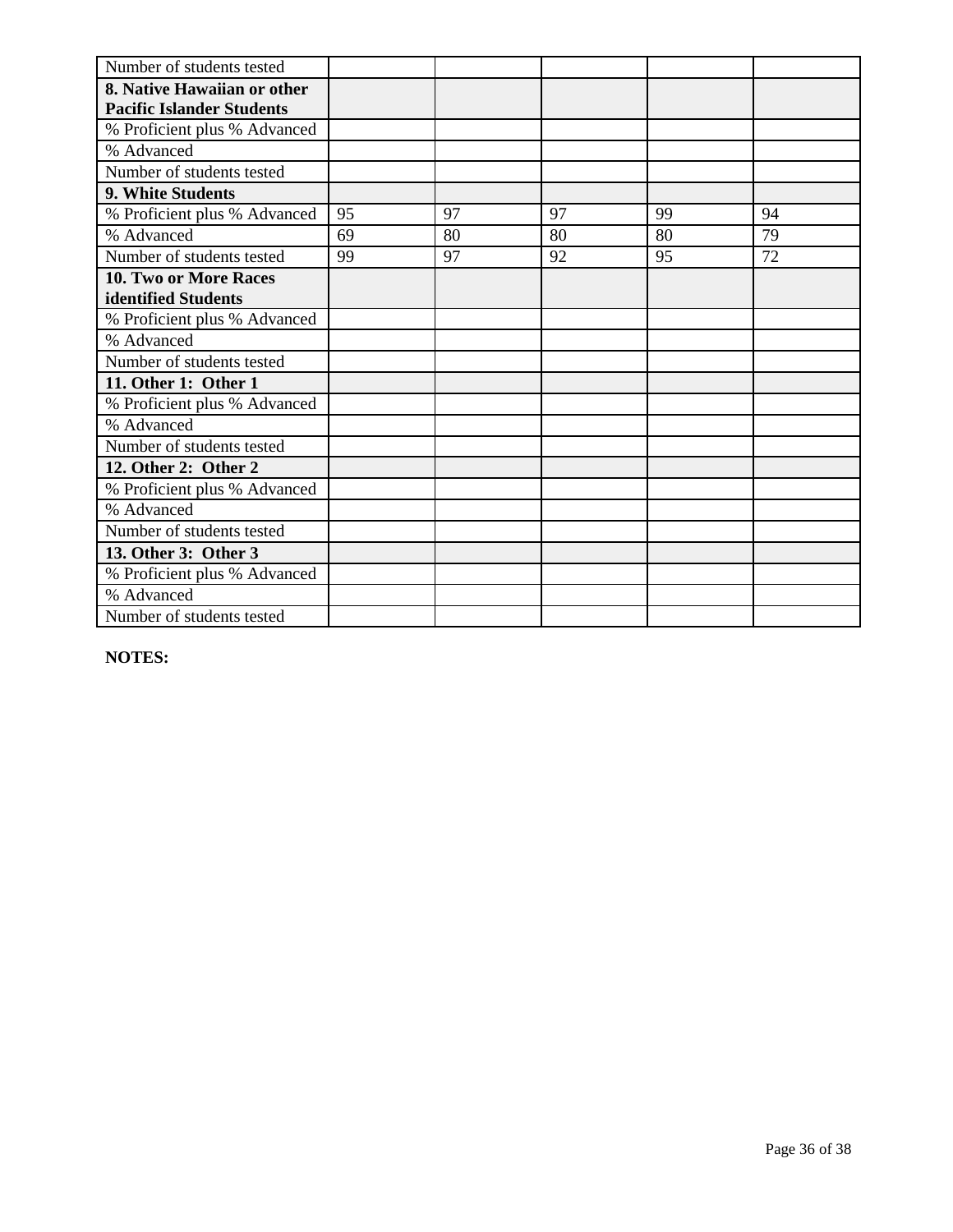**Subject:** <u>Reading/ELA</u><br>All Students Tested/Grade: <u>8</u> **Publisher:** ETS

# **Test: CST<br>Edition/Publication Year: 2013**

| School Year                      | 2012-2013      | 2011-2012        | 2010-2011      | 2009-2010        | 2008-2009        |
|----------------------------------|----------------|------------------|----------------|------------------|------------------|
| Testing month                    | May            | May              | May            | May              | May              |
| <b>SCHOOL SCORES*</b>            |                |                  |                |                  |                  |
| % Proficient plus % Advanced     | 93             | 98               | 94             | 92               | 94               |
| % Advanced                       | 71             | 88               | 81             | 77               | 76               |
| Number of students tested        | 136            | 119              | 126            | 99               | 112              |
| Percent of total students tested | 100            | 100              | 98             | 100              | 98               |
| Number of students tested with   | $\overline{7}$ | $\overline{2}$   | $\overline{2}$ | $\overline{2}$   | $\overline{2}$   |
| alternative assessment           |                |                  |                |                  |                  |
| % of students tested with        | $\mathbf{1}$   | $\overline{0}$   | $\overline{0}$ | $\overline{0}$   | $\overline{0}$   |
| alternative assessment           |                |                  |                |                  |                  |
| <b>SUBGROUP SCORES</b>           |                |                  |                |                  |                  |
| 1. Free and Reduced-Price        |                |                  |                |                  |                  |
| Meals/Socio-Economic/            |                |                  |                |                  |                  |
| <b>Disadvantaged Students</b>    |                |                  |                |                  |                  |
| % Proficient plus % Advanced     |                |                  |                |                  |                  |
| % Advanced                       |                |                  |                |                  |                  |
| Number of students tested        |                |                  |                |                  |                  |
| 2. Students receiving Special    |                |                  |                |                  |                  |
| <b>Education</b>                 |                |                  |                |                  |                  |
| % Proficient plus % Advanced     | 79             | 67               | 67             | 33               | 60               |
| % Advanced                       | 14             | 50               | 17             | $\boldsymbol{0}$ | $\boldsymbol{0}$ |
| Number of students tested        | 14             | 6                | 6              | 6                | 5                |
| 3. English Language Learner      |                |                  |                |                  |                  |
| <b>Students</b>                  |                |                  |                |                  |                  |
| % Proficient plus % Advanced     | 75             | $\boldsymbol{0}$ | 100            | 20               | 67               |
| % Advanced                       | 25             | $\boldsymbol{0}$ | $\mathbf{0}$   | $\overline{0}$   | $\boldsymbol{0}$ |
| Number of students tested        | $\overline{4}$ | $\boldsymbol{0}$ | $\mathbf{1}$   | $\overline{5}$   | 3                |
| 4. Hispanic or Latino            |                |                  |                |                  |                  |
| <b>Students</b>                  |                |                  |                |                  |                  |
| % Proficient plus % Advanced     | 77             | 87               | 80             | 80               | 73               |
| % Advanced                       | 31             | 68               | 60             | 53               | 36               |
| Number of students tested        | 13             | 15               | 10             | 15               | 11               |
| 5. African-American              |                |                  |                |                  |                  |
| <b>Students</b>                  |                |                  |                |                  |                  |
| % Proficient plus % Advanced     |                |                  |                |                  |                  |
| % Advanced                       |                |                  |                |                  |                  |
| Number of students tested        |                |                  |                |                  |                  |
| <b>6. Asian Students</b>         |                |                  |                |                  |                  |
| % Proficient plus % Advanced     | 94             | 100              | 90             | 100              | 95               |
| % Advanced                       | 69             | 75               | 80             | 89               | 90               |
| Number of students tested        | 16             | 8                | 10             | 9                | 19               |
| 7. American Indian or            |                |                  |                |                  |                  |
| <b>Alaska Native Students</b>    |                |                  |                |                  |                  |
| % Proficient plus % Advanced     |                |                  |                |                  |                  |
| % Advanced                       |                |                  |                |                  |                  |